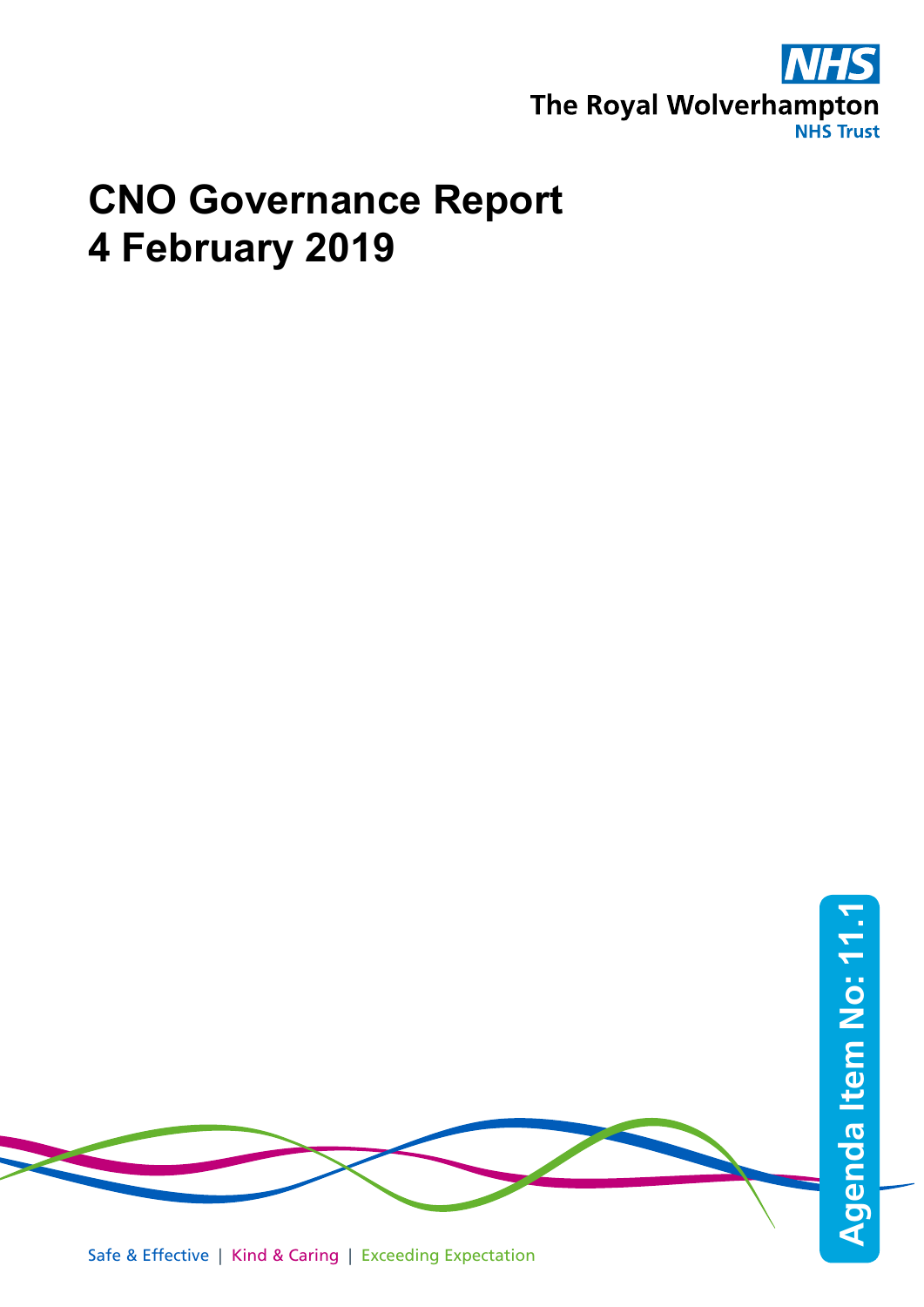**The Royal Wolverhampt NHS Trust** 

**Trust Board Report Meeting Date:** 4<sup>th</sup> February 19 **Title:** CNO Governance Report **Executive Summary:** Headlines contained in this report: 1. Trust Risk register progress update 2. Red incidents – Non SUI 3. Serious Untoward incident (SUI) Performance 4. Information Governance work plan and risk 5. Governance staffing 6. Local Policy Governance 7. Mortality returns 8. Learning and improvement **Action Requested: Receive and note, For the attention of the Board Assure** • Improved review and prompt management of red incidents reported within the Datix system. • Timely completion and submission of SUI investigation reports has been sustained. Weekly Executive sign off meetings for RCAs to be formalised with TOR and reporting into Trust governance structure. **Advise** • A change to the Trust criteria for selecting deaths for the SJR process has reduced the total reviews due and should positively impact timely review completion. **Alert** • IG risk alerted in the last report has had further mitigating action agreed in the form of IG resource. A band 6 role is advertised to support delivery of the IG work plan. **Author + Contact Details:** Tel 01902 698121 Email [maria.arthur@nhs.net](mailto:maria.arthur@nhs.net) **Links to Trust Strategic Objectives** 1. Create a culture of compassion, safety and quality 2. Proactively seek opportunities to develop our services 3. To have an effective and well integrated local health and care system that operates efficiently 4. Attract, retain and develop our staff, and improve employee engagement 5. Maintain financial health – Appropriate investment to patient services 6. Be in the top 25% of all key performance indicators **Resource Implications:** None **Report Data Caveats** This is a standard report using the previous month's data and updates within a live Datix system. It may therefore be subject to cleansing and revision. **CQC Domains Safe:** patients, staff and the public are protected from abuse and avoidable harm. **Effective:** care, treatment and support achieves good outcomes, helping people maintain quality of life and is based on the best available evidence. **Caring:** staff involve and treat everyone with compassion, kindness, dignity and respect. **Responsive:** services are organised so that they meet people's needs.

> **Well-led:** the leadership, management and governance of the organisation make sure it's providing high-quality care that's based around individual needs, that it encourages learning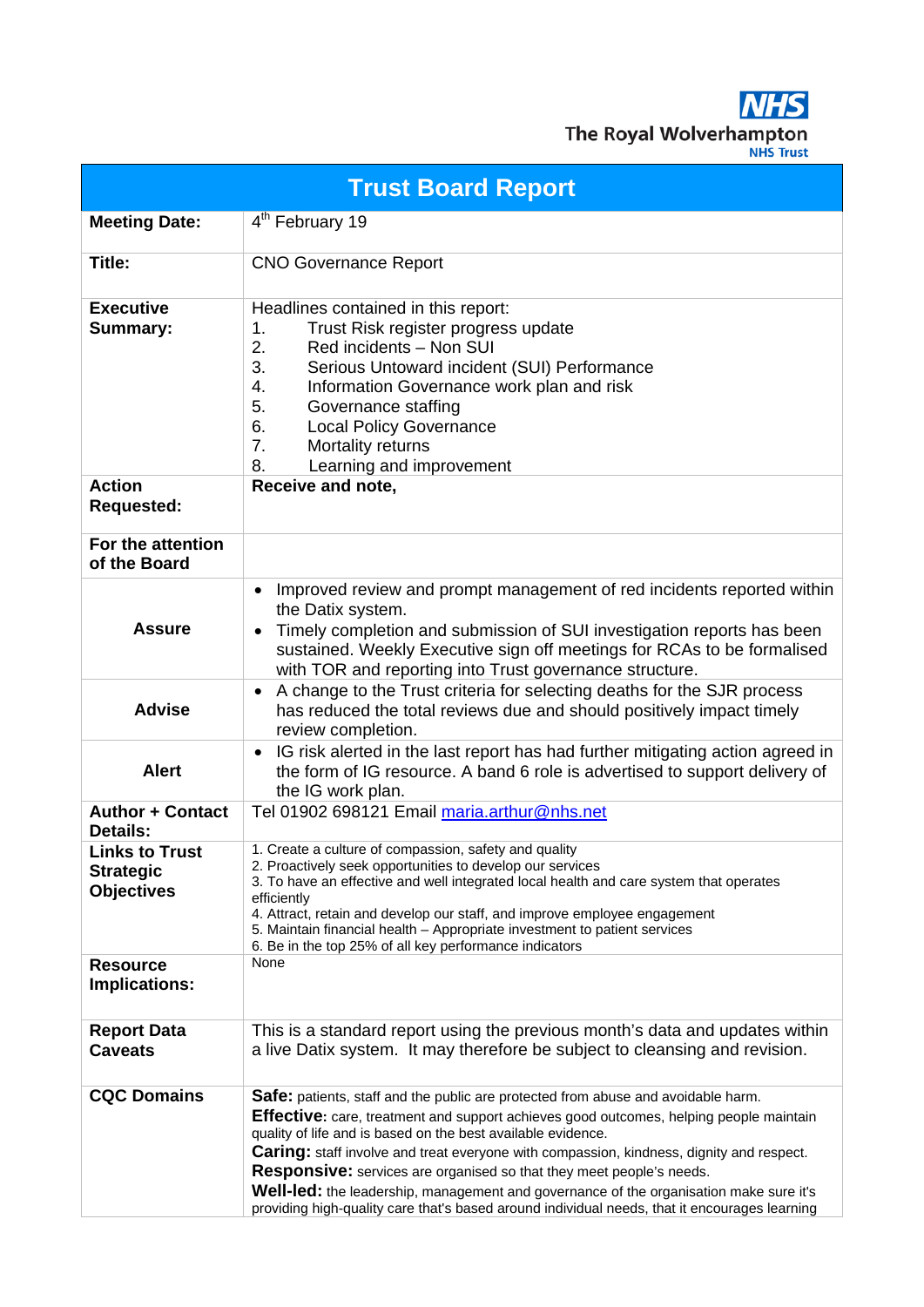|                                                | and innovation, and that it promotes an open and fair culture.                                                                                                                                    |
|------------------------------------------------|---------------------------------------------------------------------------------------------------------------------------------------------------------------------------------------------------|
|                                                |                                                                                                                                                                                                   |
| <b>Equality and</b><br><b>Diversity Impact</b> | No adverse impact on PPCs                                                                                                                                                                         |
| <b>Risks: BAF/TRR</b>                          | TRR 3644 – Failure to improve CQC Compliance gaps<br>TRR 3069 - Risk of Never Events - Div 1<br>TRR 4599 - Emergency Services Governance arrangements<br>TRR 4734 - Elevated Mortality Statistics |
| <b>Public or Private:</b>                      |                                                                                                                                                                                                   |
| Other formal<br>bodies involved:               |                                                                                                                                                                                                   |
| <b>References</b>                              |                                                                                                                                                                                                   |
| <b>NHS</b>                                     | In determining this matter, the Board should have regard to the Core                                                                                                                              |
| <b>Constitution:</b>                           | principles contained in the Constitution of:                                                                                                                                                      |
|                                                | Equality of treatment and access to services                                                                                                                                                      |
|                                                | High standards of excellence and professionalism<br>Service user preferences                                                                                                                      |
|                                                | Cross community working                                                                                                                                                                           |
|                                                | <b>Best Value</b>                                                                                                                                                                                 |
|                                                | Accountability through local influence and scrutiny                                                                                                                                               |
|                                                |                                                                                                                                                                                                   |

#### **Report Details**

#### 1 **1. Trust Risk Register**

#### **2 new risks added:**

**5112 -** ICCU Staffing (COO) **5116** - Provision of 24/7 Critical care Outreach Services (COO)

#### **2 risks removed:**

**4916 -** Dietetic Staffing (COO) – refer Appendix 2 for closure rationale

**5097** - Implementing the new Agenda for Change pay deal (CFO)

#### **5 existing red risks:**

- **2080** Risk to quality of patient care: reduced manpower (COO)
- **4661** Lack of robust system for review and communication of test results (MD)
- **4472** Delays in Cubicle Assessment and Triage (COO).
- **4113** Division 1 failure to achieve CIP target (COO)

**4903** - Risk of non-compliance with Thoracic Service Specification (COO)

The full TRR is shown in appendix 2 and tracked changes to risks in Appendix 1. Further progress narrative is provided for the following risks:

**4665** – X-ray Cannock: The equipment programme is scheduled to start March 2019. Equipment is monitored on a daily basis and parts are still available to support the service.

**4696** - Unreported imaging studies: Reporting numbers monitored by Group Manager on a daily basis. All oldest scans sent off site for reporting, and Waiting List Initiatives are performed in-house. Waiting time currently at 5 weeks.

A number of risks have received updates in January 19, reviews are required on the following:

2719 COO – grade under threshold for review

3644 CNO – grade under threshold for review

4375 COO – action dates required

4411 COO – action dates required

4661 MD – action update required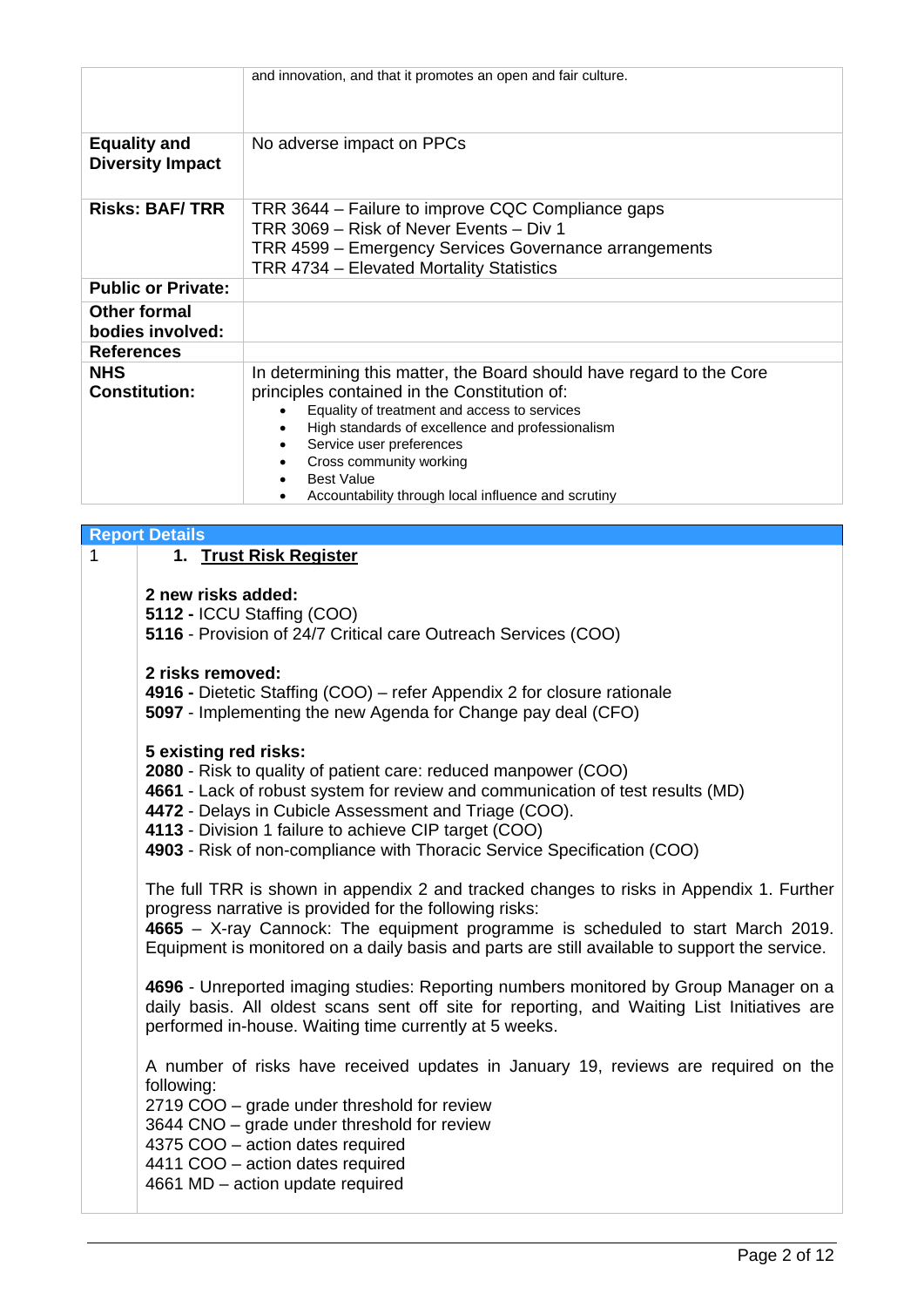## **2. Red Incidents – Non SUI**

Non to report this month, all incidents reviewed and reported/downgraded as appropriate.

#### **3. Serious Untoward incident (SUI) Performance**

Progress on the closure of overdue SUI action fluctuates but has improved with only one overdue at time of reporting. Monitoring continues at QSIG and weekly Executive review meetings.

| <b>Month</b>    | Ongoing<br>/Open<br>incidents<br>(stop<br>clock)                                                                          | <b>New</b><br><b>Reported</b><br>to STEIS                                                                                                                                       | <b>Closure Request</b><br>to<br>Commissioning                            | <b>Closure Agreed</b><br>by<br>Commissioning                  | 60<br>Over<br>day<br>breaches<br>- running<br>total                       |
|-----------------|---------------------------------------------------------------------------------------------------------------------------|---------------------------------------------------------------------------------------------------------------------------------------------------------------------------------|--------------------------------------------------------------------------|---------------------------------------------------------------|---------------------------------------------------------------------------|
| June            | 71(6)                                                                                                                     | 31                                                                                                                                                                              | 14                                                                       | 5                                                             | 5                                                                         |
| July            | 55(6)                                                                                                                     | 15                                                                                                                                                                              | 15                                                                       | 10                                                            | 9                                                                         |
| Aug             | 42(4)                                                                                                                     | 8                                                                                                                                                                               | 13                                                                       | 25                                                            | 13                                                                        |
| Sept            | 30(3)                                                                                                                     | 5                                                                                                                                                                               | 11                                                                       | 12                                                            | 6                                                                         |
| Oct             | 21<br>(2)                                                                                                                 | $\overline{7}$                                                                                                                                                                  | 13                                                                       | 13                                                            | $\overline{7}$                                                            |
| Nov 18          | 19(2)                                                                                                                     | 10                                                                                                                                                                              | 11                                                                       | 12                                                            | 1                                                                         |
| Dec 18          | 22(1)                                                                                                                     | 12                                                                                                                                                                              | $\overline{7}$                                                           | $\overline{7}$                                                | 1                                                                         |
| <b>Analysis</b> | Sustained<br>progress<br>made<br>on<br>the<br>completion<br>and<br>of I<br>closure<br><b>SUIs</b><br>within<br>timescale. | Reduction<br><b>SUI</b><br>in.<br>numbers<br>impacted<br>by<br>agreement<br>with<br>commissio<br>ners<br>to<br>work to the<br>National<br><b>SUI</b><br>reporting<br>framework. | Fewer<br>queries<br>from<br>received<br>commissioners re<br>RCA reports. | A good closure<br>continues<br>rate<br>with<br>commissioners. | Weekly<br>reports to<br><b>CCG</b><br>continue<br>for<br>overdue<br>RCAs. |

#### **4. Information Governance work plan**

Delivery of requirements of the Data Security Protection Toolkit (DSP) continues to be a challenge given the changes following GDPR. The priority plan agreed and previously reported will continue to be monitored to identify areas of concern/gaps in compliance.

The focus for January for IG team will be on the IG Awareness week (31st Jan to 25th Jan) across all sites, there are a number of workshops planned; Data Sharing, Drafting a Privacy Notice, Conducting a Protection Impact Assessments (PIA), Information Asset Registers.

The Band 6 role allocated to IG will further support delivery of the priority plan. There will still be a requirement for large/new projects over and above the IG priority plan, to identify supplementary funding to 'buy in' IG expertise. In addition, to manage IG workload moving forward, it has been requested that any new projects/business cases must identify/consider the IG expertise/support required at the point of development, so these can be approved as part of the case. A risk graded Amber (12) has been escalated re Capacity for IG/GDPR compliance (Datix 4769) and the impact on the IG regulatory and toolkit compliance. The risk has been updated following the approval of the recruitment to Band 6 IG Officer, however the grade remains the same and will be reviewed once the post is filled and work progress can be assessed.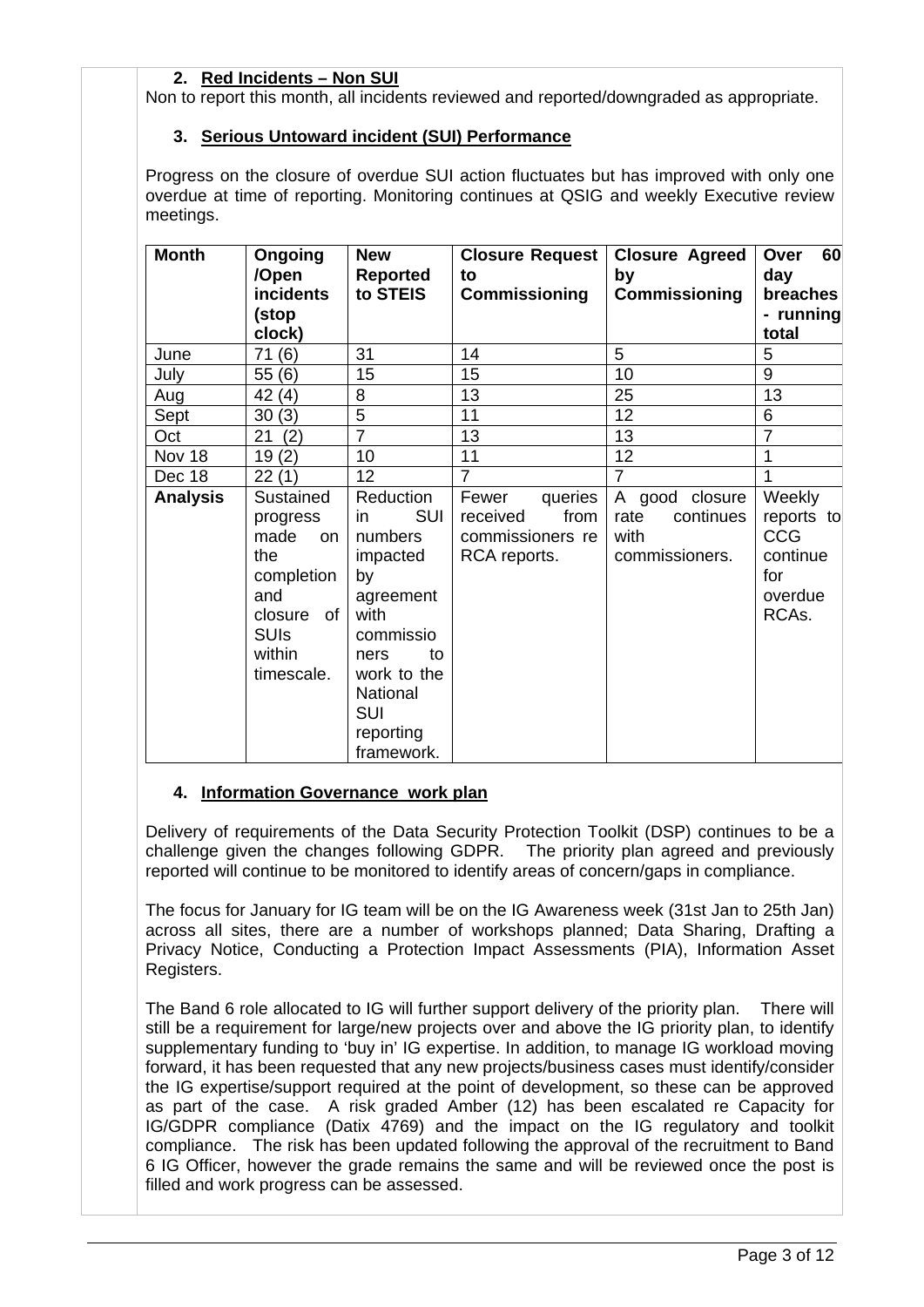## **5. Governance staffing**

Recruitment continues giving consideration to necessary role changes within the team. A new role (Investigation and Learning Specialist) is created and advertised to support the RCA workload and to increase work focus on investigation, learning and improvement. A joint Data Analyst role is appointed and shared between Governance and Patient Experience team to support development of Datix/Governance system, information and reports.

## **6. Local Policy Governance**

Work has commenced to implement Local Policy Governance. Progress to date is below:

- Draft Local Policy Plan (Framework) Developed. To be shared/submitted to Policy Group in Feb 2019.
- Divisional/Directorate SOP for Development of Local Procedures Developed. To be shared/submitted to Policy Group Feb 2019
- Directorates/Depts for initial roll out:
- **Ophthalmology – Deferred by management request till later in the programme due to key staff absences.**
	- o Contact made with Directorate Trio.
	- o Local Policy Lead identified (Support Manager for Opthalmology)
	- o Local documents ground work completed by Governance. To be shared along with requirements going forward at meeting on 16th Jan, 2019.

## • **Critical Care & Theatres**

- 
- o Contact with Trio made.<br>
o Meeting with Trio to take Meeting with Trio to take place 10th Jan to discuss plan and requirements to identify lead to work with.
- o Internal ground work on local documents completed by Governance

#### • **Paediatrics**

- o Ground work on local documents in progress
- o Contact with Trio to be made once ground work completed
- o Local Policy Lead to be agreed

#### • **Maternity**

o Division 1 Management requested (10th Jan) Maternity work commences at a later stage due to impending Midwifery Review and recent RCOG visit/actions required

#### **Emergency Department**

- o Work to commence on Local Documents following completion of Paeds.
- o No contact made as yet taking into account Winter Pressures
- **Head and Neck**
	- o Suggested Directorate from Division 1 Management
	- o Local documents ground work to commence

#### • **Dermatology**

- o Suggested Directorate from Division 1 Management
- o Local documents ground work to commence following completion of Paeds work.

Initial planning meeting has occurred with IT on the development of a local policies page for Directorates.

## **7. Mortality**

The period Sept 18 to Dec 18 following the change of how cases are allocated saw a decrease in the death reviews identified, 85 of the 571 deaths (15%) met the criteria for receiving a SJR1 review. December deaths are to be allocated w/c 7/1/19. Of the reviews undertaken in the period, 6 (4%) identified a score poor care. These cases will receive an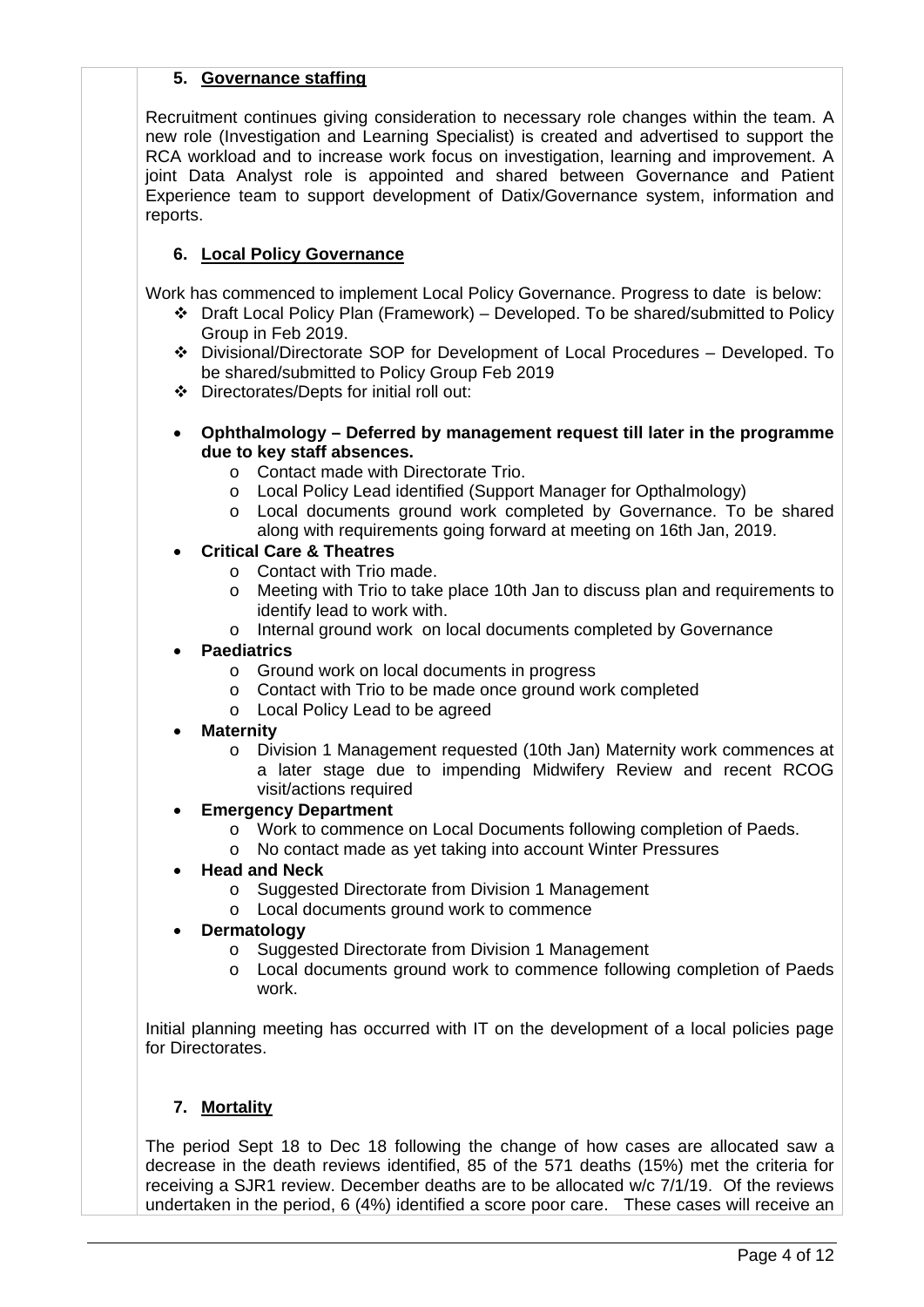independent review via SJR2 process.

The period of Oct 17 to Nov 18 identified 87 cases for SJR2 review, 45 (60%) completed at time of reporting. Of the 42 SJR2s outstanding 32 are outside of the 4 week timescale for completion. These are in progress and being followed up. The remaining 10 are due for allocation w/c 7/1/2019.

The following overall themes have been identified following all SJR2 reviews

- End of life care earlier intervention with specialist palliative care team to improve the care provided
- Recognition of the deteriorating patient initiation of Sepsis 6 could be improved along with identification of deteriorating patient
- Safeguarding improved knowledge of MCA/DoLs to improve care
- Documentation primary diagnosis unclear in patient record

The above themes are being managed via the Quality Improvement Programme for Mortality reported separately. Directorate themes have been circulated for mortality leads to review and provide a summary of learning. The response to these will be reported to Mortality Review Group.

#### **8. Learning and Improvement**

A Shared learning page on the Trust intranet is under development to communicate lessons, themes and improvements identified from various sources (incidents, complaints, claims, specialist subject leads etc). The site will also share best practice from other organisations, publish links to tools and resources from national and international sites that lead in patient safety and improvement. To harvest local lessons for improvement a communication framework is being developed on sharepoint to allow key services PET, Legal, IP etc) and lead specialists (MSO, Safeguarding) to feed learning and improvement information into a central communication platform. This will assist with the timely capture of learning information relative to RWT to be publicised/alerted. This feed will also inform current communications through Risky Business and Making it better alerts.

#### 9. **SUI themes from 2018/19**

Themes identified for redress were:

Results reporting – Wards/Depts are required to develop local Results reporting SOP in compliance with Trust policy. These are being collated within Divisions. Audit of compliance to CP 50 (Management of Pathology and Radiology Clinical Diagnostic and Screening tests) is planned, an audit tool is in development.

Local Policy Governance – Refer item 3 above Local Policy Governance

Communication/Handover – Work planned to commence in Q4. Governance to work alongside Quality PEF to address SUI findings.

#### **Appendices**

Appendix 1 - Tracked changes to risks Appendix 2 – Trust Risk Register (TRR)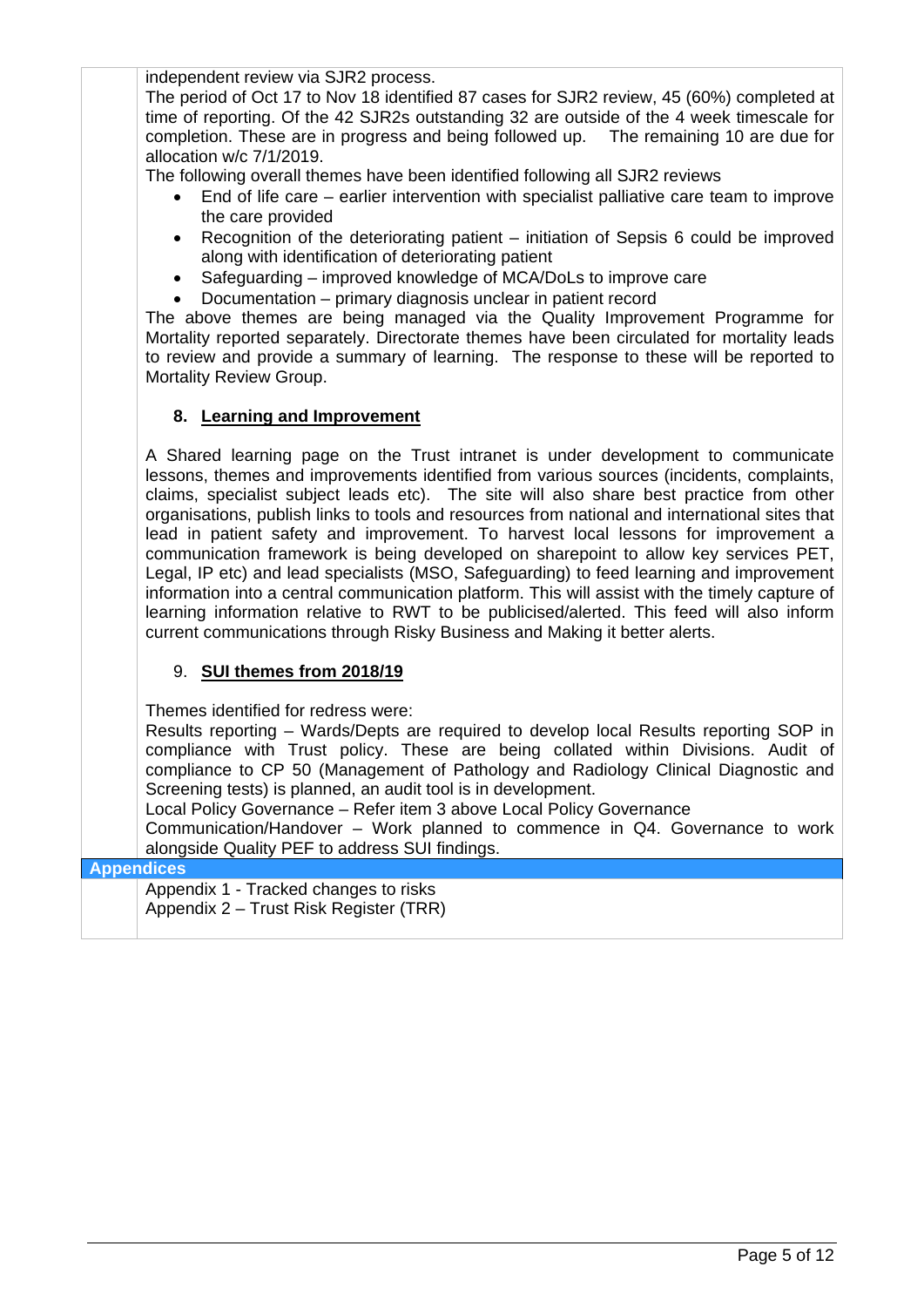| Lead<br><b>Director</b> | <b>Risk</b> | <b>Risk Title</b>                | <b>Field updated</b>                                   | <b>Update made</b>                                                                                                                                                                                                                                                                              |
|-------------------------|-------------|----------------------------------|--------------------------------------------------------|-------------------------------------------------------------------------------------------------------------------------------------------------------------------------------------------------------------------------------------------------------------------------------------------------|
| Chief<br>Operating      | 4916        | <b>Dietetic Staffing</b>         |                                                        |                                                                                                                                                                                                                                                                                                 |
| Officer                 |             |                                  | <b>Risk downgraded</b><br>from 12 Amber to<br>9 Amber. | Risk is now being managed on<br>local risk register.                                                                                                                                                                                                                                            |
|                         |             |                                  |                                                        | Capacity has improved to allow<br>Cannock clinics to be reinstated.                                                                                                                                                                                                                             |
|                         |             |                                  |                                                        | Band 4 running review clinics for<br>overweight and CMPI now has<br>HCPC registration, is now B5 and<br>progressing through paediatric<br>competencies                                                                                                                                          |
|                         | 5112        | <b>ICCU Staffing</b>             |                                                        |                                                                                                                                                                                                                                                                                                 |
|                         |             |                                  | ***New risk***                                         | If the 13% inexperienced staff on<br>ICCU do not receive adequate<br>support and educational input then<br>they will not gain the experience to<br>work unsupervised resulting in<br>increased stress and sickness<br>within the experienced staff<br>population and potential patient<br>harm. |
|                         | 5116        | Provision of<br>24/7 Critical    |                                                        |                                                                                                                                                                                                                                                                                                 |
|                         |             | care Outreach<br><b>Services</b> | ***New risk***                                         | If the Critical Care Outreach Team<br>(CCOT) is unable to support the<br>hospital, then seriously ill and<br>deteriorating patients will not<br>receive the support they require,<br>resulting in patient harm or ICCU<br>may experience avoidable<br>admissions.                               |
|                         | 4696        | Unreported<br>imaging studies    |                                                        |                                                                                                                                                                                                                                                                                                 |
|                         |             |                                  | <b>Positive Assurance</b><br>- New                     | Backlog has reduced from 7332<br>May 2017 to less than 3389 in Dec<br>2018                                                                                                                                                                                                                      |
|                         |             |                                  | Gap in Assurance -<br><b>New</b>                       | Poor patient experience if patients<br>and doctors are unsure when their<br>scans are reported                                                                                                                                                                                                  |
|                         |             |                                  | Gap in Assurance -<br><b>New</b>                       | Approximately 3386 non-urgent<br>imaging studies unreported Dec<br>2018 (inclusive of 373 CT scans                                                                                                                                                                                              |

## **Appendix 1: Tracked changes within Trust Risk Register (January 2019)**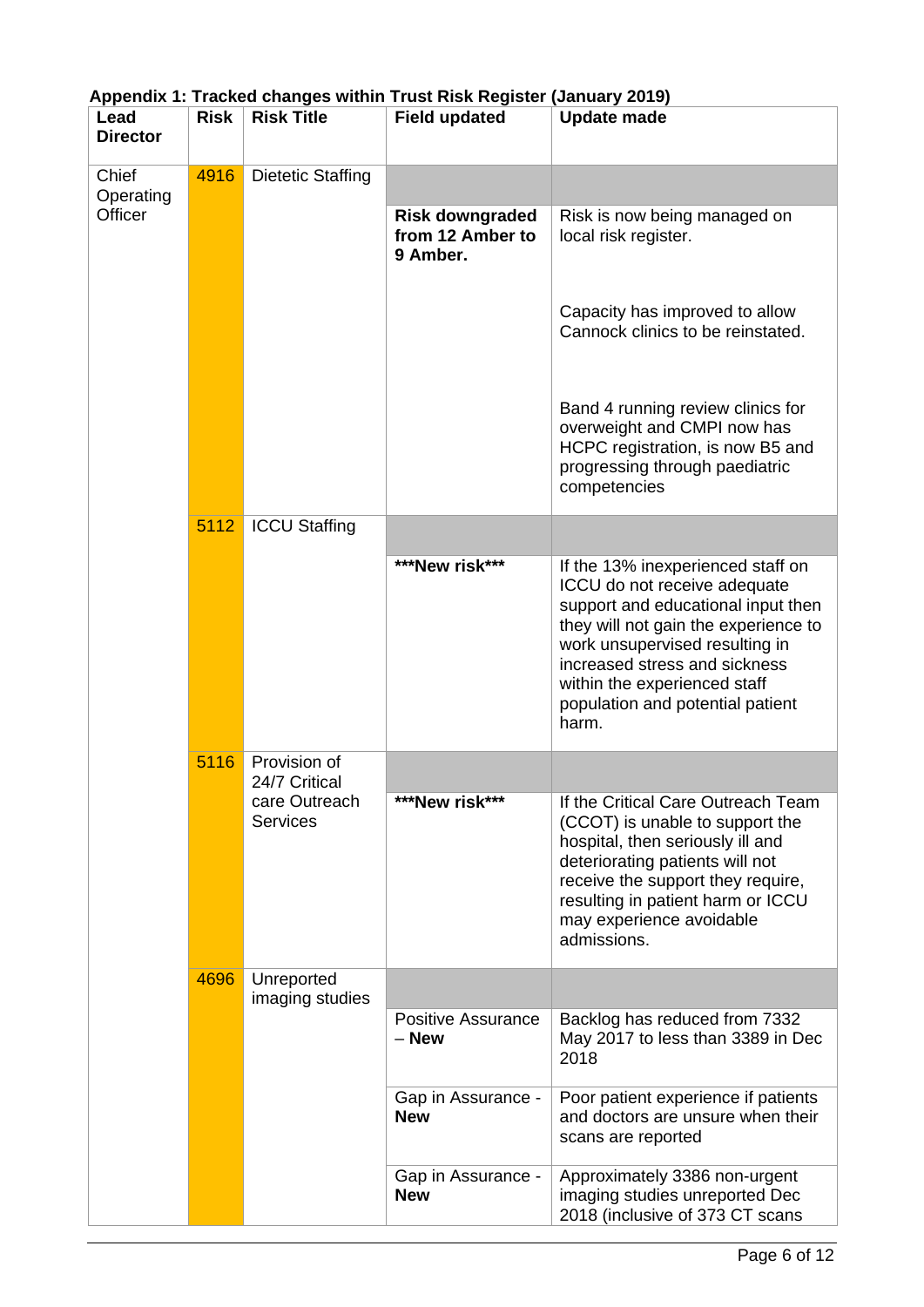|      |                                     |                                    | and 1080 MRI scans). Over 20<br>days there are 965 in total<br>(inclusive of 131 CT scans and 359<br>MRI scans)                               |
|------|-------------------------------------|------------------------------------|-----------------------------------------------------------------------------------------------------------------------------------------------|
| 4411 | NX08/NX09<br><b>McHale Building</b> |                                    |                                                                                                                                               |
|      | - Fire Safety                       | <b>Positive Assurance</b><br>– New | 0 incidents relating to Reportable<br>Fire's within December 2018                                                                             |
|      |                                     | <b>Positive Assurance</b><br>– New | 0 Unwanted Fire Signals within<br>December 2018                                                                                               |
| 4547 | Safeguarding                        |                                    |                                                                                                                                               |
|      |                                     | <b>Positive Assurance</b><br>– New | CPIS system now rolled out to<br>Cannock                                                                                                      |
|      |                                     | <b>Positive Assurance</b><br>– New | Safeguarding referral form reduced<br>to 5 pages                                                                                              |
|      |                                     | Gap in Assurance -<br><b>New</b>   | Q2 audit results for safeguarding<br>scored poorly for adults 50%                                                                             |
|      |                                     | Gap in Assurance -<br><b>New</b>   | Wolverhampton Council have<br>advised the e-referral system will<br>not be in place for at least another<br>12 mths                           |
| 4472 | Delays in                           |                                    |                                                                                                                                               |
|      | Cubicle                             |                                    |                                                                                                                                               |
|      | Assessment and<br>Triage            | <b>Positive Assurance</b><br>– New | ACP's now included on the medical<br>rota and trialled weekly                                                                                 |
|      |                                     | <b>Positive Assurance</b><br>– New | Consultants work on busiest days -<br>in place                                                                                                |
|      |                                     | Action Plan - New                  | Further work to be undertaken with<br>Industry staff with view to reducing<br>non admitted breaches                                           |
|      |                                     | Action Plan - New                  | <b>GIRFT Visit completed September</b><br>2018. Report received, Group<br>Manager reviewing report (Winter<br>pressures July completion date) |
| 4375 | NX87 Heart<br>Centre - Fire         |                                    |                                                                                                                                               |
|      | Safety                              | <b>Positive Assurance</b><br>– New | 0 unwanted fire signals during<br>December 2018                                                                                               |
|      |                                     | <b>Positive Assurance</b><br>- New | 0 incidents relating to Reportable<br>Fire's within December 2018                                                                             |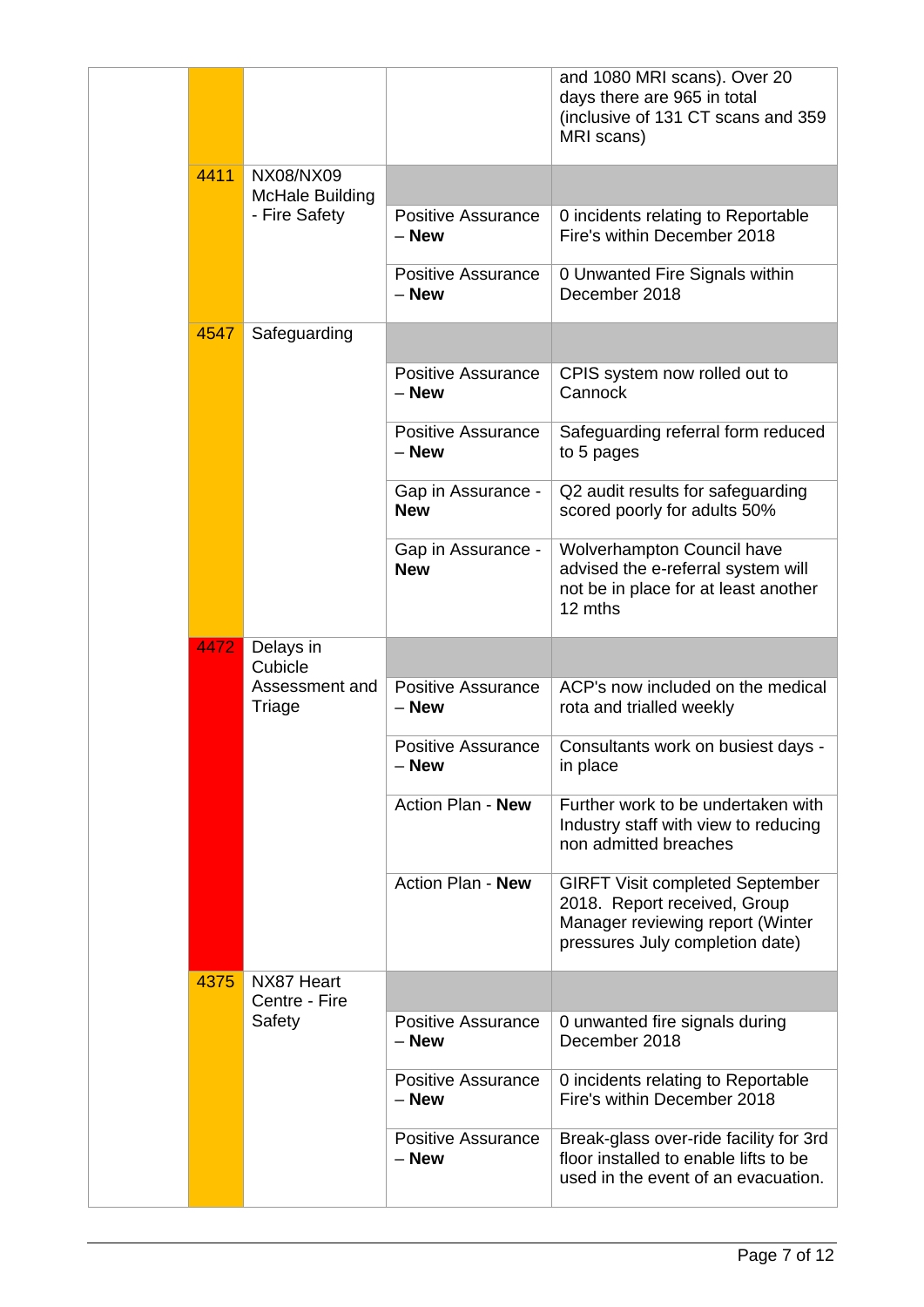|      |                                     | Gap in Assurance -<br><b>New</b>   | Outstanding fire stopping required<br>following compartmentation survey                                                                                      |
|------|-------------------------------------|------------------------------------|--------------------------------------------------------------------------------------------------------------------------------------------------------------|
|      |                                     | Action Plan - New                  | Approval for ACM to be removed<br>from designated areas. This will<br>commence January 2019 with a<br>programme of works being agreed<br>by Trust Management |
| 2080 | Risk to quality of<br>patient care: |                                    |                                                                                                                                                              |
|      | reduced<br>manpower                 | <b>Positive Assurance</b><br>– New | 9 nursing clinical fellows posts<br>offered                                                                                                                  |
|      |                                     | <b>Positive Assurance</b><br>- New | 60.25 wte trained nursing<br>vacancies remain, 32.27 roles<br>offered, but not in post                                                                       |
|      |                                     | <b>Positive Assurance</b><br>- New | Nursing strategy rolled out                                                                                                                                  |
|      |                                     | Gap in Assurance -<br><b>New</b>   | Breaches in minimum safe staffing<br>levels                                                                                                                  |
|      |                                     | Gap in Assurance -<br><b>New</b>   | Significant nursing shortages on<br>C16, amber action plan in place                                                                                          |
|      |                                     | Action Plan - New                  | Div 2 HoN to discuss with Cons<br>Nurse for Quality re improving<br>accuracy of blueprints, including<br>use of live system                                  |
| 4599 | Emergency<br><b>Services</b>        |                                    |                                                                                                                                                              |
|      | Governance<br>Arrangements          | Positive Control-<br><b>New</b>    | New post for Quality and<br>Compliance advertised - interviews<br>to take place next week Friday                                                             |
|      |                                     | Positive Assurance<br>– New        | Interviews for Matron post taking<br>place in Jan. Appointment made -<br>await start date                                                                    |
|      |                                     | <b>Positive Assurance</b><br>- New | Reviewed weekly by Clinical lead in<br>the Consultants meeting and<br>Documentation review done by<br>Junior Doctor's mentors                                |
| 4596 | QS104 -<br>Gallstone                |                                    |                                                                                                                                                              |
|      | <b>Disease</b>                      | <b>Positive Assurance</b><br>– New | Hot gallbladder list now expected to<br>commence end of February 2019<br>(dependent on theatre staffing)                                                     |
|      |                                     | <b>Positive Assurance</b><br>- New | Clinical Director to draft SOP for<br>discussion / agreement within<br>Directorate.                                                                          |
| 4761 | Cardiothoracic<br>Surgical /        |                                    |                                                                                                                                                              |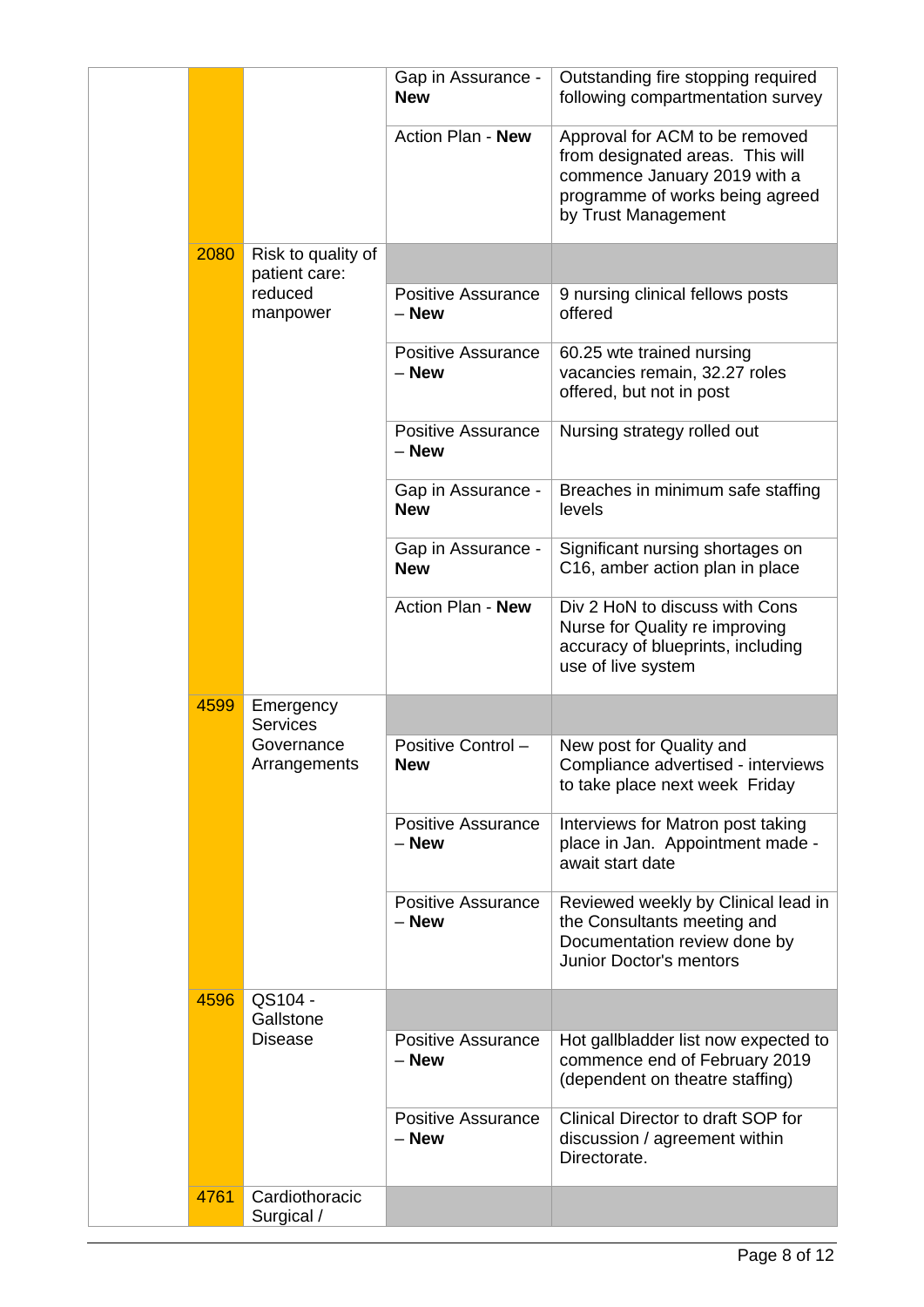|      | Anaesthetic<br>vacancies                                          | Action Plan - New                | <b>Explore Clinical Fellowship</b><br>Programme, Physician Assistants<br>and Advanced Nurse Practitioners                                                                                   |
|------|-------------------------------------------------------------------|----------------------------------|---------------------------------------------------------------------------------------------------------------------------------------------------------------------------------------------|
| 3069 | <b>Risk of Never</b><br>Events within                             |                                  |                                                                                                                                                                                             |
|      | Division 1: Risks<br>to Patient Safety<br>and Trust<br>reputation | Gap in Assurance -<br><b>New</b> | Monthly monitoring data of<br>compliance with WHO checklist<br>and Procedural Safety Checklist -<br>89% for full completion in Dec 18                                                       |
|      |                                                                   | Gap in Assurance -<br><b>New</b> | Monthly monitoring and compliance<br>with WHO checklist use - There<br>has been 80% compliance<br>achieved during Dec 18                                                                    |
|      |                                                                   | Action Plan - New                | Action Plan to be developed<br>following NE Leicester Conference                                                                                                                            |
|      |                                                                   | Action Plan - New                | Revamp/refresh the WHO<br><b>Checklists</b>                                                                                                                                                 |
| 4161 | Shortage of<br><b>Qualified Nurses</b>                            |                                  |                                                                                                                                                                                             |
|      | across the<br><b>Division</b>                                     | Gap in Assurance -<br><b>New</b> | Wards A12, SEU, A23, A5 and A6<br>are under recruited                                                                                                                                       |
|      |                                                                   | Action Plan - New                | <b>Continue to recruit Clinical Nurse</b><br>Fellows                                                                                                                                        |
|      |                                                                   | <b>Action Plan - New</b>         | Continue to run specialist adverts<br>for high risk areas such as ICCU<br>and Theatres                                                                                                      |
|      |                                                                   | Action Plan - New                | Plans being worked up to utilise<br>closed bay on Ward A6                                                                                                                                   |
| 5083 | Lack of<br>trustwide                                              |                                  |                                                                                                                                                                                             |
|      | dysphagia<br>framework                                            | Positive Control-<br><b>New</b>  | Under Care Pathway, wards<br>manage initial presentation and<br>then refer to SALT who see<br>patients within 2 working days                                                                |
|      |                                                                   | Gap in Assurance -<br><b>New</b> | SALT only available on working<br>days, so at Bank Holiday times<br>there could gaps of up to 4<br>additional days (on top of 2 day<br>response target) before SALT<br>assess the patient [ |
|      |                                                                   | Action Plan - New                | Investigate the possibility of<br>extending the SALT service beyond<br>working days only                                                                                                    |
| 5031 | <b>Potential Non</b><br>Compliance with                           |                                  |                                                                                                                                                                                             |
|      | The Fetal<br>Anomaly,                                             | Gap in Assurance                 | 6 EPAU clinics currently cancelled<br>for October (impact - delayed                                                                                                                         |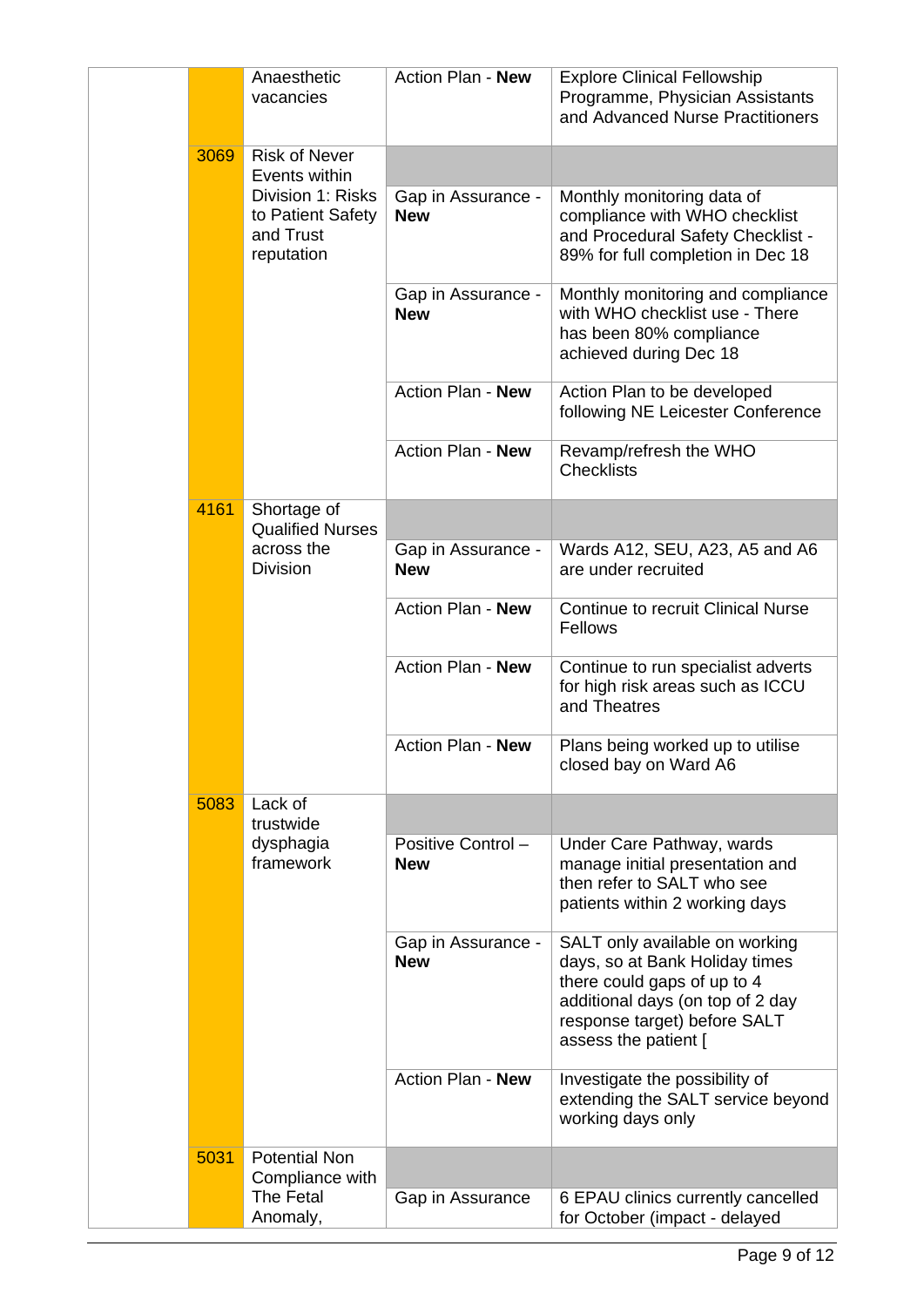|      | Paediatric Hips,<br>Downs Pataus,<br><b>Edwards</b><br>screening | - New                                | diagnosis of ectopics and<br>miscarriage and increase of ward<br>referrals)                                                                                            |
|------|------------------------------------------------------------------|--------------------------------------|------------------------------------------------------------------------------------------------------------------------------------------------------------------------|
|      | standards                                                        | Gap in Assurance<br>– New            | One of the long term sonographers<br>has started a graduated return to<br>work on a limited basis, but<br>another full time sonographer has<br>gone off long term sick |
|      |                                                                  | Gap in Assurance<br>$-$ New          | No suitable applicants for the<br>permanent and bank sonographer<br>adverts                                                                                            |
|      |                                                                  | Gap in Assurance<br>- New            | Currently have no available slots<br>until the 10th January for urgent<br>patients                                                                                     |
|      |                                                                  | Gap in Assurance<br>– New            | Currently have 225 patients waiting<br>for gynae scans in January                                                                                                      |
|      |                                                                  | Gap in Assurance -<br><b>New</b>     | <b>H&amp;S Report awaited</b>                                                                                                                                          |
|      |                                                                  | Action Plan - New                    | Out to advert for a bank<br>sonographer and permanent<br>sonographer                                                                                                   |
| 1713 | Productivity                                                     |                                      |                                                                                                                                                                        |
|      |                                                                  | <b>Risk Description -</b><br>altered | Now has Deputy Medical Director<br>responsible for risk (as well as<br>COO)                                                                                            |
|      |                                                                  | Positive Control-<br><b>New</b>      | <b>Business case for Allocate</b><br>approved. Implementation plan<br>agreed at Workforce group (Jan<br>18). Implementation expected<br>Apr/May 19                     |
|      |                                                                  | Action Plan - New                    | Continue to work with NHSI on<br>development of job planning tools<br>and sign off processes.                                                                          |
| 2719 | Timeliness of<br><b>PAS Admission</b>                            |                                      |                                                                                                                                                                        |
|      |                                                                  | Positive Control-<br><b>New</b>      | Ward clerk review completed. Pilot<br>for weekend working commences<br>Feb 18. Additional ward clerks in<br>Paediatrics and SAU agreed (Nov<br>18)                     |
| 4113 | Inability to<br>achieve CIP                                      |                                      |                                                                                                                                                                        |
|      |                                                                  | <b>Risk Description -</b><br>altered | Now incorporates all Divisions<br>rather than just Division 1.                                                                                                         |
|      |                                                                  | Positive Control-                    | Outpatient efficiencies continue to<br>be identified via OPEG (Outpatient)                                                                                             |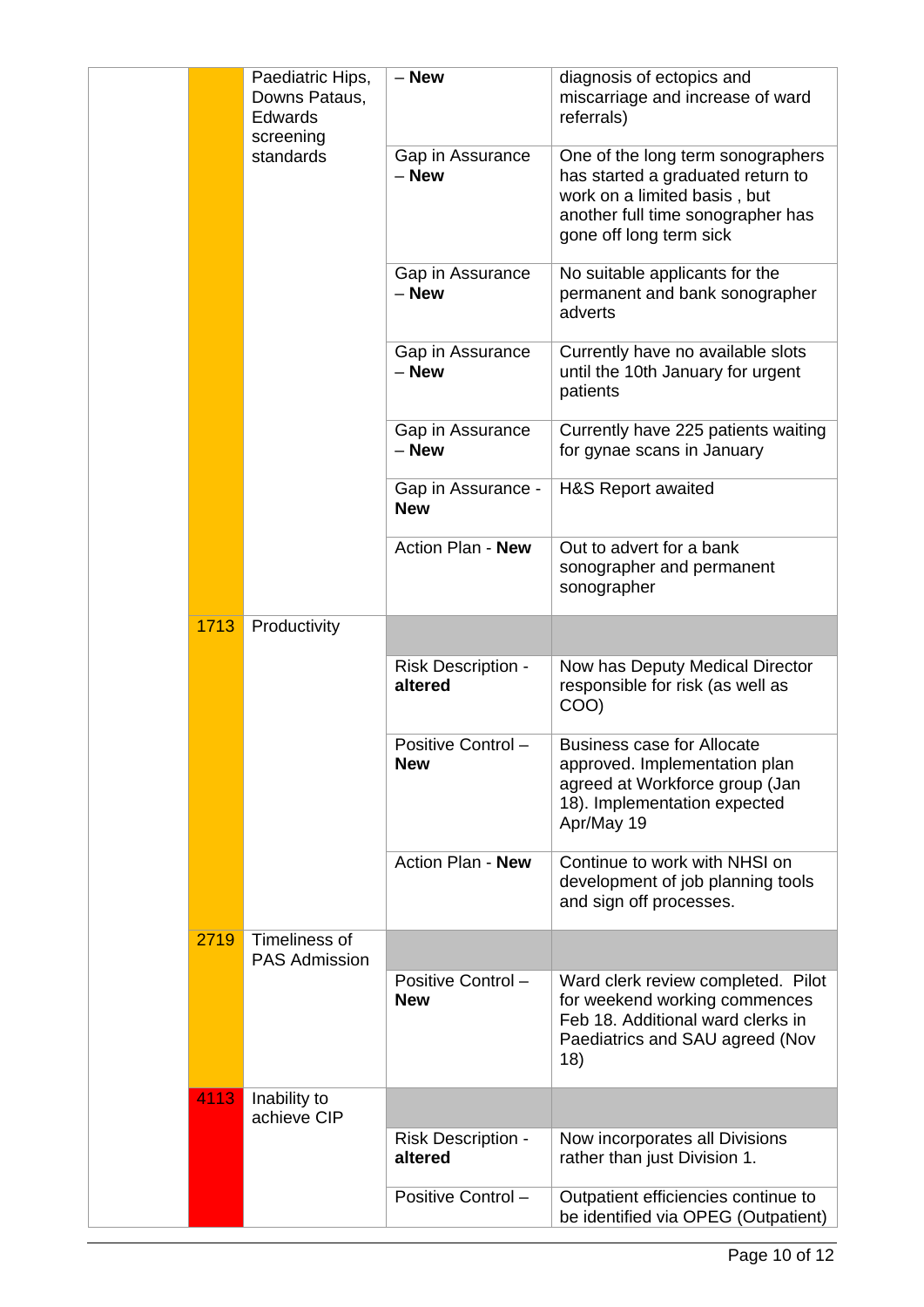|                         |      |                                                                                          | <b>New</b>                           | Dec 18                                                                                                                                                                                                                                         |
|-------------------------|------|------------------------------------------------------------------------------------------|--------------------------------------|------------------------------------------------------------------------------------------------------------------------------------------------------------------------------------------------------------------------------------------------|
|                         |      |                                                                                          | Action Plan - New                    | Revised structure for delivery of<br>CIP present to TMC/Trust Board.<br>Recruitment commencing Dec 18 -<br>Jan 19.                                                                                                                             |
|                         |      |                                                                                          | Risk after actions -<br>upgraded     | Was YELLOW now AMBER                                                                                                                                                                                                                           |
|                         | 4903 | Risk of non-<br>compliance with                                                          |                                      |                                                                                                                                                                                                                                                |
|                         |      | Thoracic<br>Service<br>Specification                                                     | <b>Positive Assurance</b><br>$-$ New | Continue to approach other Trusts<br>for referrals                                                                                                                                                                                             |
|                         |      |                                                                                          | Positive Assurance<br>– New          | Walsall plan to agree SLA with<br><b>RWT</b>                                                                                                                                                                                                   |
|                         |      |                                                                                          | Action Plan - New                    | Divisional Management Team to<br>meet with Directorate to discuss<br>progress                                                                                                                                                                  |
|                         |      |                                                                                          | Action Plan - New                    | Plan further approaches to Walsall                                                                                                                                                                                                             |
| Chief<br><b>Nursing</b> | 3644 | Failure to make<br>an improvement                                                        |                                      |                                                                                                                                                                                                                                                |
| Officer                 |      | in compliance<br>gaps with CQC<br>standards.                                             | <b>Positive Assurance</b><br>– New   | Nursing vacancies are at 34WTE<br>with 85.71 WTE waiting to start.<br>The position is maintained<br>compared to November                                                                                                                       |
|                         | 2952 | Patient<br>developing a                                                                  |                                      |                                                                                                                                                                                                                                                |
|                         |      | pressure ulcer<br>due to<br>inadequacies of<br>pressure ulcer<br>prevention<br>equipment | Action Plan - New                    | Night comfort service accessible<br>from Nov 2018 by Adult Community<br>Services -ongoing monitoring of<br>service.                                                                                                                            |
| Chief<br>Financial      | 5097 | Implementing<br>the new Agenda                                                           |                                      |                                                                                                                                                                                                                                                |
| Officer                 |      | for Change pay<br>deal                                                                   | ***Risk closed***                    | The Trust calculated an unfunded<br>pressure of £0.7m which then<br>reduced to £0.55m as some more<br>funding materialised from the<br>centre. The pressure was funded<br>using Trust contingency as there<br>was no way to mitigate the cost. |
|                         | 4955 | MRET/Readmis<br>sions/Fines                                                              |                                      |                                                                                                                                                                                                                                                |
|                         |      | monies                                                                                   | Risk after actions -<br>downgraded   | Was AMBER now YELLOW                                                                                                                                                                                                                           |
|                         |      |                                                                                          | Positive Control-<br><b>New</b>      | The Trust now has an aligned<br>incentives contract agreed with<br>Wolverhampton CCG which fixes                                                                                                                                               |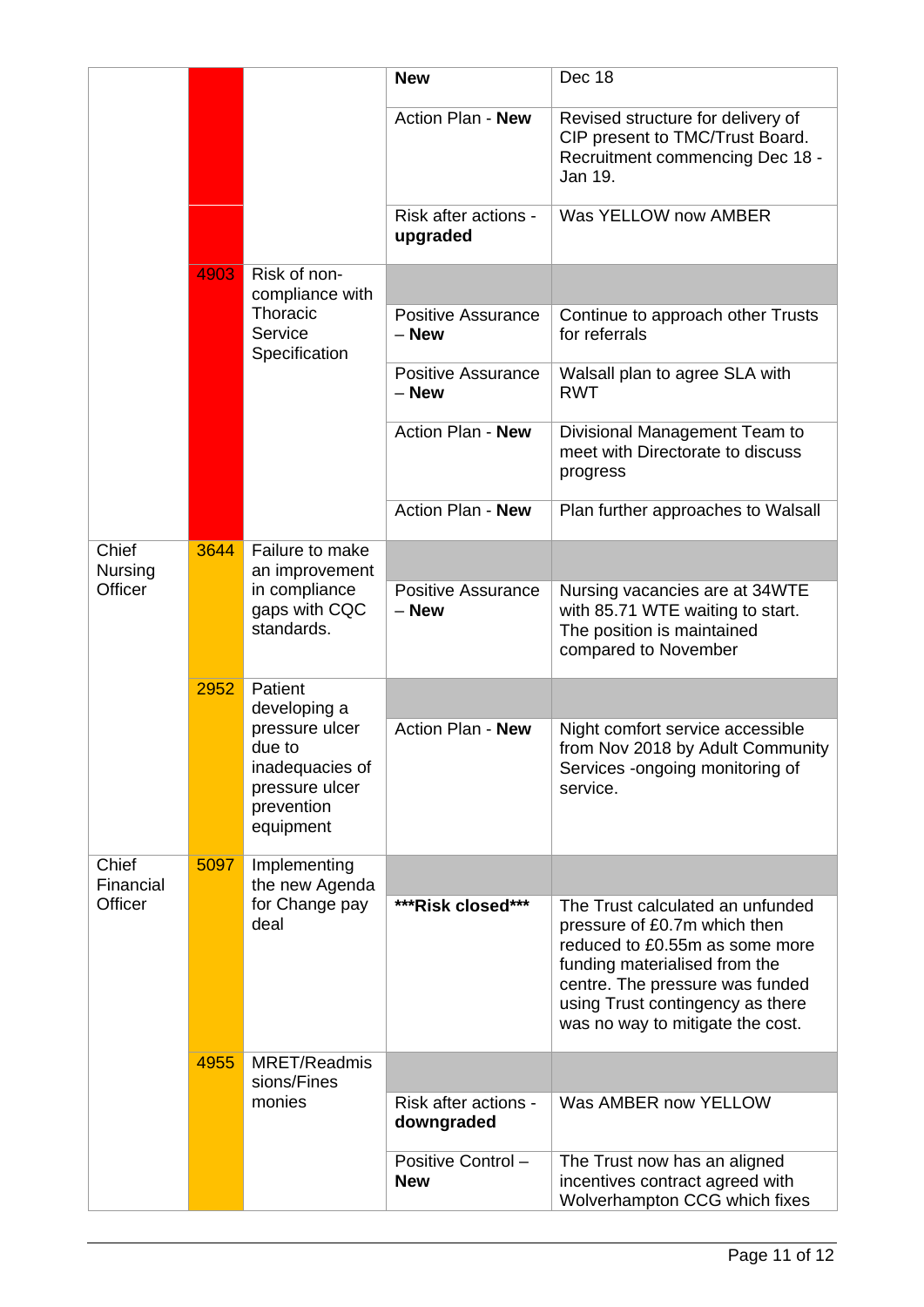|      |                                 |                                    | the value of MRET and<br>readmissions. The MRET funding<br>has been added to the winter<br>funding budget controlled by the<br>A&E Delivery Board and the Trust<br>is satisfied as all bids against this<br>budget to support with winter costs<br>have been approved.               |
|------|---------------------------------|------------------------------------|--------------------------------------------------------------------------------------------------------------------------------------------------------------------------------------------------------------------------------------------------------------------------------------|
|      |                                 | Positive Control-<br><b>New</b>    | The readmissions funding has<br>similarly been added to the A&E<br>Delivery Board budget but this<br>funding has been ring fenced to<br>return to RWT on production of a<br>winter plan. This exercise is being<br>progressed internally and will be<br>shared with the CCG shortly. |
|      |                                 | <b>Positive Assurance</b><br>– New | Agreed mechanism with the CCG<br>for the return of funding.                                                                                                                                                                                                                          |
|      |                                 | Action Plan - New                  | Prioritise completing the winter plan<br>with updated forecast expenditure<br>to take into account opening<br>additional beds but not a ward.                                                                                                                                        |
| 4794 | The 2016/17<br>year end invoice |                                    |                                                                                                                                                                                                                                                                                      |
|      |                                 | Risk after actions -<br>downgraded | Was AMBER now YELLOW                                                                                                                                                                                                                                                                 |
|      |                                 | Positive Control-<br><b>New</b>    | The Trust has entered into direct<br>negotiations with the CCG since<br>the NHSI arbitration process was<br>halted.                                                                                                                                                                  |
|      |                                 | Positive Assurance<br>- New        | The Trust is confident that a<br>resolution can be reached due to<br>the continuing and constructive<br>dialogue between the respective<br>CFO <sub>s</sub> .                                                                                                                        |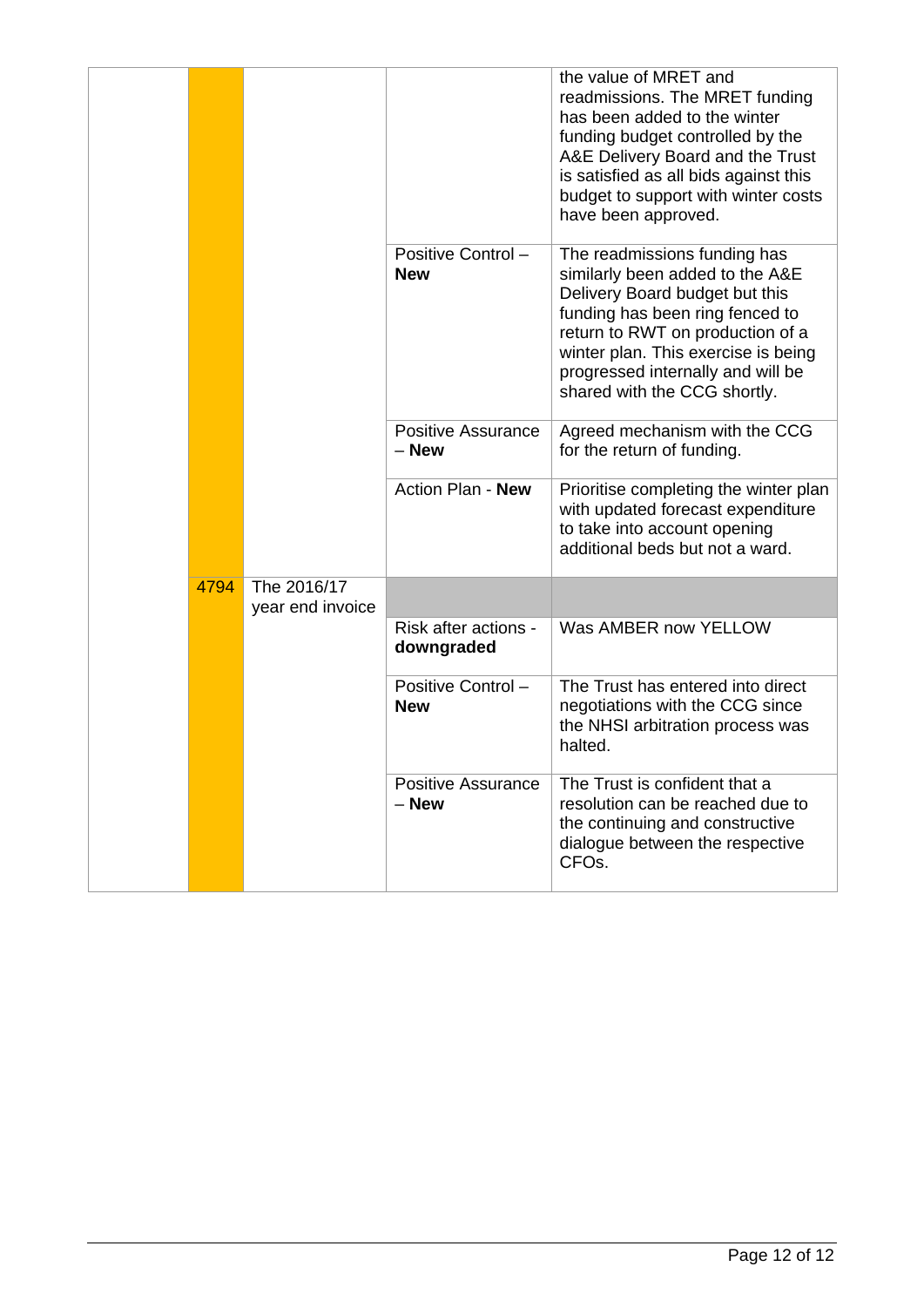#### **The Royal Wolverhampton NHS Trust**

|                               |                     |                                                                                                                                                                                                                                                                                                                                     |                         |                                                                                                                                                                                                                                                                                                                                                                                       | <b>Trust Risk Register</b><br>January-2019 - Appendix 2                                                                                                                                                                                                         |                                                                                                                                                                         |                                                 | 4 8 12 16 20<br>4 6 8 10<br>$3 \mid 4$<br>2 | $-5$                                |                                     |
|-------------------------------|---------------------|-------------------------------------------------------------------------------------------------------------------------------------------------------------------------------------------------------------------------------------------------------------------------------------------------------------------------------------|-------------------------|---------------------------------------------------------------------------------------------------------------------------------------------------------------------------------------------------------------------------------------------------------------------------------------------------------------------------------------------------------------------------------------|-----------------------------------------------------------------------------------------------------------------------------------------------------------------------------------------------------------------------------------------------------------------|-------------------------------------------------------------------------------------------------------------------------------------------------------------------------|-------------------------------------------------|---------------------------------------------|-------------------------------------|-------------------------------------|
| <b>Director</b>               | <b>Cross</b><br>Ref | What is the Risk?                                                                                                                                                                                                                                                                                                                   | Level of<br><b>Risk</b> | How are we managing<br>the risk?                                                                                                                                                                                                                                                                                                                                                      | <b>Evidence that it is</b><br>working.                                                                                                                                                                                                                          | Any Evidence that it is<br>not working.                                                                                                                                 | What else can we do?                            | <b>Risk</b><br>after<br>actions             | <b>Date Last</b><br><b>Reviewed</b> | <b>TB</b><br><b>Accept</b><br>Risk? |
| <b>isk Lead</b>               | ID.                 | <b>Principal Risk</b>                                                                                                                                                                                                                                                                                                               |                         | <b>Controls</b>                                                                                                                                                                                                                                                                                                                                                                       | <b>Positive Assurances</b>                                                                                                                                                                                                                                      | <b>Gaps in Assurance/Control</b>                                                                                                                                        | Action Plan that addresses Gaps in<br>Control   | Residual<br><b>Risk Level</b>               |                                     |                                     |
|                               |                     | <b>Risks Currently Being Managed</b>                                                                                                                                                                                                                                                                                                |                         |                                                                                                                                                                                                                                                                                                                                                                                       |                                                                                                                                                                                                                                                                 |                                                                                                                                                                         |                                                 |                                             |                                     |                                     |
| Trust Objective:              |                     | To have an effective & well integrated health and care system th                                                                                                                                                                                                                                                                    |                         |                                                                                                                                                                                                                                                                                                                                                                                       |                                                                                                                                                                                                                                                                 |                                                                                                                                                                         |                                                 |                                             |                                     |                                     |
| Chief<br>Operating<br>Officer |                     | 2719 Lack of real time bed<br>management and<br>retrospective admissions on<br>PAS can have a significant<br>impact on electronic testing<br>and potentially e-discharge<br>systems leading to a<br>potential impact on patient<br>care/safety.<br>Date of origin: 23/05/11<br>Date of escalation $=$<br>24/05/11<br>Risk Lead: COO |                         | $3 \times 3 = 9$ 1) Monitoring of PAS<br>AMBER update / use (monthly)<br>(Nov 14)<br>3) Implementation of<br>safehands bed<br>management (Apr 15)<br>4) Additional support<br>from Teletracking to<br>optimise use of real time<br>system - (Jan 16)<br>5) Establishment of task<br>and finish groups to<br>manage and improve.<br>Compliance to real time<br>bed allocation (Aug 16) | 1) All requests for beds<br>via patient flow team<br>(July 15)<br>1) real time bed<br>management improving<br>mon-fri<br>5) Improvement in<br>dashboard metrics<br>3) Use of Safehands, real<br>time bed management<br>system from September<br>16 (paperless). | 1) Patients still entered<br>retrospectively on PAS.<br>especially after<br>weekends.<br>1) System bugs in<br>safehands causing<br>delays to bed allocation -<br>closed | 2) Business Case for<br>additional Ward Clerks. | Apr-19 $2 \times 3 = 6$<br><b>YELLOW</b>    | $Jan-19$                            | Yes                                 |
|                               |                     |                                                                                                                                                                                                                                                                                                                                     |                         | 2) Ward clerk review<br>completed. Pilot for<br>weekend working                                                                                                                                                                                                                                                                                                                       |                                                                                                                                                                                                                                                                 |                                                                                                                                                                         |                                                 |                                             |                                     |                                     |

<mark>5 10 15 20 25</mark>

#### **Trust Objective: To have an effective**

commences Feb 18. Additional ward clerks inPaediatrics and SAU agreed (Nov 18)

**Director**

Operating Officer

| Trust Risk Reaister | 17/01/19 |  | of 41 |
|---------------------|----------|--|-------|
|---------------------|----------|--|-------|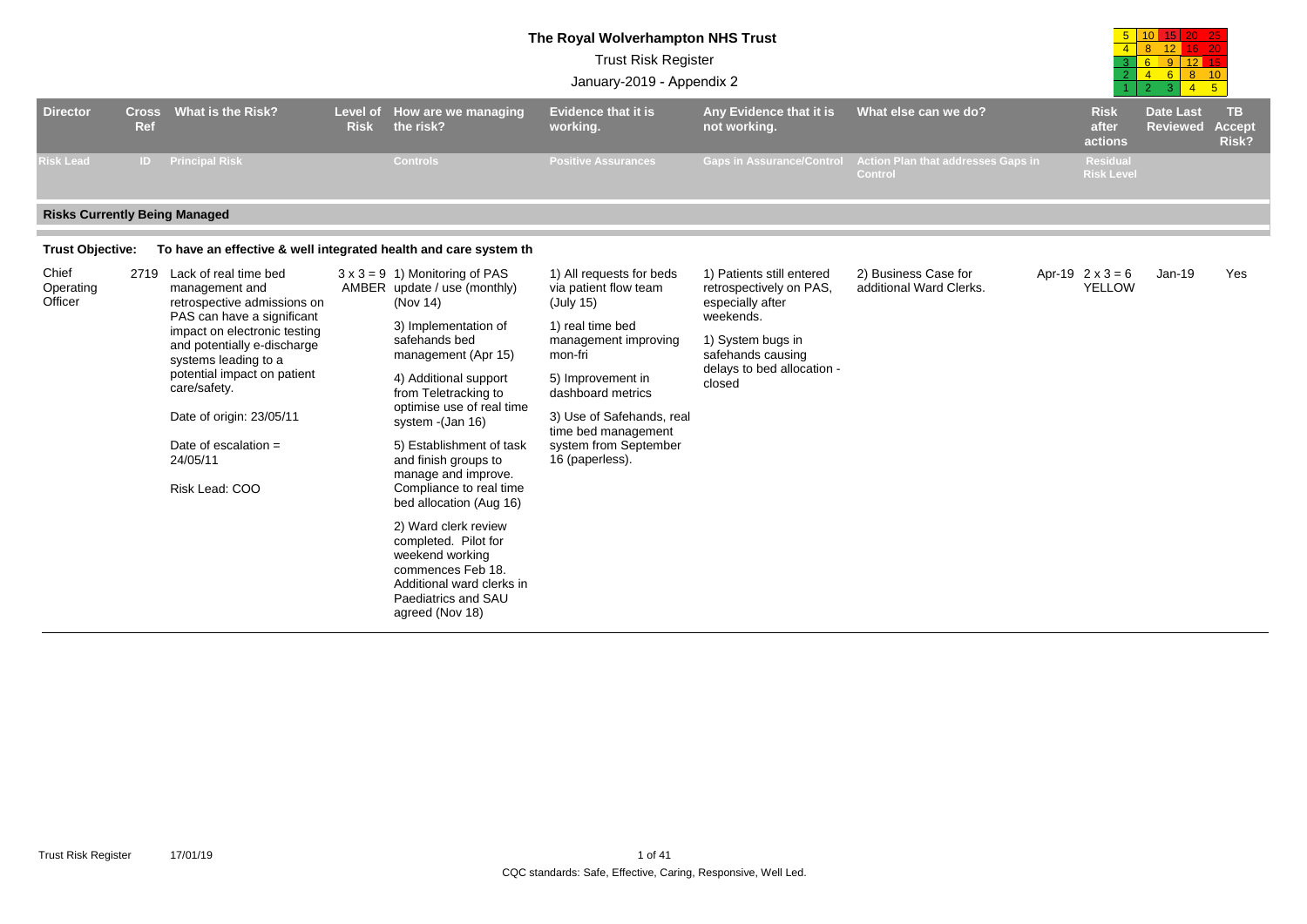| <b>Director</b>               | <b>Cross</b><br>Ref | What is the Risk?                                                                                                                                                                                                                                                                                                                                                                                                                                                                                                                             | Level of<br><b>Risk</b>       | How are we managing<br>the risk?                                                                                                                                                                                                                                                                                                                                 | <b>Evidence that it is</b><br>working.                                                                                                                                                                                                                                                                   | Any Evidence that it is<br>not working.                                                                                                                                                                                                                                                                                                         | What else can we do?                                                                                                                                                                                                    |        | <b>Risk</b><br>after<br>actions          | <b>Date Last</b><br><b>Reviewed</b> | TB.<br><b>Accept</b><br>Risk? |
|-------------------------------|---------------------|-----------------------------------------------------------------------------------------------------------------------------------------------------------------------------------------------------------------------------------------------------------------------------------------------------------------------------------------------------------------------------------------------------------------------------------------------------------------------------------------------------------------------------------------------|-------------------------------|------------------------------------------------------------------------------------------------------------------------------------------------------------------------------------------------------------------------------------------------------------------------------------------------------------------------------------------------------------------|----------------------------------------------------------------------------------------------------------------------------------------------------------------------------------------------------------------------------------------------------------------------------------------------------------|-------------------------------------------------------------------------------------------------------------------------------------------------------------------------------------------------------------------------------------------------------------------------------------------------------------------------------------------------|-------------------------------------------------------------------------------------------------------------------------------------------------------------------------------------------------------------------------|--------|------------------------------------------|-------------------------------------|-------------------------------|
| Chief<br>Operating<br>Officer | 4596                | If a patient with acute<br>cholecystitis does not have<br>cholecystectomy within 1<br>week (as recommended by<br>NICE QS104) and a patient<br>with acute gallstone<br>pancreatitis is does not<br>have cholecystectomy<br>within 2 weeks (as<br>recommended by NCEPOD<br>in Treat the Cause) the<br>patient is at increased risk<br>of recurrent admissions with<br>complications of gallstones,<br>potentially serious morbidity<br>and an increased risk of<br>mortality.<br>Date of origin: 09/08/16<br>Date of escalation $=$<br>06/02/17 | $4 \times 3 =$<br>12<br>AMBER | . CEPOD list to deal<br>with these cases (Aug.<br>2016)<br>2. SLA with Stoke<br>reversed to bring<br>additional resources from<br>current RWT Consultant<br>and buy service from<br>Stoke (Feb 2018)<br>3. One slot on elective<br>list for UGI Consultant<br>Surgeon to<br>accommodate 'hot<br>qallbladder' from<br>emergency admission<br>commenced (Oct 2018) | 1. (05.07.18) One<br>dedicated hot gallbladder<br>slot on theatre list<br>available x3 per week<br>There are 3 surgeons,<br>each surgeon has 1 slot<br>per list week.<br>1. (09.01.19) Hot<br>gallbladder list now<br>expected to commence<br>end of February 2019<br>(dependent on theatre<br>staffing) | 1. (05.07.18) Patients are<br>presenting with<br>complications of<br>gallstones<br>1. (05.07.18) Local audit<br>showing recurrent<br>admissions<br>1-3 (05.10.18) Highlight<br>as a 'service at risk' to<br>Division and as part of<br><b>Medical Workforce Report</b><br>1-3 (05.10.18) Unable to<br>appoint to the 3rd UGI<br>Consultant post | (09.04.18) Further<br>discussions to take place re:<br>UGI pathway with<br>Gastroenterology re Acute<br>Pancreatitis patients<br>1. Clinical Director to draft<br>SOP for discussion /<br>agreement within Directorate. | Feb-19 | Jan-19 $2 \times 2 = 4$<br><b>YELLOW</b> | $Jan-19$                            | Yes                           |

Risk Lead: General Surgery and Urology Group Manager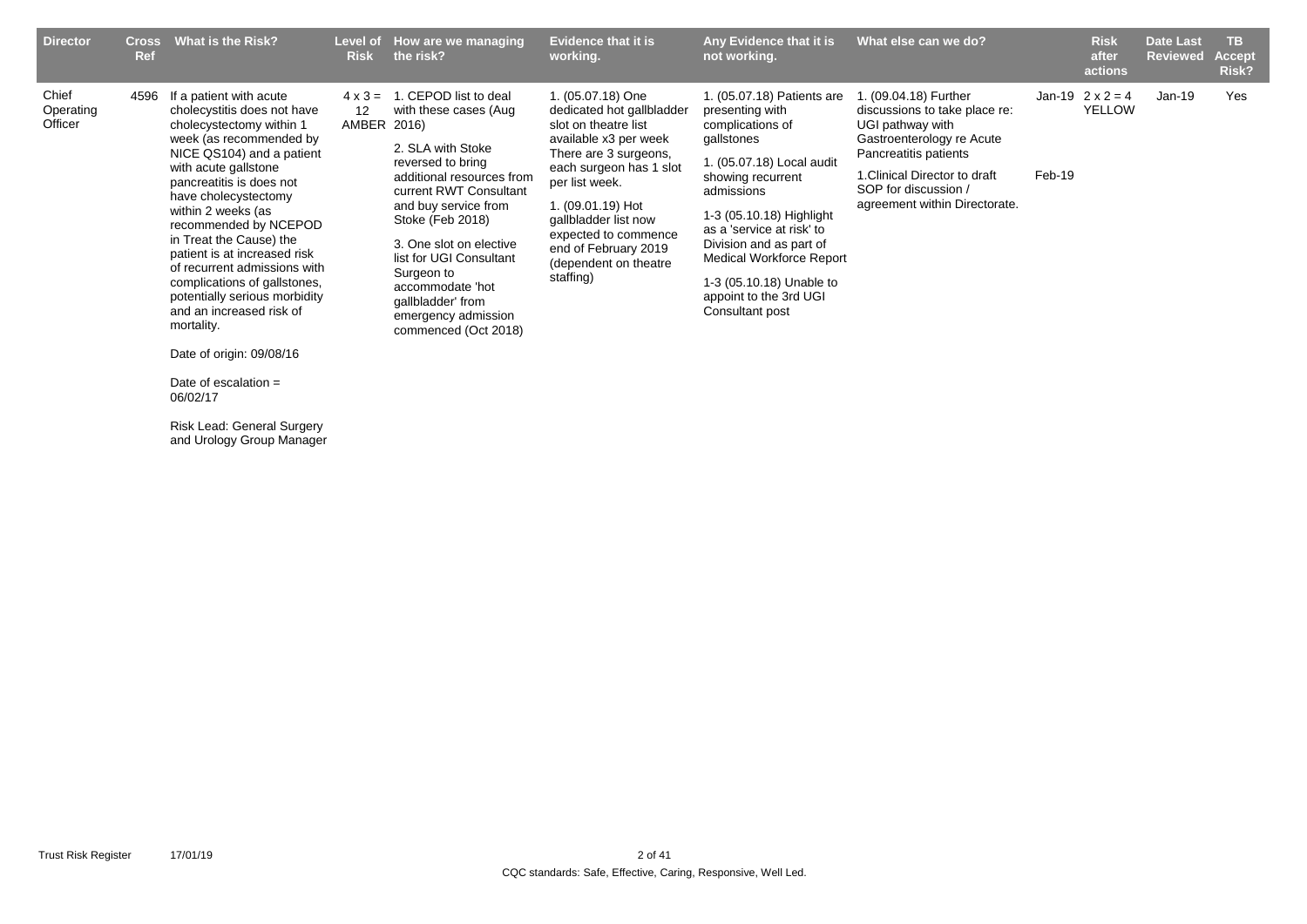| <b>Director</b>               | <b>Ref</b> | Cross What is the Risk?                                                                                                                                                                                                                                                                                                                                                                                                                                                                                                                                                                                                                                                               | <b>Risk</b> | Level of How are we managing<br>the risk?                                                                                                                                                                                                                                                                                                                                                                                                                                                                                                                                                                                                                                                                                                                                                                                                                                                                                                                                                                                                                                                                                                      | <b>Evidence that it is</b><br>working.                                                                                                                                                                                                                                                                                                                                                                                                                                                                                                                                                                                                                                                                                                                | Any Evidence that it is<br>not working.                                                                                                                                                                                                                                                                                                                                                                                                                                                                                                                                                                                                                                                                                                                   | What else can we do?                                                                                                                                                                                                   |          | <b>Risk</b><br>after<br>actions          | <b>Date Last</b><br><b>Reviewed</b> | TB.<br><b>Accept</b><br>Risk? |
|-------------------------------|------------|---------------------------------------------------------------------------------------------------------------------------------------------------------------------------------------------------------------------------------------------------------------------------------------------------------------------------------------------------------------------------------------------------------------------------------------------------------------------------------------------------------------------------------------------------------------------------------------------------------------------------------------------------------------------------------------|-------------|------------------------------------------------------------------------------------------------------------------------------------------------------------------------------------------------------------------------------------------------------------------------------------------------------------------------------------------------------------------------------------------------------------------------------------------------------------------------------------------------------------------------------------------------------------------------------------------------------------------------------------------------------------------------------------------------------------------------------------------------------------------------------------------------------------------------------------------------------------------------------------------------------------------------------------------------------------------------------------------------------------------------------------------------------------------------------------------------------------------------------------------------|-------------------------------------------------------------------------------------------------------------------------------------------------------------------------------------------------------------------------------------------------------------------------------------------------------------------------------------------------------------------------------------------------------------------------------------------------------------------------------------------------------------------------------------------------------------------------------------------------------------------------------------------------------------------------------------------------------------------------------------------------------|-----------------------------------------------------------------------------------------------------------------------------------------------------------------------------------------------------------------------------------------------------------------------------------------------------------------------------------------------------------------------------------------------------------------------------------------------------------------------------------------------------------------------------------------------------------------------------------------------------------------------------------------------------------------------------------------------------------------------------------------------------------|------------------------------------------------------------------------------------------------------------------------------------------------------------------------------------------------------------------------|----------|------------------------------------------|-------------------------------------|-------------------------------|
| Chief<br>Operating<br>Officer |            | 4599 If there are staffing issues<br>within the Emergency Dept,<br>especially substantive<br>shortages within the<br>Medical team, along with<br>increased numbers of<br>patients attending, leading<br>to significant pressure on<br>the staff within ED. This will<br>lead to an inability to<br>engage fully with<br>Governance processes.<br>This will result in potential<br>compromised patient care,<br>inability to provide<br>assurance in relation to the<br>Governance agenda and<br>financial penalties as a<br>result of missed targets re<br>RCA's and DoC.<br>Date of origin: Aug 16<br>Date of escalation: Mar 17<br>Risk Lead: Emergency<br>Department Group Manager | 12          | $4 \times 3 = 1$ ) Matron has set up a<br>group (Band 7 meetings)<br>AMBER to ensure all nursing<br>actions are addressed<br>and learning is shared<br>across the team (12/18)<br>2) Review of Governance<br>work streams at the<br><b>Divisional Governance</b><br>meetings, incuding NICE,<br>External guidance, Audit,<br>Risk (12/18)<br>3) Monitoring of all<br>SUI/Audit actions through<br>to completion. SUI<br>actions are easily<br>accessable on W Drive<br>and reviewed on a<br>monthly basis in a<br>meeting (12/18)<br>4) Performance meetings<br>in place (12/18)<br>5) Directorate<br>Governance meeting in<br>place and attended by<br>Directorate Management<br>Team (12/18)<br>6) Staff member<br>identified to provide<br>Governance support 2<br>days per week (12/18)<br>7) Process in place to<br>review re-attendances for<br>potential SUI's<br>proactively (12/18)<br>8) Ongoing recruitment<br>(links to risk 2374<br>(medics) and 4496<br>(nursing) [12/18]<br>9) Governance pre meets<br>in place $(12/18)$<br>10) Incident reporting and<br>governance covered as<br>part of junior doctors<br>induction [12/18] | 3) Number of SUI and<br>SUI actions is reducing<br>(Dec 18)<br>1) Bd7 nursing forums<br>taking place regularly and<br>working well (Dec 18)<br>3) Local audit around<br>documentation of senior<br>review and ECG is<br>showing good<br>compliance (Dec 18)<br>8) Significant<br>improvement in middle<br>grade workforce (Dec 18)<br>8) Quality Improvment<br>Lead advert closed,<br>applicants shortlisted<br>(Jan 19)<br>2) Backlog of<br>unnapproved incidents<br>reduced (Dec 18)<br>8) Interviews for Matron<br>post taking place in Jan.<br>Appointment made -<br>await start date (Jan 19)<br>3) Reviewed weekly by<br>Clinical lead in the<br>Consultants meeting and<br>Documentation review<br>done by Junior Doctor's<br>mentors $(1/19)$ | 3) Significant number of<br>SUI actions<br>overdue/dates amended<br>(Dec 18)<br>3) Some actions not<br>relating to ED are taking<br>a considerable amount of<br>time to implement/ close<br>(Dec 18)<br>9) Difficulties in reviewing<br>whole agenda at pre<br>meet due to the volume<br>of outstanding SUI<br>actions/ number of RCAs<br>to be reviewed and<br>signed off (Dec 18)<br>7) No agreed process in<br>place within ED other<br>than GO supporting, to<br>ensure re-attenders<br>report is reviewed in the<br>absence of governance<br>lead - risk accepted (Dec<br>18)<br>3) Discharge checklist<br>and adult safeguarding<br>documentation still<br>showing poor<br>compliance (Dec 18)<br>13) Historic incidents<br>need reviewing (Dec 18) | 13) Governance lead to<br>review and close historic<br>incidents<br>1-13) Management<br>restructure has allowed a<br>Quality & Compliance post<br>who will be responsbile for<br>Governance - Shortlisting<br>complete | $Jan-19$ | Jan-19 $2 \times 3 = 6$<br><b>YELLOW</b> | Jan-19                              | Yes                           |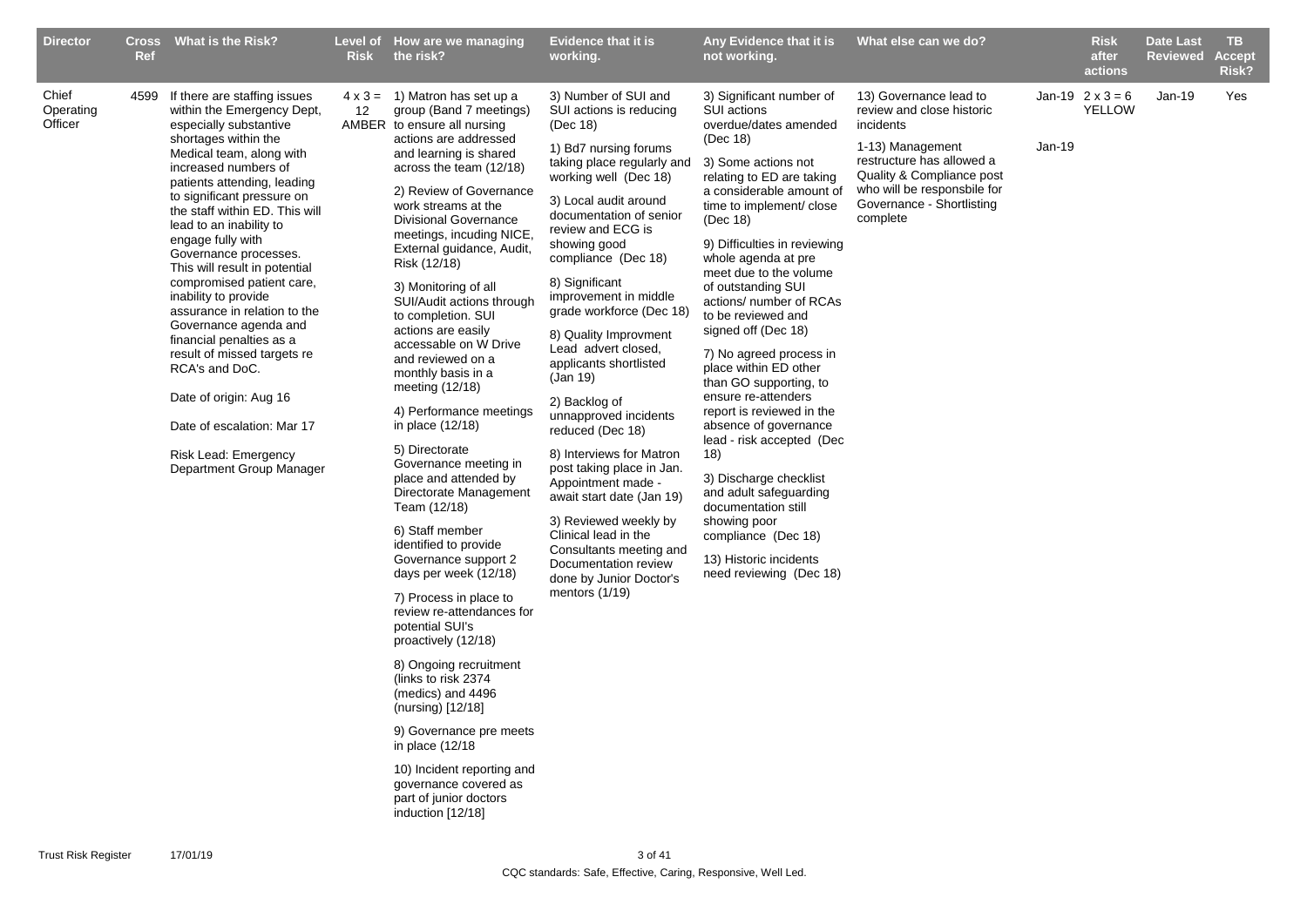**Any Evidence that it is not working.**

r Cross What is the Risk? Level of How are we managing Evidence that it is Any Evidence that it is What else can we do? Risk Date Last TB **Risk after What else can we do? Date Last <b>Risk Date Last** 

**actions Reviewed Accept Risk?**

11) Date of governance meeting amended to enable attendance by wider team [12/18]

13) Band 7s to pick up incidents so Governance lead can focus on true incidents [12/18]

14) Substantive consultant establisment to 5 paeds and 9 adults (with 2 additional locums) [12/18]

15) HOT reporting of radiological results in place (12/18]

16) 1-13 New post for Quality and Compliance advertised - interviews to take place next week Friday(Jan 19)

8) Matron interviews taken place and appointment made await start date (Jan 19)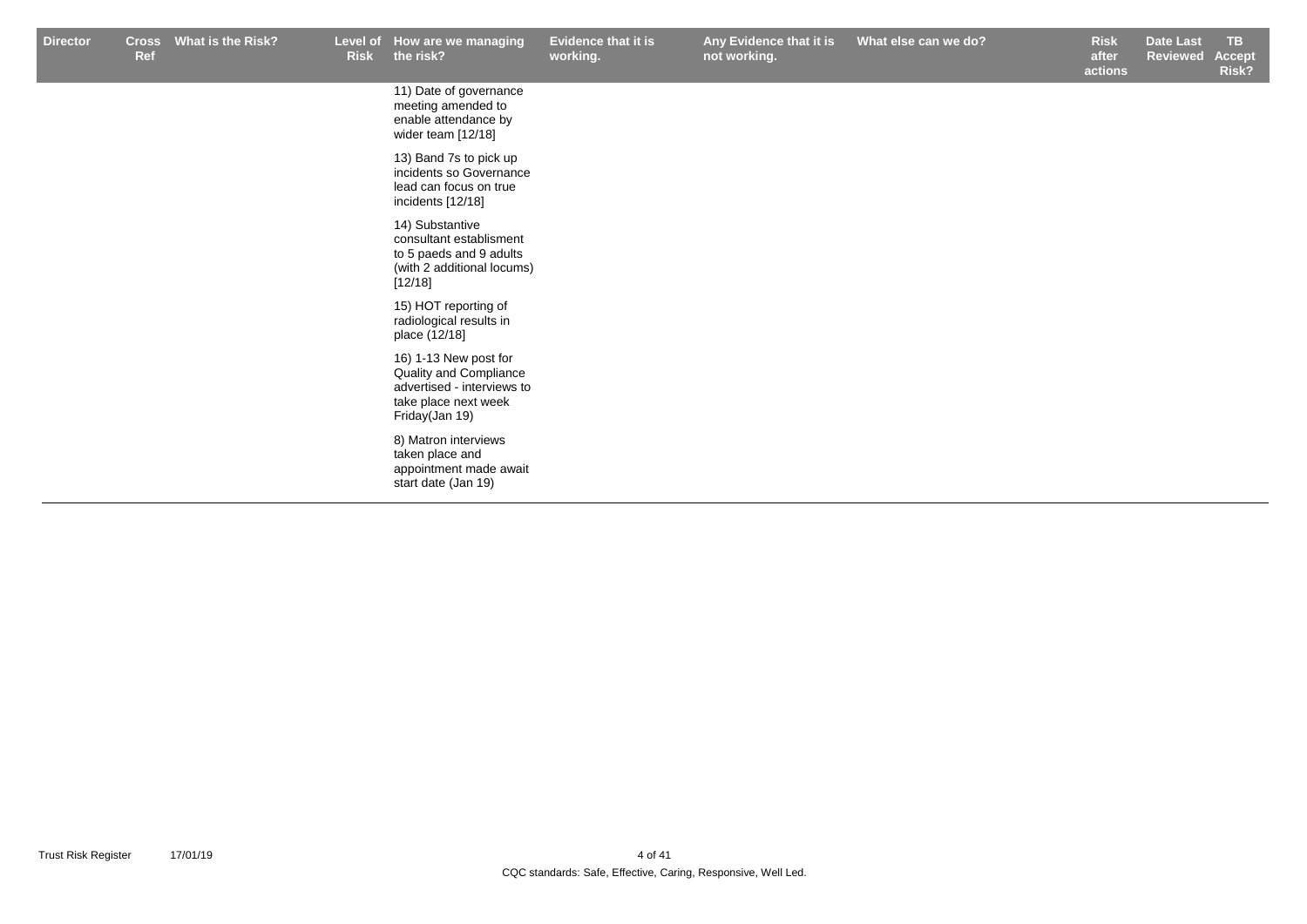| <b>Director</b>               | <b>Cross</b><br>Ref | What is the Risk?                                                                                                                                                                                                                                                                                                                                                                                                                                                                                                                                                                                                                                       | Level of<br><b>Risk</b> | How are we managing<br>the risk?                                                                                                                                                                                               | <b>Evidence that it is</b><br>working.                                                                                                                                                                                                                                                          | Any Evidence that it is<br>not working.                                                                                                                                                                             | What else can we do?                                                                                                                      |        | <b>Risk</b><br>after<br>actions   | Date Last<br><b>Reviewed</b> | TB.<br><b>Accept</b><br>Risk? |
|-------------------------------|---------------------|---------------------------------------------------------------------------------------------------------------------------------------------------------------------------------------------------------------------------------------------------------------------------------------------------------------------------------------------------------------------------------------------------------------------------------------------------------------------------------------------------------------------------------------------------------------------------------------------------------------------------------------------------------|-------------------------|--------------------------------------------------------------------------------------------------------------------------------------------------------------------------------------------------------------------------------|-------------------------------------------------------------------------------------------------------------------------------------------------------------------------------------------------------------------------------------------------------------------------------------------------|---------------------------------------------------------------------------------------------------------------------------------------------------------------------------------------------------------------------|-------------------------------------------------------------------------------------------------------------------------------------------|--------|-----------------------------------|------------------------------|-------------------------------|
| Chief<br>Operating<br>Officer | 4761                | If we are unable to fill our<br>vacancies and obtain visas<br>in JMS anaesthetics and<br><b>JMS Cardiothoracic Surgery</b><br>we will be unable to provide<br>a comprehensive cardiac<br>and anaesthetic service. As<br>of 19 April 2018 we will<br>have 4 empty posts in JMS<br>Surgery and 2 for<br>anaesthetics. Implications<br>are -we will be unable to<br>provide an assistant for<br>elective planned surgery<br>and cover OOH<br>emergencies in theatre and<br>in ITU with 4 vacancies.<br>Two agency locums for<br>JMS surgery are being used.<br>Date of origin: May 17<br>Date of escalation: May 18<br>Risk Lead: Cardiac Group<br>Manager | $3 \times 4 =$<br>12    | 2. Anaesthetics - Agreed<br>we can recruit 2 training<br>AMBER ACCPs (4.4.18)<br>1. Job Vacancies are<br>being advertised in BMJ<br>as well as on NHS Jobs.<br>(09.17)<br>3. Surgery - 2 agency<br>locums in place. $(4.4.18)$ | 1-3 There have been no<br>incidents recorded to<br>date (12 Dec 2018)<br>1-3 Training of ACCP's<br>continues and will take a<br>further 18 months (12<br>Dec 2018)<br>1-3 Agency locums in<br>place for surgery and<br>anaesthetics to ensure<br>safe cover whilst gaps<br>remain (12 Dec 2018) | 1 & 2. Anaesthetics - x4<br>gaps (12 Dec 2018)<br>1 & 3. Surgery - x2<br>locums in place (12 Dec<br>2018)<br>2. ACCP's x2 being<br>trained, training will take<br>a further 12 months to<br>complete. (12 Dec 2018) | 2. Training of ACCP's<br>1-3 Explore Clinical<br>Fellowship Programme,<br>Physician Assistants and<br><b>Advanced Nurse Practitioners</b> | Feb-19 | Aug-19 $2 \times 3 = 6$<br>YELLOW | Jan-19                       |                               |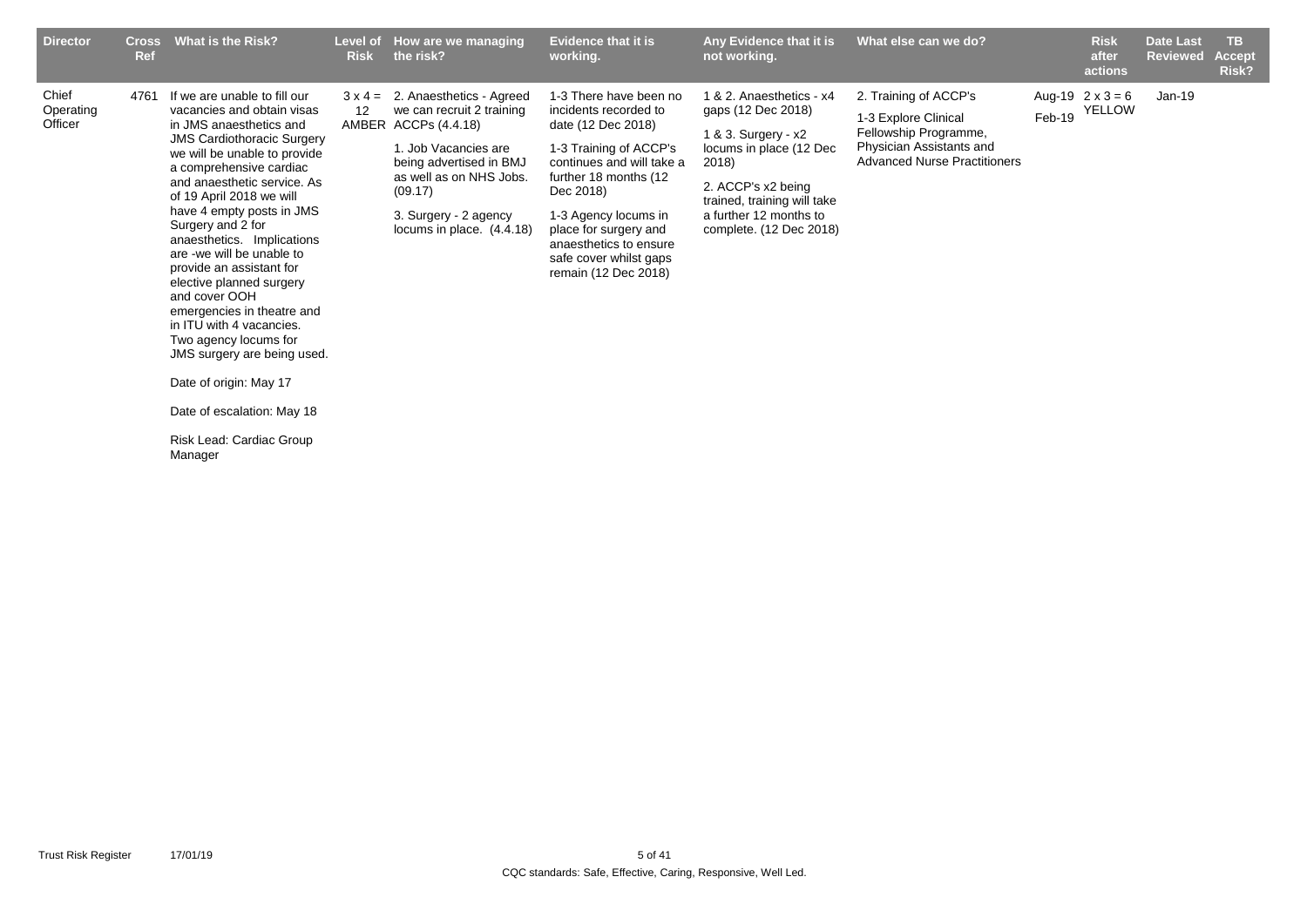| <b>Director</b>               | <b>Cross</b><br>Ref | What is the Risk?                                                                                                                                                                                                                                                                                                                                                                                                                                                                                                                                                                                                                                                                                                                                                                                                                                                                                                     | Level of<br><b>Risk</b> | How are we managing<br>the risk?                                                                                                                                                                                                                                                                                                                                                                                                                                                                                                                                                                                                                          | <b>Evidence that it is</b><br>working.                                                                                              | Any Evidence that it is<br>not working.                                                                                                                                                                                                                                                                                                                                                                                                                                                                                                                                                                                                                            | What else can we do?                                                                            |        | <b>Risk</b><br>after<br>actions | <b>Date Last</b><br><b>Reviewed</b> | <b>TB</b><br><b>Accept</b><br>Risk? |
|-------------------------------|---------------------|-----------------------------------------------------------------------------------------------------------------------------------------------------------------------------------------------------------------------------------------------------------------------------------------------------------------------------------------------------------------------------------------------------------------------------------------------------------------------------------------------------------------------------------------------------------------------------------------------------------------------------------------------------------------------------------------------------------------------------------------------------------------------------------------------------------------------------------------------------------------------------------------------------------------------|-------------------------|-----------------------------------------------------------------------------------------------------------------------------------------------------------------------------------------------------------------------------------------------------------------------------------------------------------------------------------------------------------------------------------------------------------------------------------------------------------------------------------------------------------------------------------------------------------------------------------------------------------------------------------------------------------|-------------------------------------------------------------------------------------------------------------------------------------|--------------------------------------------------------------------------------------------------------------------------------------------------------------------------------------------------------------------------------------------------------------------------------------------------------------------------------------------------------------------------------------------------------------------------------------------------------------------------------------------------------------------------------------------------------------------------------------------------------------------------------------------------------------------|-------------------------------------------------------------------------------------------------|--------|---------------------------------|-------------------------------------|-------------------------------------|
| Chief<br>Operating<br>Officer |                     | 5083 IF staff do not understand<br>their roles/ role boundaries<br>and receive training and<br>maintain competency<br>needed to accurately<br>identify dysphagia needs<br>and manage these<br>appropriately, THEN<br>patients' needs may not be<br>assessed (or inadequately<br>assessed) RESULTING IN<br>aspiration of oral intake and<br>the potential negative effect<br>on the patient's health.<br>This can lead to increased<br>antibiotic usage, increased<br>length of hospital stay,<br>increased likelihood of<br>readmission and - in the<br>most severe cases - the<br>patient's death. Additional<br>potential outcomes could be<br>increased exposure to<br>medical negligence actions<br>for both staff and the Trust.<br>Date of origin: August 2018<br>Accepted onto Divisional<br>Risk Register: August 2018<br><b>Accepted onto Trust Risk</b><br>Register: 08/10/18<br>Risk Lead: Head of Therapy | $4 \times 3 =$<br>12    | (3) Care Pathway and<br>initial guidance published<br>AMBER on intranet (SALT pages)<br>for wards to manage<br>initial presentation of<br>patients with swallowing<br>problems (Aug 2018)<br>(2) Use of swallow<br>screening tool is now for<br>trained/competent<br>Stroke nurses only (Aug<br>2018)<br>(1) Working towards full<br>implementation of IDDSI<br>(International Dysphagia<br>Diet Standardisation<br>Initiative) required to be<br>embedded across Trust<br>by April 2019 (Aug 2018)<br>(4) Under Care Pathway,<br>wards manage initial<br>presentation and then<br>refer to SALT who see<br>patients within 2 working<br>days (Nov 2018). | (1) IDDSI implementation<br>progress on track and<br>being led/ monitored via<br>Nutrition and Hydration<br>Steering Group [JAN 19] | (1) PHSO C203652<br>aspiration pneumonia<br>[JAN 19]<br>(1) RCA 2017/30312<br>aspiration pneumonia<br>[JAN 19]<br>$(1)$ 20 x related datix<br>incidents in 2017: $15x$<br>related datix incidents to<br>date in 2018 - and it is<br>possible that not ALL low<br>harm/ near misses are<br>being reported [JAN 19]<br>(2) Staff who are<br>untrained/no<br>competency cannot use<br>swallow screening tool<br>(all areas outside<br>Stroke)[JAN 19]<br>(4) SALT only available<br>on working days, so at<br>Bank Holiday times there<br>could gaps of up to 4<br>additional days (on top of<br>2 day response target)<br>before SALT assess the<br>patient [JAN 19] | (4) Investigate the possibility<br>of extending the SALT<br>service beyond working days<br>only | Feb-19 | $x =$                           | Jan-19                              |                                     |
|                               |                     | Services                                                                                                                                                                                                                                                                                                                                                                                                                                                                                                                                                                                                                                                                                                                                                                                                                                                                                                              |                         |                                                                                                                                                                                                                                                                                                                                                                                                                                                                                                                                                                                                                                                           |                                                                                                                                     |                                                                                                                                                                                                                                                                                                                                                                                                                                                                                                                                                                                                                                                                    |                                                                                                 |        |                                 |                                     |                                     |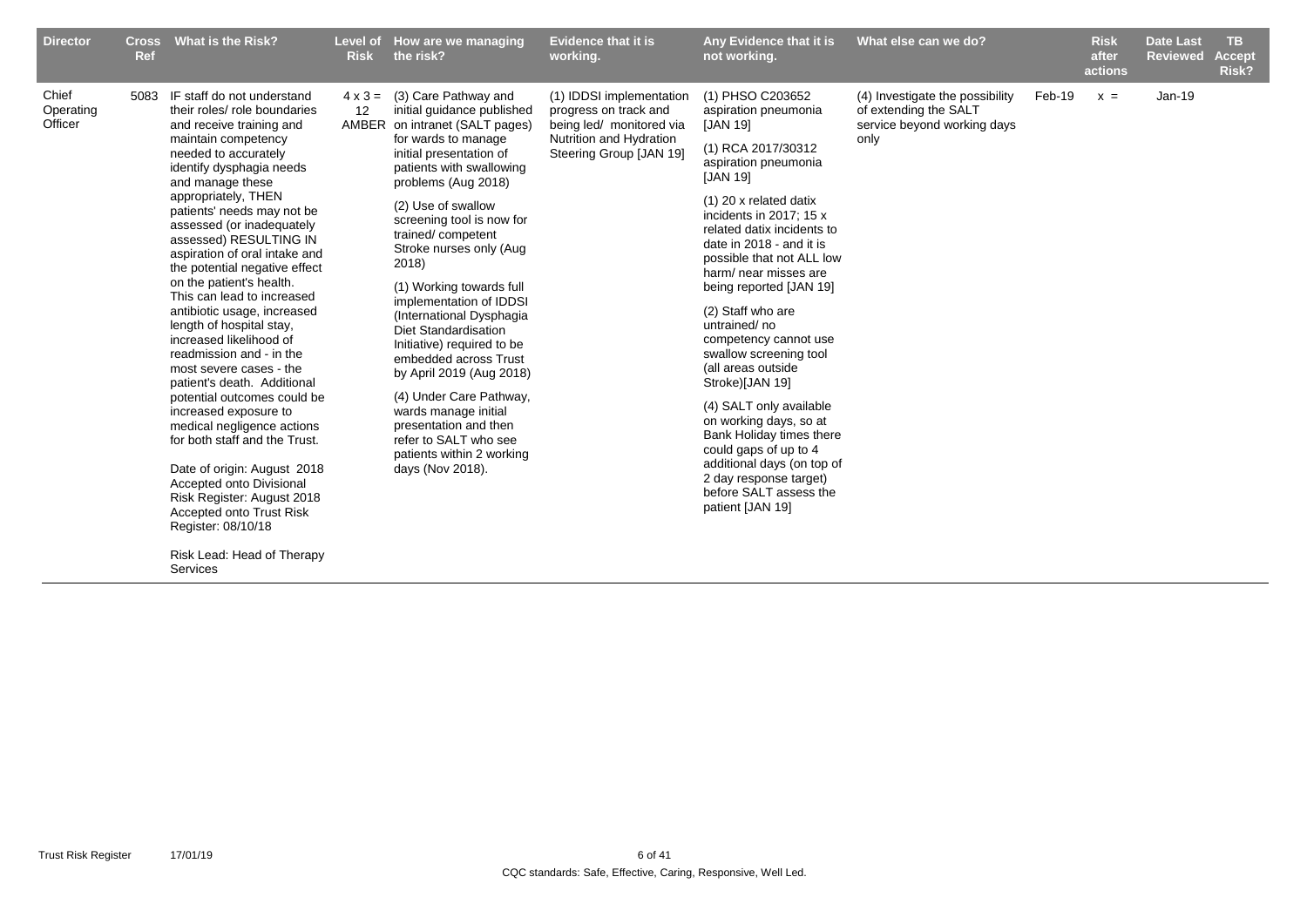| <b>Director</b> |     | <b>Cross</b> What is the Risk? | Level of How are we managing Evidence that it is |          | Any Evidence that it is What else can we do? |                | Risk Date Last TB     |              |
|-----------------|-----|--------------------------------|--------------------------------------------------|----------|----------------------------------------------|----------------|-----------------------|--------------|
|                 | Ref |                                | Risk the risk?                                   | working. | not working.                                 |                | after Reviewed Accept |              |
|                 |     |                                |                                                  |          |                                              | <b>actions</b> |                       | <b>Risk?</b> |

**Trust Objective: Maintain financial health - appropriate investment enhancement**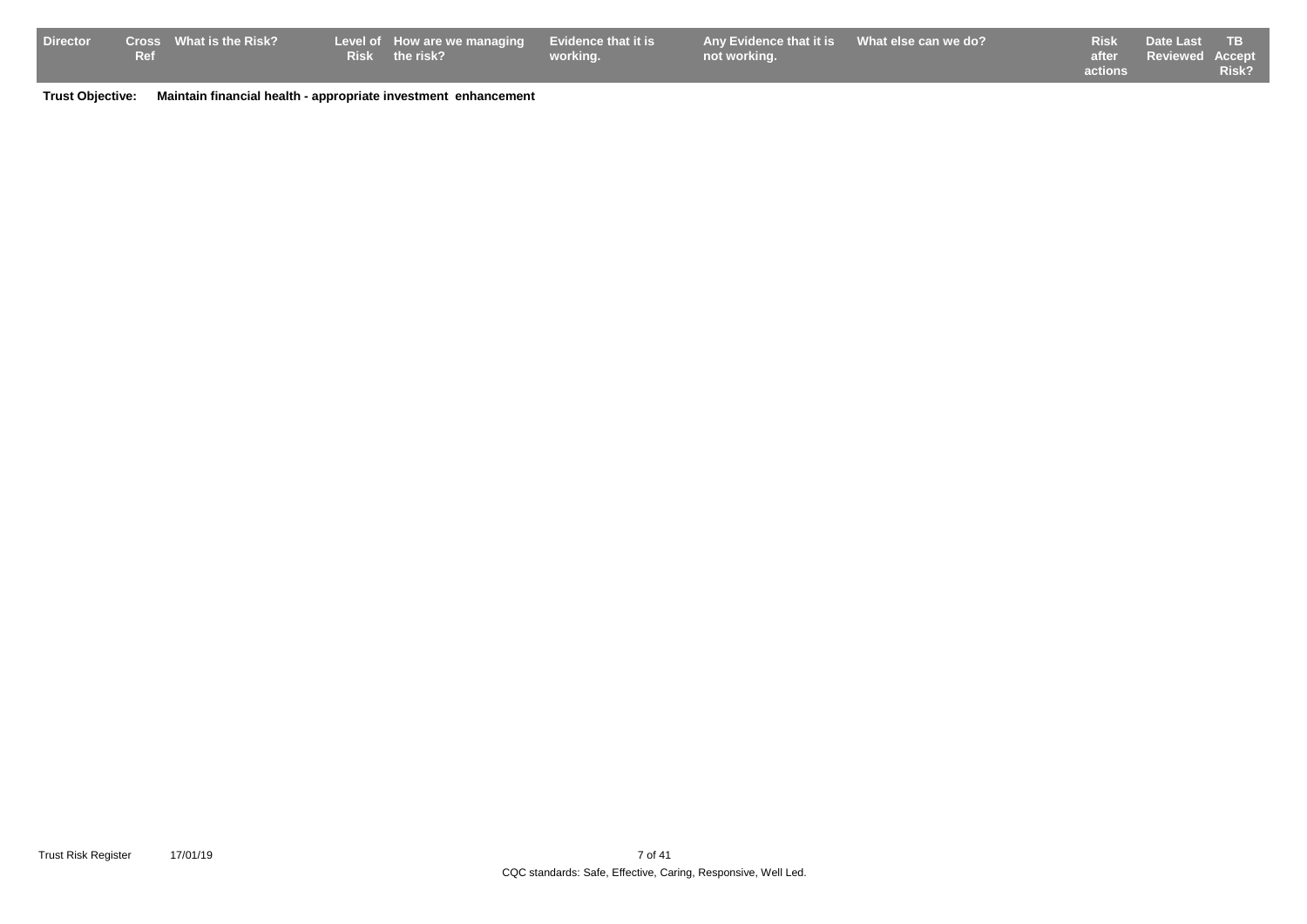| <b>Director</b>               | <b>Ref</b> | Cross What is the Risk?                                                                                                      | <b>Risk</b> | Level of How are we managing<br>the risk?                                                                                                                                       | <b>Evidence that it is</b><br>working.                                                                                             | Any Evidence that it is<br>not working.                                    | What else can we do?                                                                                                                                      |        | <b>Risk</b><br>after<br>actions  | <b>Date Last</b><br><b>Reviewed</b> | TB.<br><b>Accept</b><br>Risk? |
|-------------------------------|------------|------------------------------------------------------------------------------------------------------------------------------|-------------|---------------------------------------------------------------------------------------------------------------------------------------------------------------------------------|------------------------------------------------------------------------------------------------------------------------------------|----------------------------------------------------------------------------|-----------------------------------------------------------------------------------------------------------------------------------------------------------|--------|----------------------------------|-------------------------------------|-------------------------------|
| Chief<br>Operating<br>Officer |            | 4113 If the Divisions are unable<br>to achieve the identified CIP<br>target for 2018/2019 then<br>there are implications for |             | $4 \times 5 = 3$ . Vacancy control panel<br>20 RED in place (Oct 2015) and<br>higher restrictions applied<br>(Jan 17)                                                           | 2. 3 & 4. Structure in<br>place to discuss and<br>identify opportunities to<br>create efficiencies and                             | 2 & 3. Unidentified CIP<br>still remains across the<br>divisions (Jan 19). | 1-10) Continue with process<br>to identify and deliver<br>efficiencies                                                                                    |        | Mar-19 $3 \times 3 = 9$<br>AMBER | $Jan-19$                            | Yes                           |
|                               |            | the financial position of the<br>Trust                                                                                       |             | 2. Financial Forecasting<br>meetings now include                                                                                                                                | business growth (Oct 17)<br>3. VCP meetings held                                                                                   |                                                                            | 2) Review of year to date<br>underspends with a view to<br>take non-recurrent to CIP                                                                      | Mar-19 |                                  |                                     |                               |
|                               |            | Linked to BAF risk SR8.<br>Date of origin: 11/01/19                                                                          |             | Confirm & Challenge CIP<br>so that there is a<br>consistent approach to<br>Directorate financial                                                                                | weekly and posts go<br>through this process (Oct<br>17) for all Divsions                                                           |                                                                            | 1) Divisional Management<br>Team to meet with CDs<br>collectively to discuss<br>growing the business,                                                     | Mar-19 |                                  |                                     |                               |
|                               |            | Date of escalation = Dec $18$<br>Risk Lead: All Deputy                                                                       |             | position/challenge (Sept<br>17)<br>1. Increased PMO                                                                                                                             | 5. If there is a risk that<br>impacts on a team's<br>ability to deliver their CIP<br>schemes then the                              |                                                                            | increasing utilisation of<br>theatres and OPD                                                                                                             |        |                                  |                                     |                               |
|                               |            | COO's                                                                                                                        |             | resources to support<br>delivery of the Trusts<br>efficiency programme<br>(June 16)                                                                                             | member of Service Re-<br>deisgn Team would be<br>available to support as<br>and when required at the<br>Quality Meetings. (Oct 17) |                                                                            | 1-9) Trust commencing roll-<br>out of Clinical Excellence<br>Programme to cover Carter,<br>GIRFT and Model Hospital,<br>led by Deputy Medical<br>Director | Mar-19 |                                  |                                     |                               |
|                               |            |                                                                                                                              |             | 4. Monitored by the<br><b>Financial Recovery Board</b><br>(FRB) (Oct 2017)                                                                                                      |                                                                                                                                    |                                                                            | 1-10) Progress to be made<br>with LOS - drive across all<br>areas                                                                                         | Mar-19 |                                  |                                     |                               |
|                               |            |                                                                                                                              |             | 5. Member of Service Re-<br>design Team aligned to<br>Divisional Programmes to<br>provide structure and<br>targeted support to<br>operational teams in their<br>delivery of CIP |                                                                                                                                    |                                                                            | 1-10) Revised structure for<br>delivery of CIP present to<br>TMC/Trust Board.<br>Recruitment commencing<br>Dec 18 - Jan 19.                               | Apr-19 |                                  |                                     |                               |
|                               |            |                                                                                                                              |             | 6. Operating Theatre<br>Efficiency Group (OTEG)<br>set-up and running for 12<br>months. Each Directorate<br>has 'Local' sub-groups<br>(Sept 17)                                 |                                                                                                                                    |                                                                            |                                                                                                                                                           |        |                                  |                                     |                               |
|                               |            |                                                                                                                              |             | 7. All agency requests<br>above £100 P.H to be<br>approved by COO/CEO                                                                                                           |                                                                                                                                    |                                                                            |                                                                                                                                                           |        |                                  |                                     |                               |
|                               |            |                                                                                                                              |             | 8. Divisions involved in<br><b>Financial Recovery Board</b><br>chaired by CEO (Nov<br>2017)                                                                                     |                                                                                                                                    |                                                                            |                                                                                                                                                           |        |                                  |                                     |                               |
|                               |            |                                                                                                                              |             | 9. PIDs are forthcoming<br>to the Finance team (Dec<br>2018)                                                                                                                    |                                                                                                                                    |                                                                            |                                                                                                                                                           |        |                                  |                                     |                               |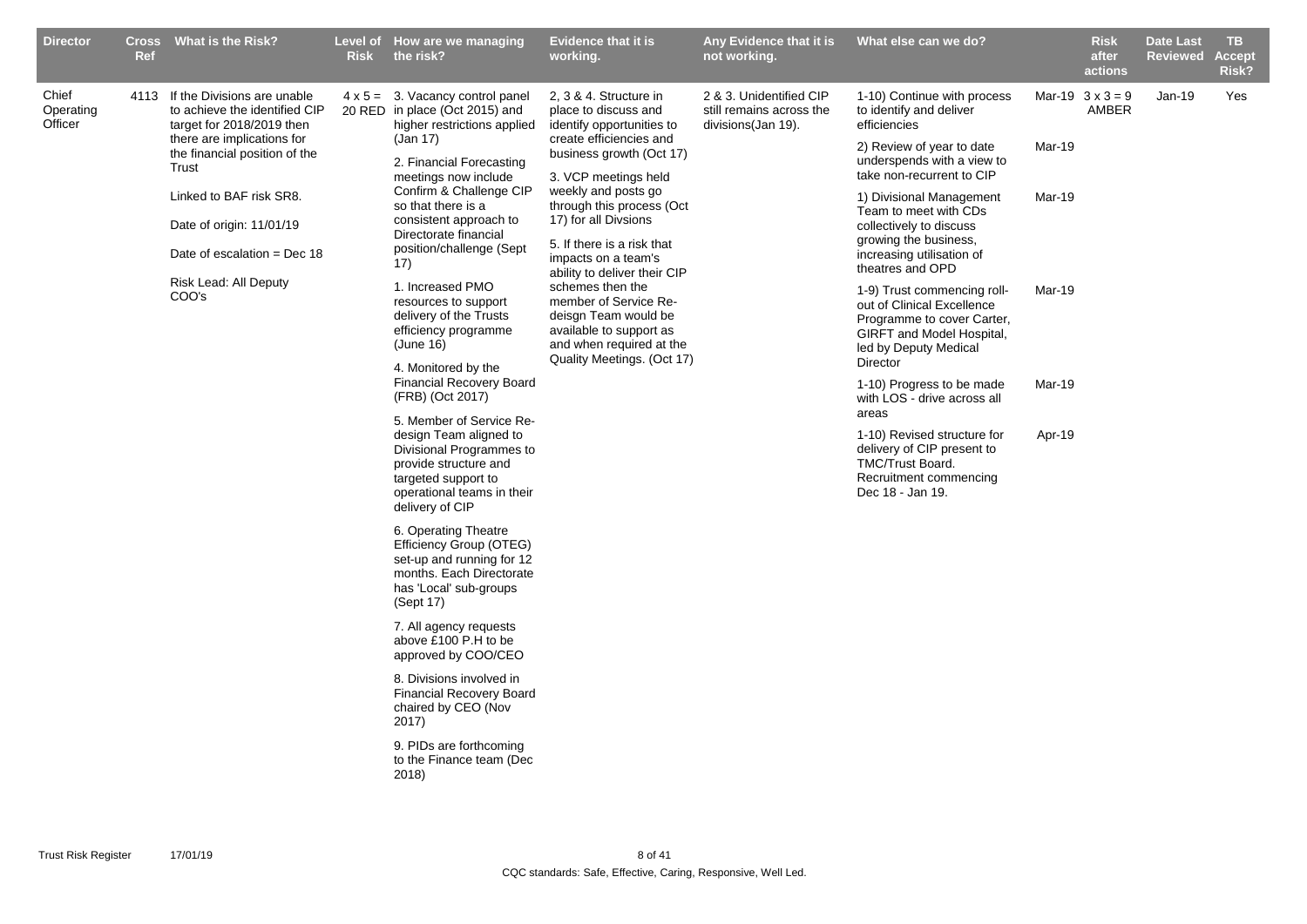| <b>Director</b> | Ref | Cross What is the Risk? | Level of How are we managing<br>Risk the risk?                                              | <b>Evidence that it is</b><br>working. | Any Evidence that it is What else can we do?<br>not working. | <b>Risk</b><br>after<br>actions | Date Last<br><b>Reviewed Accept</b> | <b>TB</b><br>Risk? |
|-----------------|-----|-------------------------|---------------------------------------------------------------------------------------------|----------------------------------------|--------------------------------------------------------------|---------------------------------|-------------------------------------|--------------------|
|                 |     |                         | 10. Outpatient<br>efficiencies continue to<br>be identified via OPEG<br>(Outpatient) Dec 18 |                                        |                                                              |                                 |                                     |                    |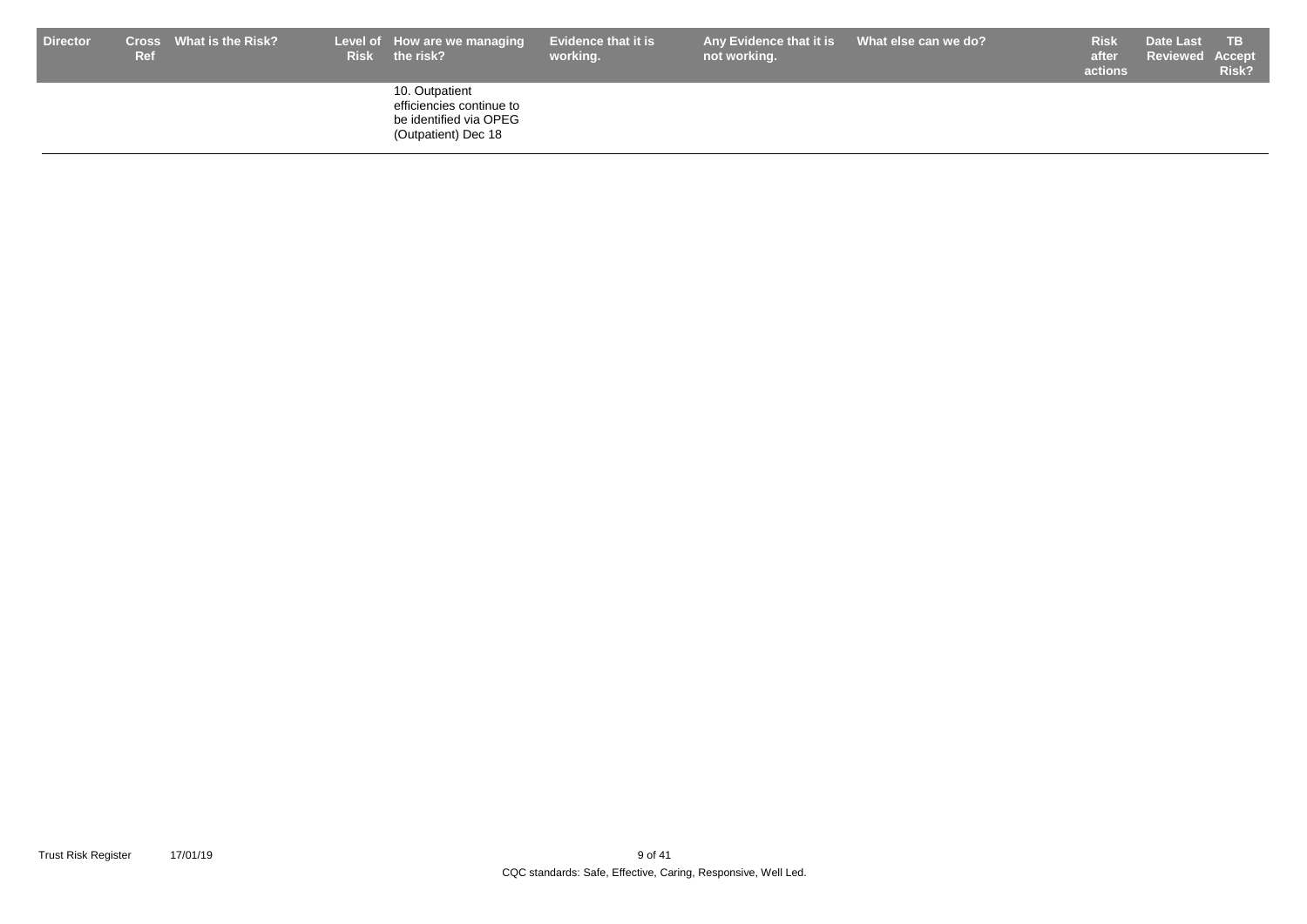| <b>Director</b><br><b>Cross</b><br>Ref | What is the Risk?                                                                                                                                                                          | <b>Risk</b> | Level of How are we managing<br>the risk?                                                                                                                                                                                                  | <b>Evidence that it is</b><br>working.                                                                                                                                 | Any Evidence that it is<br>not working.                      | What else can we do?                                                                                                                                                                                                                                                                                                                                                                                                                                                                                                                                                                                                                                                                                                                                                                                                                                                                                                                                                                                                                                                                                                                                                                                 |          | <b>Risk</b><br>after<br>actions | <b>Date Last</b><br><b>Reviewed</b> | TB.<br>Accept<br>Risk? |
|----------------------------------------|--------------------------------------------------------------------------------------------------------------------------------------------------------------------------------------------|-------------|--------------------------------------------------------------------------------------------------------------------------------------------------------------------------------------------------------------------------------------------|------------------------------------------------------------------------------------------------------------------------------------------------------------------------|--------------------------------------------------------------|------------------------------------------------------------------------------------------------------------------------------------------------------------------------------------------------------------------------------------------------------------------------------------------------------------------------------------------------------------------------------------------------------------------------------------------------------------------------------------------------------------------------------------------------------------------------------------------------------------------------------------------------------------------------------------------------------------------------------------------------------------------------------------------------------------------------------------------------------------------------------------------------------------------------------------------------------------------------------------------------------------------------------------------------------------------------------------------------------------------------------------------------------------------------------------------------------|----------|---------------------------------|-------------------------------------|------------------------|
| Chief<br>Financial<br>Officer          | 4794 The 2016/17 year end<br>invoice for £4.8m is not paid<br>and the debt has to be<br>written off.<br>Date of origin: Mar 2017<br>Date of escalation: 19th Jun<br>2017<br>Risk Lead: CFO |             | $3 \times 3 = 9$ 2) Escalate as necessary<br>AMBER (June 17)<br>1) Continue to follow up<br>on debt (June 17)<br>3) The Trust has entered<br>into direct negotiations<br>with the CCG since the<br>NHSI arbitration process<br>was halted. | 1) The Trust is confident<br>that a resolution can be<br>reached due to the<br>continuing and<br>constructive dialogue<br>between the respective<br>CFO <sub>s</sub> . | 1) Currently arbitration<br>process has stopped<br>(Sept 17) | 1) Issue was raised at the<br>quarterly review meeting with<br>NHS Improvement on 13 July<br>2017. Directors of both<br>organisations were present<br>and it was agreed that NHS<br>Improvement would now<br>escalate further for a<br>conclusion. (Sept 17)<br>2) NHS I informed Trust at<br>IDM 31 Aug that the debt was<br>now being escalated out of<br>region for conclusion (Sept<br>17)<br>4) NHS I confirmed at<br>telephone conference on 19<br>Jan 2018 that the issue was<br>being put on the arbitration<br>list for national escalation<br>with NHS England (Jan 18)<br>Trust contacted NHS I in<br>writing on 14th Feb<br>requesting an update but no<br>response received yet (Feb<br>18).<br>4) Trust made verbal contact<br>with NHS Improvement<br>Regional Director of Finance<br>on 8 March and assured that<br>arbitration process was still<br>being pursued with NHS<br>England<br>Trust maintained position in<br>its 2017/18 accounts. NHSI<br>confirmed that the arbitration<br>case will be pursued after the<br>accounts closure.<br>CFO e-mailed NHS I<br>Regional Director of Finance<br>25/6 asking about progress<br>and was discussed at PRM<br>on 12/7 with NHS I. | $Jan-18$ | $2 \times 3 = 6$<br>YELLOW      | $Jan-19$                            | Yes                    |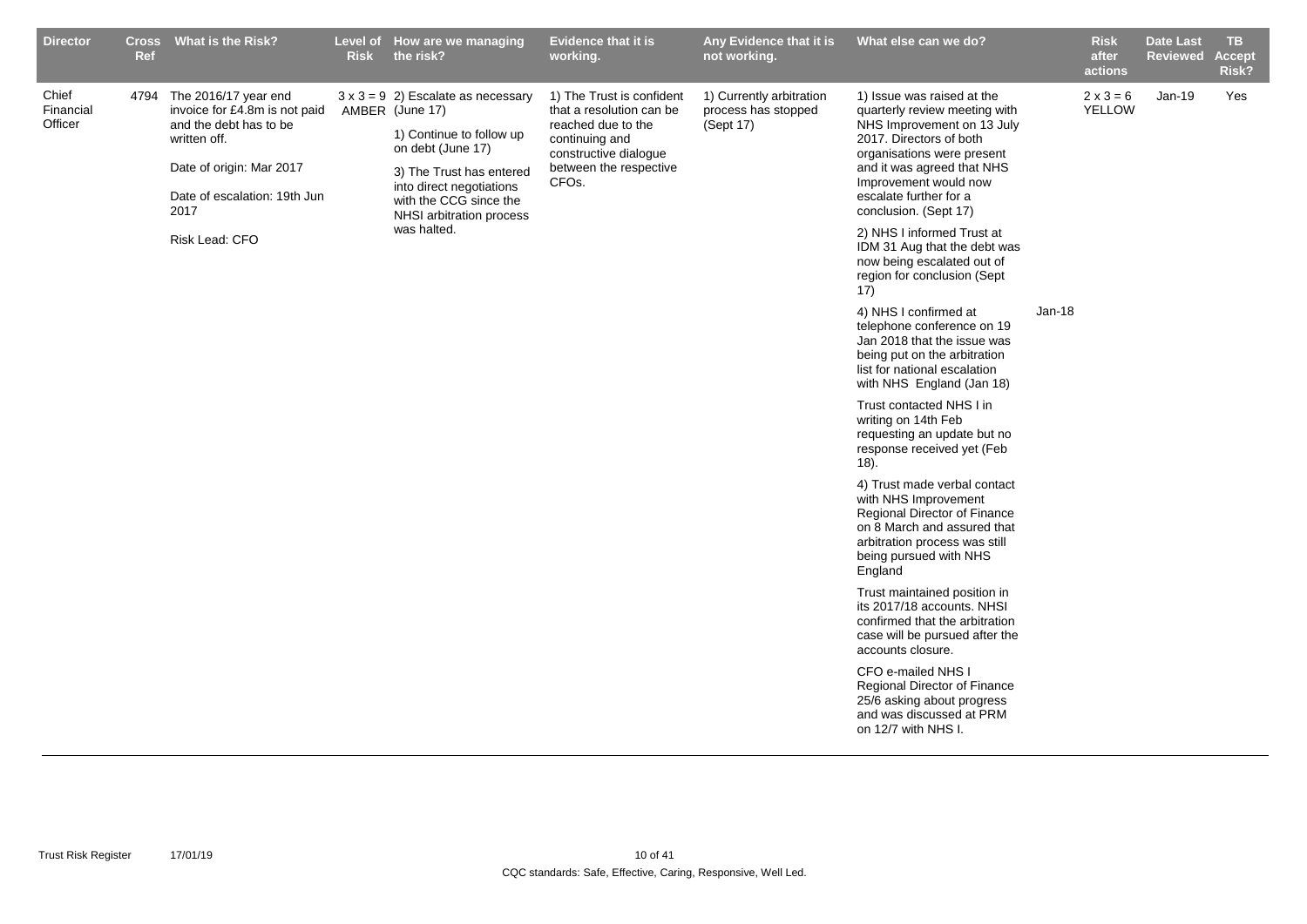| <b>Director</b>               | <b>Cross</b><br><b>Ref</b> | What is the Risk?                                                                                                                                                                   | <b>Risk</b>    | Level of How are we managing<br>the risk?                                                                                                                                        | <b>Evidence that it is</b><br>working.                                                                                                                                                                | Any Evidence that it is<br>not working.                                                       | What else can we do?                                                                 |        | <b>Risk</b><br>after<br>actions       | <b>Date Last</b><br><b>Reviewed</b> | TB.<br><b>Accept</b><br>Risk? |
|-------------------------------|----------------------------|-------------------------------------------------------------------------------------------------------------------------------------------------------------------------------------|----------------|----------------------------------------------------------------------------------------------------------------------------------------------------------------------------------|-------------------------------------------------------------------------------------------------------------------------------------------------------------------------------------------------------|-----------------------------------------------------------------------------------------------|--------------------------------------------------------------------------------------|--------|---------------------------------------|-------------------------------------|-------------------------------|
| Chief<br>Operating<br>Officer | 4903                       | If the Directorate are unable<br>to meet the new NHSE<br>service specification for<br>thoracic work then thoracic<br>work will no longer be                                         | $4 \times 5 =$ | Medical Director held<br>-1<br>20 RED discussions with Walsall<br>Manor Hospital to<br>increase referral cases to<br>RWT (Jan 18)                                                | 5. Thoracic ANP has<br>been recruited and in<br>post (12 Dec 18)<br>5. Consultant Thoracic                                                                                                            | 1. Referrals have not<br>increased, this has been<br>escalated to DCOO and<br>COO (12 Dec 18) | 1-4 Divisional Management<br>Team to meet with<br>Directorate to discuss<br>progress |        | $Jan-19$ 1 $x$ 5 = 5<br><b>YELLOW</b> | Jan-19                              |                               |
|                               |                            | commissioned at this Trust<br>from April 2019. This will<br>result in a loss of income<br>circa £2,000,000 of income<br>for the Trust per year.<br>Date of origin: 16th Nov<br>2017 |                | 2. Recruitment strategy in<br>place (April 2018)<br>3. Group Manager and<br><b>Thoracic Consultant have</b><br>met with Worcester<br>colleagues and pathways<br>agreed (Sept 18) | Surgeon recruited and in<br>post (12 Dec 18)<br>5. Locum in post and<br>contract has been<br>extended for a further 6<br>months (12 Dec 18)<br>1-4 Continue to approach<br>other Trusts for referrals |                                                                                               | 1-4 Plan further approaches<br>to Walsall                                            | Jan-19 |                                       |                                     |                               |
|                               |                            | Date of escalation: 18th<br>Dec 2017<br>Risk Lead: Cardiac Group<br>Manager                                                                                                         |                | 4. Thoracic specification<br>states that a Thoracic<br><b>ANP and Consultant</b><br>should be employed<br>(Sept 18)                                                              | (12 Dec 18)<br>1-4 Walsall plan to agree<br>SLA with RWT (12 Dec<br>(18)                                                                                                                              |                                                                                               |                                                                                      |        |                                       |                                     |                               |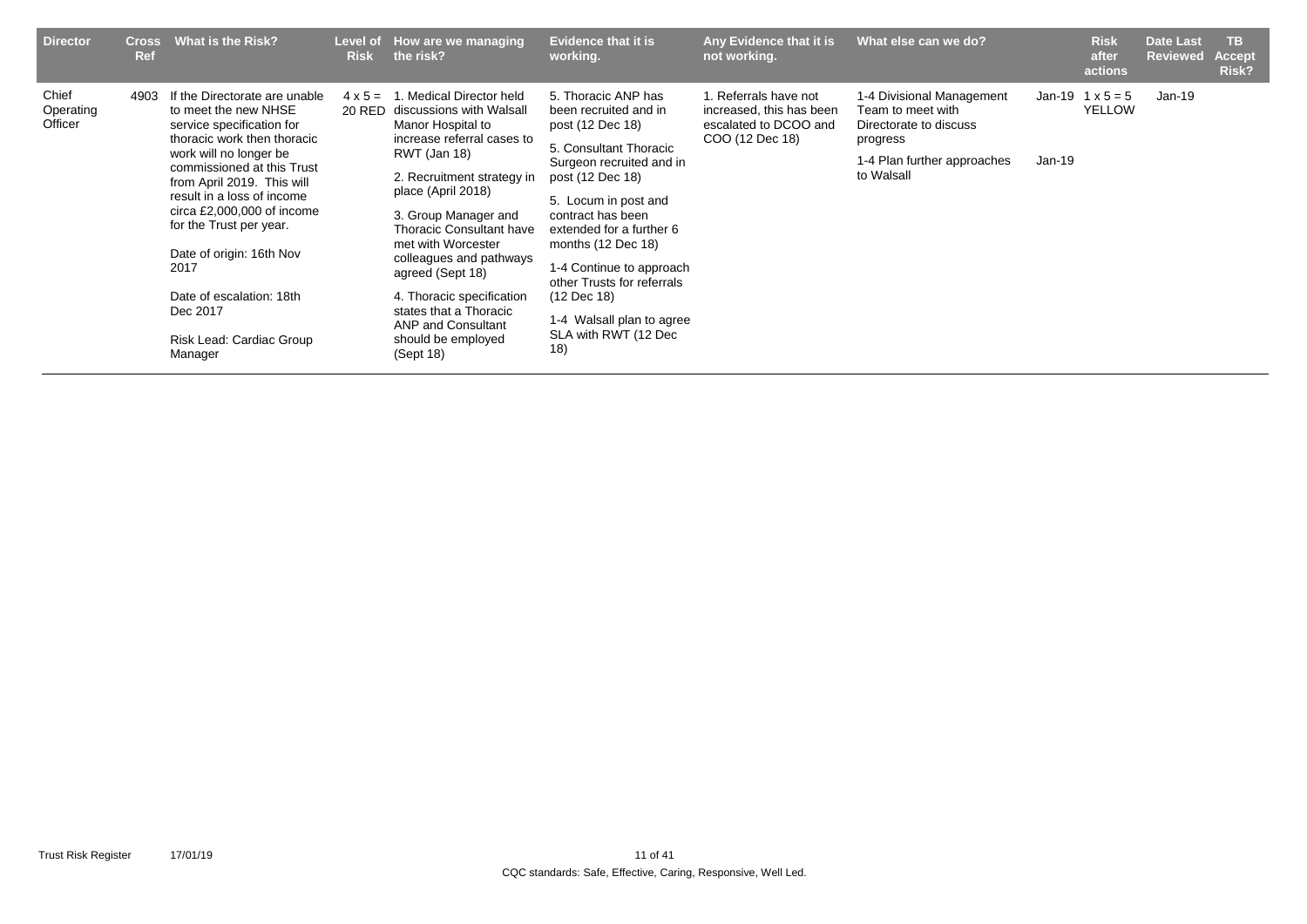| <b>Director</b>               | <b>Cross</b><br>Ref | What is the Risk?                                                                                                                                                                                                                                                                      | Level of<br><b>Risk</b> | How are we managing<br>the risk?                                                                                                                                                                                                                                                                                                                                                                                                                                                                                                                                                                                                                                                                                 | <b>Evidence that it is</b><br>working.                                                                                                              | Any Evidence that it is<br>not working.                                                                          | What else can we do?                                                                                                                                                                                                                                                                                                                                                                                                                                                                                                                                                                                                                                                                                                                         | <b>Risk</b><br>after<br>actions   | <b>Date Last</b><br><b>Reviewed</b> | <b>TB</b><br><b>Accept</b><br>Risk? |
|-------------------------------|---------------------|----------------------------------------------------------------------------------------------------------------------------------------------------------------------------------------------------------------------------------------------------------------------------------------|-------------------------|------------------------------------------------------------------------------------------------------------------------------------------------------------------------------------------------------------------------------------------------------------------------------------------------------------------------------------------------------------------------------------------------------------------------------------------------------------------------------------------------------------------------------------------------------------------------------------------------------------------------------------------------------------------------------------------------------------------|-----------------------------------------------------------------------------------------------------------------------------------------------------|------------------------------------------------------------------------------------------------------------------|----------------------------------------------------------------------------------------------------------------------------------------------------------------------------------------------------------------------------------------------------------------------------------------------------------------------------------------------------------------------------------------------------------------------------------------------------------------------------------------------------------------------------------------------------------------------------------------------------------------------------------------------------------------------------------------------------------------------------------------------|-----------------------------------|-------------------------------------|-------------------------------------|
| Chief<br>Financial<br>Officer | 4955                | The Trust is expecting the<br>return of<br>MRET/Readmissions/Fines<br>monies from<br>Wolverhampton CCG<br>(worth $£1.7m$ ) for the<br>2018/19 year end but has<br>yet to secure payment.<br>Date of origin: 20th Feb<br>2018<br>Date of escalation: 20th<br>Feb 2018<br>Risk Lead: CFO |                         | $3 \times 3 = 9$ The Trust now has an<br>AMBER aligned incentives<br>contract agreed with<br>Wolverhampton CCG<br>which fixes the value of<br>MRET and readmissions.<br>The MRET funding has<br>been added to the winter<br>funding budget controlled<br>by the A&E Delivery<br>Board and the Trust is<br>satisfied as all bids<br>against this budget to<br>support with winter costs<br>have been approved.<br>The readmissions<br>funding has similarly<br>been added to the A&E<br>Delivery Board budget<br>but this funding has been<br>ring fenced to return to<br>RWT on production of a<br>winter plan. This exercise<br>is being progressed<br>internally and will be<br>shared with the CCG<br>shortly | Ongoing dialogue and<br>planning assumption<br>from Wton CCG of intent<br>to pay.<br>Agreed mechanism with<br>the CCG for the return of<br>funding. | The Trust needs to<br>provide sufficient<br>evidence to the CCG's<br>satisfaction for the<br>payment to be made. | Further detailed written<br>submission required to the<br>CCG.<br>Constructive dialogue<br>between Deputy CFOs and<br>agreement on the process for<br>returning<br>Readmissions/Fines and<br>payment of monies for<br>stranded costs. MRET return<br>is subject to agreement from<br>Economy wide Emergency<br>Services Board.<br>Further dialogue has taken<br>place with Wolverhampton<br>CCG as to risk share<br>agreement using the<br>Staffordshire format. The<br>Trust is considering its<br>response based on the<br>counter offer from<br>Wolverhampton CCG 21/5.<br>Trust is now at end of<br>negotiations with Wton CCG<br>and expects to agree Aligned<br>Incentive Contract by the end<br>of July.<br>Prioritise completing the | $2 \times 2 = 4$<br><b>YELLOW</b> | $Jan-19$                            |                                     |

winter plan with updated forecast expenditure to take into account opening additional beds but not a ward.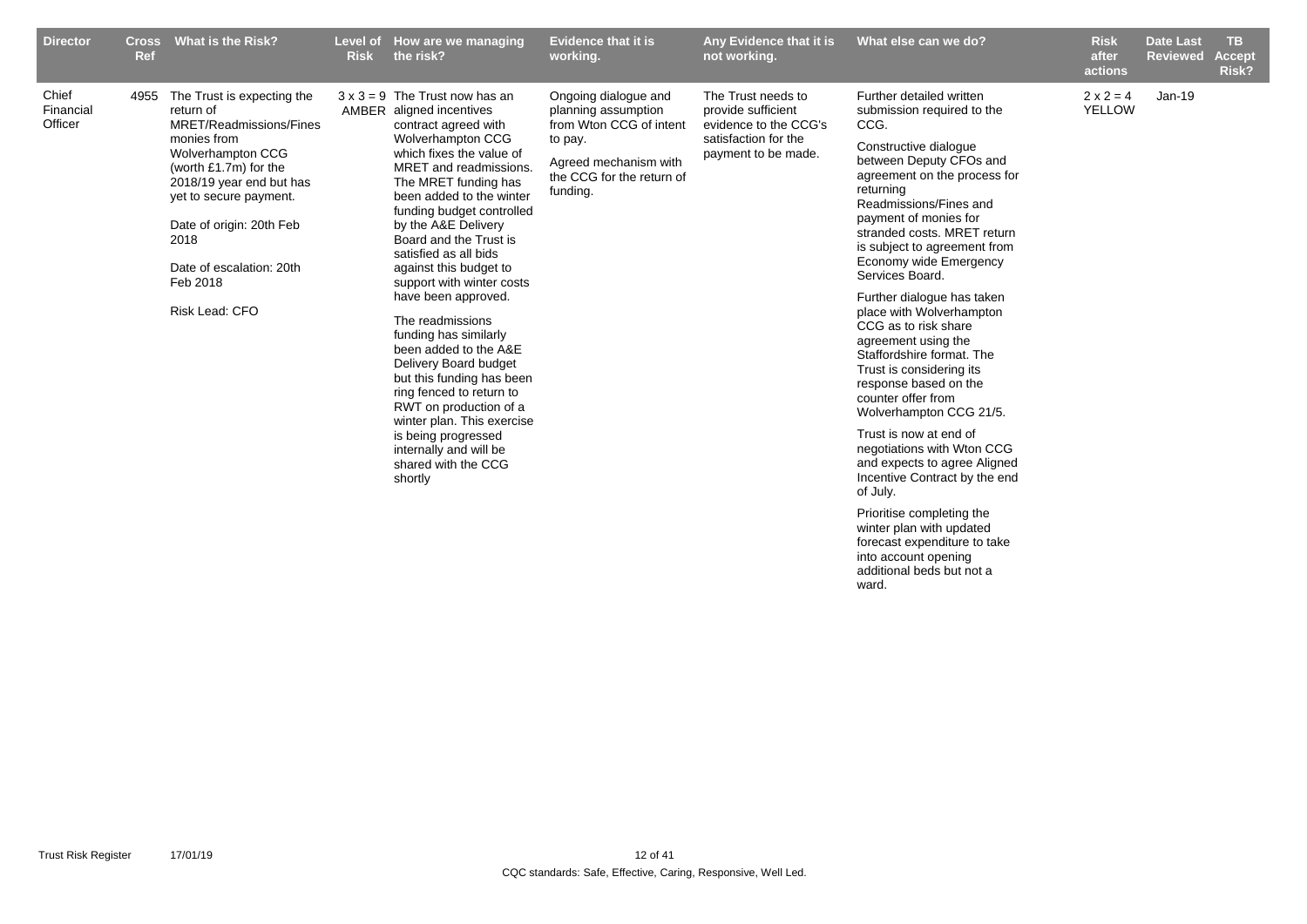| <b>Director</b>               | Cross<br>Ref | What is the Risk?                                                                                                                                                                                                                                | <b>Risk</b> | Level of How are we managing<br>the risk?                                                                                                                                                                                                                                                                                                                                                                                                                                                                                                                                                                                                                                                                                                                                                                       | Evidence that it is<br>working.                                                                                                                                                                                                                                                             | Any Evidence that it is<br>not working.                                                                             | What else can we do?                                                                                                                                                                                                                |                  | <b>Risk</b><br>after<br>actions | <b>Date Last</b><br><b>Reviewed</b> | TB.<br><b>Accept</b><br>Risk? |
|-------------------------------|--------------|--------------------------------------------------------------------------------------------------------------------------------------------------------------------------------------------------------------------------------------------------|-------------|-----------------------------------------------------------------------------------------------------------------------------------------------------------------------------------------------------------------------------------------------------------------------------------------------------------------------------------------------------------------------------------------------------------------------------------------------------------------------------------------------------------------------------------------------------------------------------------------------------------------------------------------------------------------------------------------------------------------------------------------------------------------------------------------------------------------|---------------------------------------------------------------------------------------------------------------------------------------------------------------------------------------------------------------------------------------------------------------------------------------------|---------------------------------------------------------------------------------------------------------------------|-------------------------------------------------------------------------------------------------------------------------------------------------------------------------------------------------------------------------------------|------------------|---------------------------------|-------------------------------------|-------------------------------|
| <b>Trust Objective:</b>       |              | Attract, retain & develop our staff & improve employee engagemen                                                                                                                                                                                 |             |                                                                                                                                                                                                                                                                                                                                                                                                                                                                                                                                                                                                                                                                                                                                                                                                                 |                                                                                                                                                                                                                                                                                             |                                                                                                                     |                                                                                                                                                                                                                                     |                  |                                 |                                     |                               |
| Chief<br>Operating<br>Officer |              | 1713 Failure to effectively<br>maximise workforce<br>productivity; failure to<br>routinely review consultant<br>job plans.<br>Date of origin: 03/06/08<br>Date of escalation $=$<br>11/05/11<br>Risk Lead: COO/Deputy<br><b>Medical Director</b> | 12          | $4 \times 3 = 2$ ) Areas to be contained<br>with SPA allocation have<br>AMBER been agreed<br>4) Usage reports for<br>medical bank - Dec 17<br>3) RAG rated tool to<br>monitor compliance<br>against Job Plans has<br>been developed and now<br>shared with directorates<br>Sept 17.<br>1) Job plans continue to<br>be reviewed and sign off<br>by DMD / MD- sign off<br>committee established<br>(Apr-Aug18)<br>1) New Job Planning<br>Policy agreed by LNC<br>Mar 17<br>5) Job Planning updates<br>to be presented to clinical<br>excellence group (Jan 18)<br>6) Job Planning<br><b>Consistency Panel</b><br>established 18/19 (May<br>18 first one).<br>7) Business case for<br>Allocate approved.<br>Implementation plan<br>agreed at Workforce<br>group (Jan 18).<br>Implementation expected<br>Apr/May 19 | 1) Job Planning Audit<br>indicated a number of<br>actions now addressed<br>1) Training commenced<br>on new job planning<br>process - Feb 16<br>4) Medical agency costs<br>reducing Dec 18.<br>1) Increase in number of<br>'signed off' job plans<br>October 2017 + April<br>$2018 +$ Sep 18 | 1) Sign off of all job plans<br>not complete (Dec 2018)<br>1) Audit review still raised<br>concerns - closed Dec 17 | 1) Internal audit to review<br>progress made on job<br>planning 19/20<br>5) Further update to Audit<br>Committee in progress.<br>1) Continue to work with<br>NHSI on development of job<br>planning tools and sign off<br>processes | Feb-19<br>Apr-19 | Sep-19 $3x2=6$<br><b>YELLOW</b> | $Jan-19$                            | Yes                           |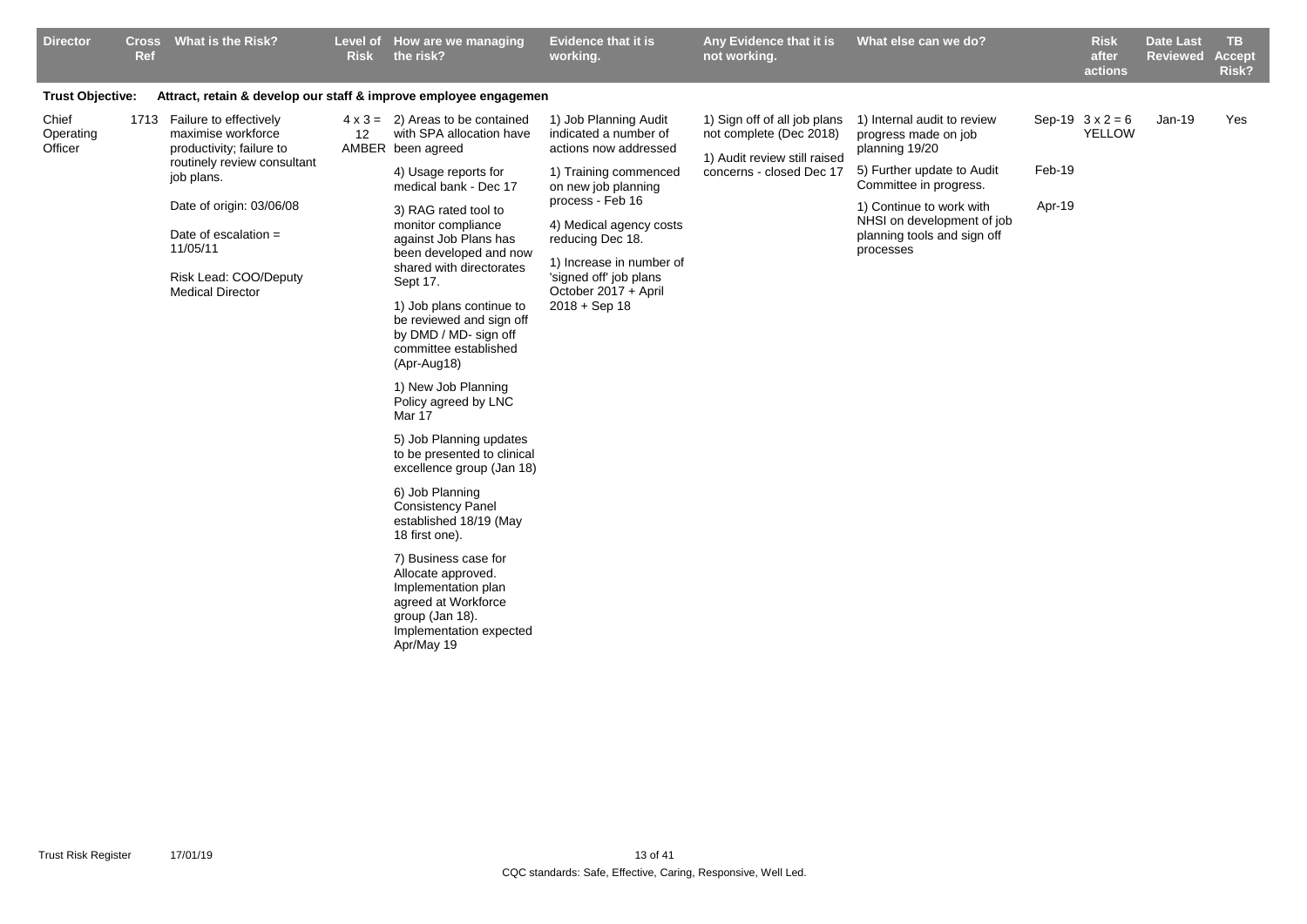| <b>Director</b>               | <b>Cross</b><br><b>Ref</b> | What is the Risk?                                                                                                                                                                                                                                                                                                                                                                                                              | Level of<br><b>Risk</b> | How are we managing<br>the risk?                                                                                                                                                                                                                                                                                                                                                                                                                                                             | <b>Evidence that it is</b><br>working.                                                                                                                                                                                                                                                                                                                                                                                    | Any Evidence that it is<br>not working.                                                                                                                                                                                                                                                                                                                                                                                                                                                                                                                                                      | What else can we do?                                                                                                                                                                                                                                                                                                                                     |                                        | <b>Risk</b><br>after<br>actions | <b>Date Last</b><br><b>Reviewed</b> | TB.<br><b>Accept</b><br>Risk? |
|-------------------------------|----------------------------|--------------------------------------------------------------------------------------------------------------------------------------------------------------------------------------------------------------------------------------------------------------------------------------------------------------------------------------------------------------------------------------------------------------------------------|-------------------------|----------------------------------------------------------------------------------------------------------------------------------------------------------------------------------------------------------------------------------------------------------------------------------------------------------------------------------------------------------------------------------------------------------------------------------------------------------------------------------------------|---------------------------------------------------------------------------------------------------------------------------------------------------------------------------------------------------------------------------------------------------------------------------------------------------------------------------------------------------------------------------------------------------------------------------|----------------------------------------------------------------------------------------------------------------------------------------------------------------------------------------------------------------------------------------------------------------------------------------------------------------------------------------------------------------------------------------------------------------------------------------------------------------------------------------------------------------------------------------------------------------------------------------------|----------------------------------------------------------------------------------------------------------------------------------------------------------------------------------------------------------------------------------------------------------------------------------------------------------------------------------------------------------|----------------------------------------|---------------------------------|-------------------------------------|-------------------------------|
| Chief<br>Operating<br>Officer | 2080                       | If the Trust is unable to<br>recruit and retain sufficient<br>nursing staff across Division<br>2 then there will be reduced<br>quality of care for patients,<br>including increased risk of<br>falls from harm.<br>(Linked to local risks 2780<br>CHU, 4164 Renal, 4272<br>Therapy Svs, 4321 DN's,<br>3431 CofE)<br>Date of origin: 02/01/09<br>Date of escalation $=$<br>12/01/16<br>Risk Lead: Div 2 Deputy<br>COO<br>On BAF |                         | $4 \times 4 = 1$ ) Ongoing active<br>16 RED recruitment exercises -<br>including overseas (Jul<br>2018)<br>8) Use of Nurse Bank<br>when required (Jan 16)<br>3) Defined minimum safe<br>staffing levels now in<br>place revised October<br>2017<br>5) Modified dependency<br>tool for inpatient areas<br>commenced (Jan 16)<br>9) Staffing incidents<br>reviewed on monthly<br>basis (Jan 16)<br>10) Closed Ward 3 at<br>West Park Hospital (June<br>16)<br>4) Closed ward B7 (June<br>2017) | 8) HCA's are available<br>via Bank (01/19)<br>1) Proactive recruitment<br>approach continuing<br>(01/19)<br>1-10) Monthly workforce<br>group reviewing nurse<br>recruitment and retention<br>(01/19)<br>1) 9 nursing clinical<br>fellows posts offered<br>(01/19)<br>1) 60.25 wte trained<br>nursing vacancies<br>remain, 32.27 roles<br>offered, but not in post<br>(01/19)<br>1) Nursing strategy rolled<br>out (01/19) | 8) Insufficient RN's<br>available on Bank,<br>backfilled by HCA (01/19)<br>1) Nationallly we are an<br>outlier re safe staffing<br>levels (01/19)<br>1) Recruited staff are<br>newly qualified which can<br>lead to mentorship and<br>training pressures<br>(01/19)<br>1) Majority of wards are<br>'Amber' re safe staffing<br>levels on daily basis<br>(01/19)<br>3) Issue in relation to<br>ability to provide accurate<br>staffing figures (01/19)<br>3) Breaches in minimum<br>safe staffing levels (01/19)<br>3) Significant nursing<br>shortages on C16, amber<br>action plan in place | 1) continue with proactive<br>recruitment approach<br>1) UK recruitment for Clinical<br>Nurse Fellow posts - ongoing<br>recruitment<br>1) Business case produced<br>for further funding for<br>overseas recruitment<br>1) Div 2 HoN to discuss with<br>Cons Nurse for Qulaity re<br>improving accuracy of<br>blueprints, including use of<br>live system | Feb-19<br>$Jan-19$<br>Feb-19<br>Feb-19 | $4 \times 3 =$<br>12            | $Jan-19$                            | Yes                           |
|                               |                            |                                                                                                                                                                                                                                                                                                                                                                                                                                |                         |                                                                                                                                                                                                                                                                                                                                                                                                                                                                                              |                                                                                                                                                                                                                                                                                                                                                                                                                           | (01/19)                                                                                                                                                                                                                                                                                                                                                                                                                                                                                                                                                                                      |                                                                                                                                                                                                                                                                                                                                                          |                                        |                                 |                                     |                               |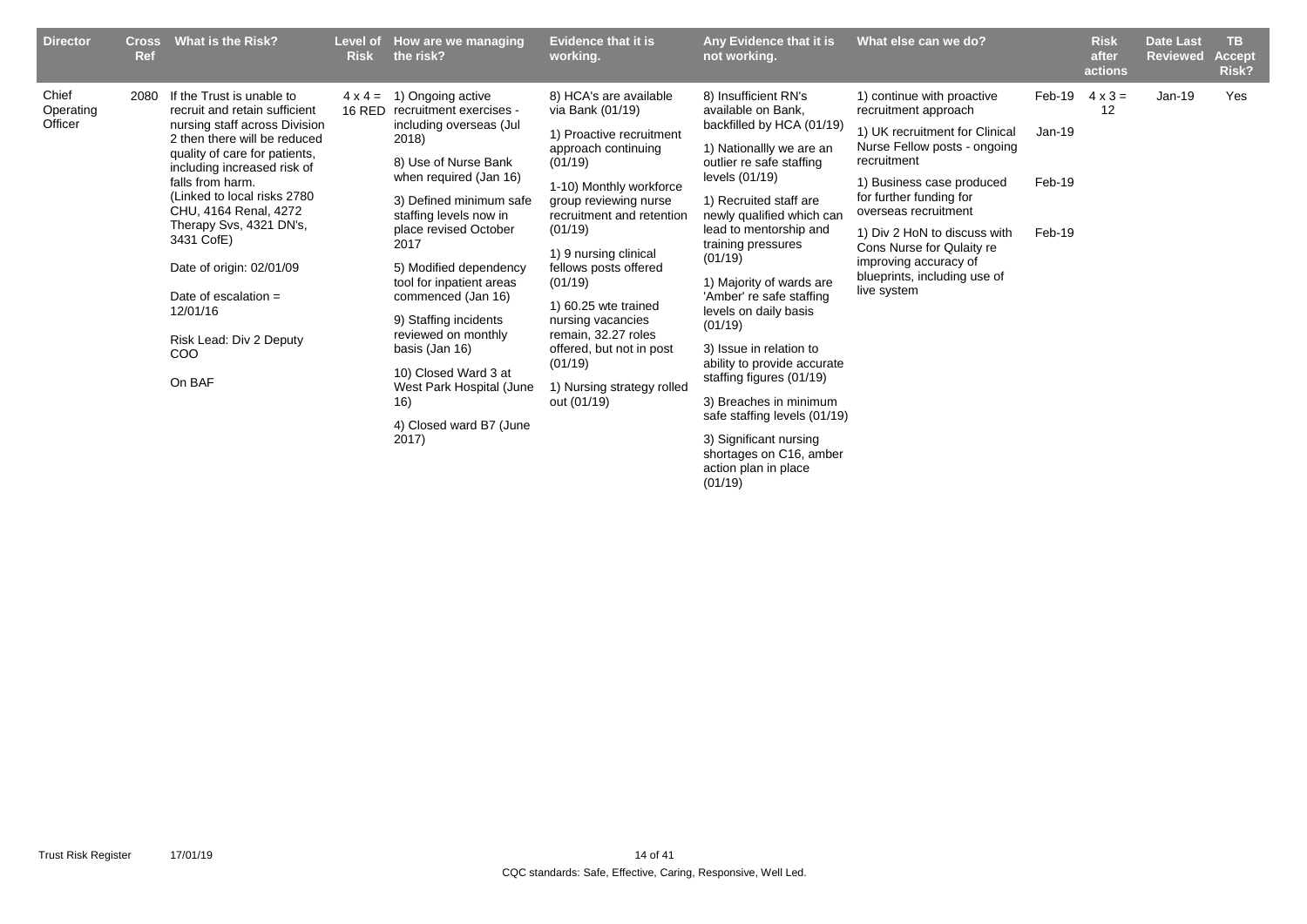| <b>Director</b>               | <b>Cross</b><br><b>Ref</b> | What is the Risk?                                                                                                                                                                                                                                                                                                                                                                                                                                                                                                                                                                                                                                                       | <b>Risk</b>          | Level of How are we managing<br>the risk?                                                                                                                                                                                                                                                                                                                                                                                                                                                                                                                                                  | <b>Evidence that it is</b><br>working.                                                                                                                                                                                                               | Any Evidence that it is<br>not working.                            | What else can we do?                                                                                                                                                                                                                                      |                            | <b>Risk</b><br>after<br>actions          | <b>Date Last</b><br><b>Reviewed</b> | <b>TB</b><br><b>Accept</b><br>Risk? |
|-------------------------------|----------------------------|-------------------------------------------------------------------------------------------------------------------------------------------------------------------------------------------------------------------------------------------------------------------------------------------------------------------------------------------------------------------------------------------------------------------------------------------------------------------------------------------------------------------------------------------------------------------------------------------------------------------------------------------------------------------------|----------------------|--------------------------------------------------------------------------------------------------------------------------------------------------------------------------------------------------------------------------------------------------------------------------------------------------------------------------------------------------------------------------------------------------------------------------------------------------------------------------------------------------------------------------------------------------------------------------------------------|------------------------------------------------------------------------------------------------------------------------------------------------------------------------------------------------------------------------------------------------------|--------------------------------------------------------------------|-----------------------------------------------------------------------------------------------------------------------------------------------------------------------------------------------------------------------------------------------------------|----------------------------|------------------------------------------|-------------------------------------|-------------------------------------|
| Chief<br>Operating<br>Officer | 4529                       | If there are vacancies in<br>consultant or non-<br>consultant medical staff<br>across Division 1, this will<br>compromise the provision<br>of a safe, effective elective<br>service and to the safe<br>staffing of on-call rotas. In<br>that circumstance there<br>may be a need to try to<br>employ locum medical staff<br>with the potential problems<br>of high cost and uncertain<br>quality.<br>Please note: Risk 4239<br>(Obs & Gynae), Risk 4467<br>(Cardio) staffing risks have<br>been linked to this<br>overarching Divisional<br>medical staffing risk.<br>Date of origin: 23/04/16<br>Date of escalation $=$<br>17/05/16<br>Risk Level: Div 1 Deputy<br>COO | $4 \times 3 =$<br>12 | 2. Baseline resourcing<br>meetings contine to be<br>AMBER held to review vacancies<br>and expenditure, identify<br>recruitment opportunities<br>within Directorates<br>explore alternative<br>solutions including future<br>workforce planning and<br>forecasting (Sept 17)<br>3. Trust continues to be<br>part of West Mid's<br>Project to reduce Locum<br>Agency use and Pay<br>4. Trust part of Junior<br>Doctors in-training<br>streamlining group (Dec<br>2017)<br>1. Recuitment to vacant<br>posts ongoing (Dec 17)<br>5. Membership to<br><b>Clinician's Connected</b><br>(June 18) | 1-5) Reduction in medical<br>spend from 2017/2018 to<br>2018/2019 (Sept 18)<br>1-5) Medical staffing<br>vacancy rate further<br>reduced to 8.47% (Oct<br>18)<br>1-5) Locum Expenditure<br>decreased continually in<br>May June and July (Sept<br>18) | 1-5) Number of<br>vacancies remain across<br>the Division (Jan 19) | 1-5. Fellowship Programme<br>ongoing<br>1. Continuing campaign with<br>regular adverts<br>1-5. Continuing to develop<br>roles to support medical rota<br>(ANPs and ACCPs)<br>6. Review of CVs by<br>Clinician's Connected to fill<br>Consultant vacancies | Mar-19<br>Mar-19<br>Mar-19 | Mar-19 $2 \times 2 = 4$<br><b>YELLOW</b> | $Jan-19$                            | Yes                                 |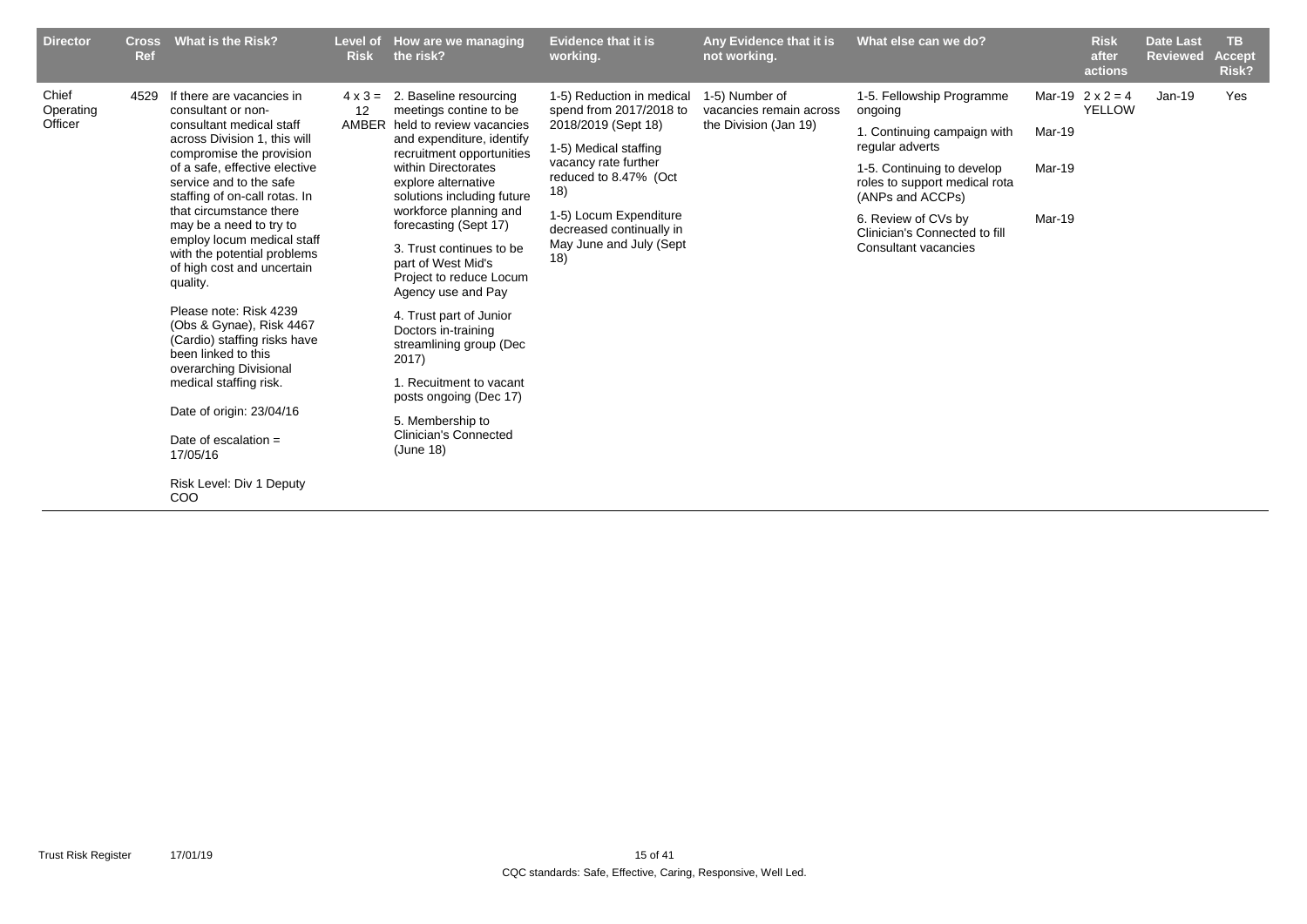| <b>Director</b>             | <b>Cross</b><br><b>Ref</b> | <b>What is the Risk?</b>                                                                                                                                                                                                                                                                                                                                                                                                                                                                                                                                                                                                                                                                                                                                                                                     | <b>Risk</b> | Level of How are we managing<br>the risk?                                                                                                                                                                                                                                                                                                                                                                                                                                                                                                                                                                                                                                                                                                                                                                                                                                                                                                                                                                                                      | <b>Evidence that it is</b><br>working.                                                                                                                                                                                                                                                                                                                                                                                                                                                                                                                                                                                                                    | Any Evidence that it is<br>not working.                                                                                                                                                                                                                       | What else can we do?                                                                                                                                                                                                                                                                                                                                                                                                                                                                                               |        | <b>Risk</b><br>after<br>actions         | <b>Date Last</b><br><b>Reviewed</b> | <b>TB</b><br><b>Accept</b><br>Risk? |
|-----------------------------|----------------------------|--------------------------------------------------------------------------------------------------------------------------------------------------------------------------------------------------------------------------------------------------------------------------------------------------------------------------------------------------------------------------------------------------------------------------------------------------------------------------------------------------------------------------------------------------------------------------------------------------------------------------------------------------------------------------------------------------------------------------------------------------------------------------------------------------------------|-------------|------------------------------------------------------------------------------------------------------------------------------------------------------------------------------------------------------------------------------------------------------------------------------------------------------------------------------------------------------------------------------------------------------------------------------------------------------------------------------------------------------------------------------------------------------------------------------------------------------------------------------------------------------------------------------------------------------------------------------------------------------------------------------------------------------------------------------------------------------------------------------------------------------------------------------------------------------------------------------------------------------------------------------------------------|-----------------------------------------------------------------------------------------------------------------------------------------------------------------------------------------------------------------------------------------------------------------------------------------------------------------------------------------------------------------------------------------------------------------------------------------------------------------------------------------------------------------------------------------------------------------------------------------------------------------------------------------------------------|---------------------------------------------------------------------------------------------------------------------------------------------------------------------------------------------------------------------------------------------------------------|--------------------------------------------------------------------------------------------------------------------------------------------------------------------------------------------------------------------------------------------------------------------------------------------------------------------------------------------------------------------------------------------------------------------------------------------------------------------------------------------------------------------|--------|-----------------------------------------|-------------------------------------|-------------------------------------|
| <b>Trust Objective:</b>     |                            | Create a culture of compassion, safety & quality                                                                                                                                                                                                                                                                                                                                                                                                                                                                                                                                                                                                                                                                                                                                                             |             |                                                                                                                                                                                                                                                                                                                                                                                                                                                                                                                                                                                                                                                                                                                                                                                                                                                                                                                                                                                                                                                |                                                                                                                                                                                                                                                                                                                                                                                                                                                                                                                                                                                                                                                           |                                                                                                                                                                                                                                                               |                                                                                                                                                                                                                                                                                                                                                                                                                                                                                                                    |        |                                         |                                     |                                     |
| Chief<br>Nursing<br>Officer | O4<br>2952                 | Cause: There is a risk of<br>some patients developing a<br>pressure ulcer/s due to<br>delays in the ordering of<br>equipment, poor<br>information and instruction<br>due to significant service<br>under-performance. CCG<br>proposing monthly contract<br>renewal from Nov 18.<br>Impact: This may lead to<br>patient harm.<br>Date of origin: 10.05.2012<br>Date of escalation 19/03/18<br>Risk Lead: Head of<br><b>Corporate Nursing</b><br>Date of expected closure<br>01/4/19<br>CCG proceeding with a<br>tender process and will<br>update the Trust 27/9/18.<br>new issues have occurred<br>with ILS failing to respond<br>to faulty mattresses and<br>asking patient relatives to<br>collect mattresses. Adult<br>Community services are<br>collating the data to submit<br>to the CCG about trends. | 12          | $4 \times 3 = 1$ ) Mattresses are<br>supplied and maintained<br>AMBER by CERL in Hospitals.<br>Independant Living<br>Service for community<br>patients with foam and<br>alternative systems Dec<br>18<br>2) Community services<br>can access surface<br>selection guide for<br>mattress selection based<br>on risk and holistic needs<br>Dec 18<br>2) A £55,000 budget for<br>the out-of-hours pressure<br>relieving mattress service<br>in Community (Dec 18)<br>2) SLA in place with<br>Independent Living<br>Service and monitored<br>Dec 18)<br>2) ILS service community<br>equipment supplied by<br>them on return (Dec 18)<br>2) Special Order<br>Requests for TOTOs,<br>double/unusual sized<br>mattressess, special<br>pressure relief aids are<br>requested via individual<br>funding requests - either<br>approved or rejected by<br>CCG Dec 18<br>1) Process in place to<br>reassess patients on<br>Symmetrikit Chairs (OT<br>posture managment<br>Chairs) Dec 18<br>3) Notice of concern<br>issued to current provider<br>(Dec 18) | 2) Accountability<br>pressure ulcer process<br>reviewed, October 17 &<br>January 18 (Dec 18)<br>1) Suitable trolley<br>mattresses in use for<br>A&E (Dec18)<br>3) West Park, CCH and<br>New Cross supplied with<br>Hybrid Mattresses - (Dec<br>18)<br>2) CCG Contracting<br>Team/souial services are<br>leading the tender<br>process for community<br>equipment including th<br>TV Team - Dec 18<br>1) Process in place for<br>wards to monitor integrity<br>of hybrid mattress (Dec<br>18)<br>3) Adult community<br>services collating a report<br>to submit to the CCG<br>regarding mattresses<br>delivery and fault<br>management delays (Dec<br>(18) | 2) RWT is not resourced<br>to follow processes for<br>specialist equipment<br>request/order (Dec 18)<br>1) High demand on<br>mattresses from ILS, no<br>assurance on timely<br>delivery (Dec 18)<br>1) Delays in delivering<br>equipment from ILS (Dec<br>18) | 6) Adult community services<br>collating trends of failed<br>deliveries and fault<br>management of mattresses<br>to submit via contracting to<br>the CCG re filed attempts for<br>delivery or repairs monthly<br>1, 6, 8 CCG are commencing<br>the tender process with a<br>view for successful service<br>shadowing ILS from Jan- mar<br>and commence new service<br>from $1/4/19$<br>Night comfort service<br>accessible from Nov 2018 by<br><b>Adult Community Services -</b><br>ongoing monitoring of service. | Mar-19 | Mar-19 $1 \times 3 = 3$<br><b>GREEN</b> | $Jan-19$                            |                                     |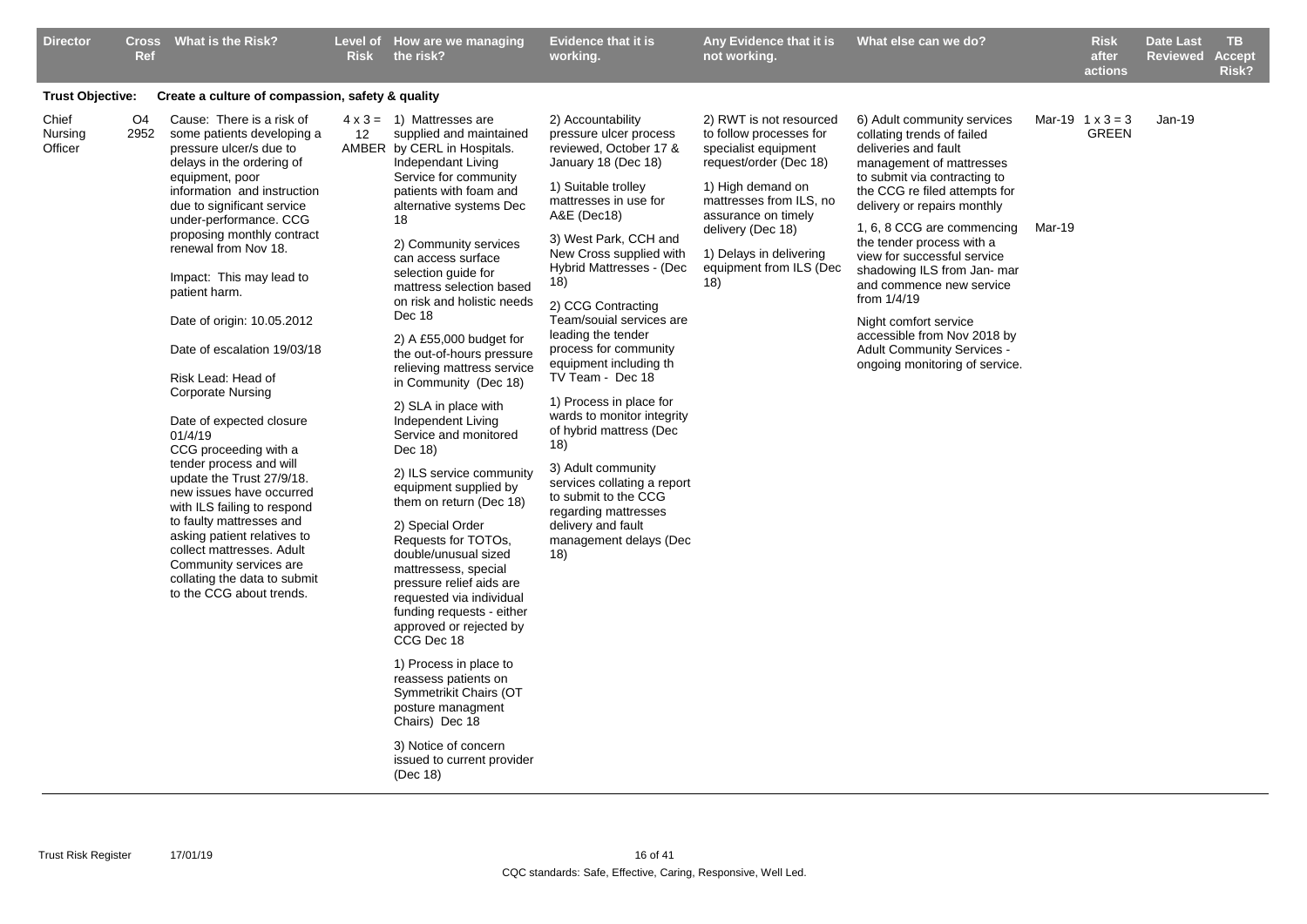| <b>Director</b>               | <b>Ref</b> | Cross What is the Risk?                                                                                                                                                                                                                                                                                                                                | <b>Risk</b>       | Level of How are we managing<br>the risk?                                                                                                                                                                                                                                                                                                                                                                                                                                                                                                                                                                                                                                                                                                                                                                                                                                                                                                                                                                                                                         | <b>Evidence that it is</b><br>working.                                                                                                                                                                                                                                                                                                                                                                                                                                                                                                                                                                                                                                                                                                                                                                                                                                                                                                                                           | Any Evidence that it is<br>not working.                                                                                                                                                                                                                                                                                                                                                                                                                                                                                                                                                                                                                                                                                                                                                                                                                                                                                                                                                                                                                                                           | What else can we do?                                                                                                                                                                                                                                                                                                                                                                                                                                                                        |                                                | <b>Risk</b><br>after<br>actions  | <b>Date Last</b><br><b>Reviewed</b> | TB.<br><b>Accept</b><br>Risk? |
|-------------------------------|------------|--------------------------------------------------------------------------------------------------------------------------------------------------------------------------------------------------------------------------------------------------------------------------------------------------------------------------------------------------------|-------------------|-------------------------------------------------------------------------------------------------------------------------------------------------------------------------------------------------------------------------------------------------------------------------------------------------------------------------------------------------------------------------------------------------------------------------------------------------------------------------------------------------------------------------------------------------------------------------------------------------------------------------------------------------------------------------------------------------------------------------------------------------------------------------------------------------------------------------------------------------------------------------------------------------------------------------------------------------------------------------------------------------------------------------------------------------------------------|----------------------------------------------------------------------------------------------------------------------------------------------------------------------------------------------------------------------------------------------------------------------------------------------------------------------------------------------------------------------------------------------------------------------------------------------------------------------------------------------------------------------------------------------------------------------------------------------------------------------------------------------------------------------------------------------------------------------------------------------------------------------------------------------------------------------------------------------------------------------------------------------------------------------------------------------------------------------------------|---------------------------------------------------------------------------------------------------------------------------------------------------------------------------------------------------------------------------------------------------------------------------------------------------------------------------------------------------------------------------------------------------------------------------------------------------------------------------------------------------------------------------------------------------------------------------------------------------------------------------------------------------------------------------------------------------------------------------------------------------------------------------------------------------------------------------------------------------------------------------------------------------------------------------------------------------------------------------------------------------------------------------------------------------------------------------------------------------|---------------------------------------------------------------------------------------------------------------------------------------------------------------------------------------------------------------------------------------------------------------------------------------------------------------------------------------------------------------------------------------------------------------------------------------------------------------------------------------------|------------------------------------------------|----------------------------------|-------------------------------------|-------------------------------|
| Chief<br>Operating<br>Officer |            | 3069 If a Never Event occurs<br>within Division 1 this may<br>result in an adverse<br>outcome, there is potential<br>for severe harm and/or<br>patient death and also<br>reputational impact<br>including increased external<br>monitoring<br>Date of origin: 19/07/12<br>Date of escalation $=$<br>17/11/15<br>Risk Level: Div 1 Deputy<br><b>COO</b> | $12 \overline{ }$ | $3 \times 4 = 5$ . Monitoring and<br>circulation of incident<br>AMBER notification reports to all<br>senior staff for review<br>6. Trustwide learning via<br>a "Lessons Learned"<br>sheet in the monthly IGR,<br><b>Risky Business</b><br>Newsletter and the CLIP<br>Group.<br>8. Regular scrutiny of<br>Directorate risk registers<br>and minutes of<br>Directorate governance<br>meetings at the Quality<br>Meetings<br>2. Review completed of<br>all documentation and<br>Theatre<br>protocols/procedures<br>amalgamating where<br>possible<br>1. Perioperative care<br>plans are in place across<br>the Trust<br>9. Agreed communication<br>strategy with Division 2 to<br>share/raise awareness of<br>never events and lessons<br>learnt<br>3. Monitoring of Policy<br>OP100 and monthly audit<br>of WHO Checklist for<br>agreed procedures.<br>Directorates providing<br>assurance of the<br>shortfalls in performance<br>at Directorate<br>Governance Meetings<br>and Quality Meetings.<br>4. New NE Guidance<br>(published Jan 2018)<br>being used for NE | 10. Human Factors has<br>been identified as a trend<br>(Jan 2018)<br>6. Lessons Learnt<br>included within IGR<br>Lesson Learnt page and<br>circulated across the<br>Directorates. Risky<br><b>Business newsletter</b><br>contained lesson learnt<br>from incident. Quarterly<br>reporting to CLIP Group<br>continues (Oct 17)<br>11. Staff supported to<br>undertake PCM training<br>in Maternity & T&O (Dec<br>17)<br>12. Audit of LocSSIPs<br>are being presented to<br>Division before<br>presentation at QSIG<br>(June 2018)<br>1 - 8. Meeting between<br>CCG and Trust (April 18)<br>to provide assurance and<br>context regarding<br>reported NEs was largely<br>positive. Actions being<br>taken by the Trust were<br>recognised to be<br>proportionate and timely<br>in response. (June 18)<br>1-12. No further NE<br>reported since June<br>2018 - 6 months (Jan 19)<br>13. Over 5 AfPP training<br>days - approx. 240 staff<br>members have been<br>trained (Jan 2018) | 4. There have been 3 x<br>Never Event incidents 2 x<br>Wrong Site Surgery and<br>1 x Retained foreign<br>object) reported and<br>investigated during 2015<br>4. 5 x NE in 16/17<br>reported to CCG - 1.<br>Maternity NE (retained<br>tampon) reported (Datix<br>ID: 158830), 2. Radiology<br>NE (wrong ankle injected)<br>reported (Datix 165455),<br>3. Opthalmology (wrong<br>eye injected) reported<br>(Datix 166680) 4.<br>Theatres (retained<br>foreign object) reported<br>(Datix ID: 169339) 5.<br>Theatres/T&O Cannock<br>(wrong prosthesis)<br>reported (Datix ID:<br>174038) occured Mar<br>2017<br>4.5 x NE incidents<br>reporting in 17/18<br>reported to CCG from<br>April 2017<br>(175581,179911,181941,1<br>85875 186479) (Dec 17)<br>4. 2018/2019 There has<br>been 4 x NEs reported<br>since April 2018 - 2 x<br><b>Wrong Site Surgery</b><br>incidents (Neonates Datix<br>194205 and H&N Datix<br>194977 - both in April<br>2018). There has been<br>and 2 Retained Foreign<br>Object incidents<br>(Theatres 197654 and<br>Obstetrics 197996 - both<br>in June 2018) (Oct 2018) | 1-13. All theatre staff to<br>undertake Human Factors<br>Training from AFPP<br>2. Programme of Human<br><b>Factors Training for Theatre</b><br>Staff under-development<br>1-11. Staff continue to<br>undertake PCM training<br>12. Directorates to continue<br>to audit LoCSIPS, presenting<br>at the Divisional Governance<br>Meeting ahead of QSIG<br>presentation<br>1-13 Action Plan to be<br>developed following NE<br>Leicester Conference<br>3. Revamp/refresh the WHO<br>Checklists | Mar-19<br>Mar-19<br>Mar-19<br>Jan-19<br>Mar-19 | Mar-19 $2 \times 4 = 8$<br>AMBER | Jan-19                              | Yes                           |
|                               |            |                                                                                                                                                                                                                                                                                                                                                        |                   | classification                                                                                                                                                                                                                                                                                                                                                                                                                                                                                                                                                                                                                                                                                                                                                                                                                                                                                                                                                                                                                                                    |                                                                                                                                                                                                                                                                                                                                                                                                                                                                                                                                                                                                                                                                                                                                                                                                                                                                                                                                                                                  |                                                                                                                                                                                                                                                                                                                                                                                                                                                                                                                                                                                                                                                                                                                                                                                                                                                                                                                                                                                                                                                                                                   |                                                                                                                                                                                                                                                                                                                                                                                                                                                                                             |                                                |                                  |                                     |                               |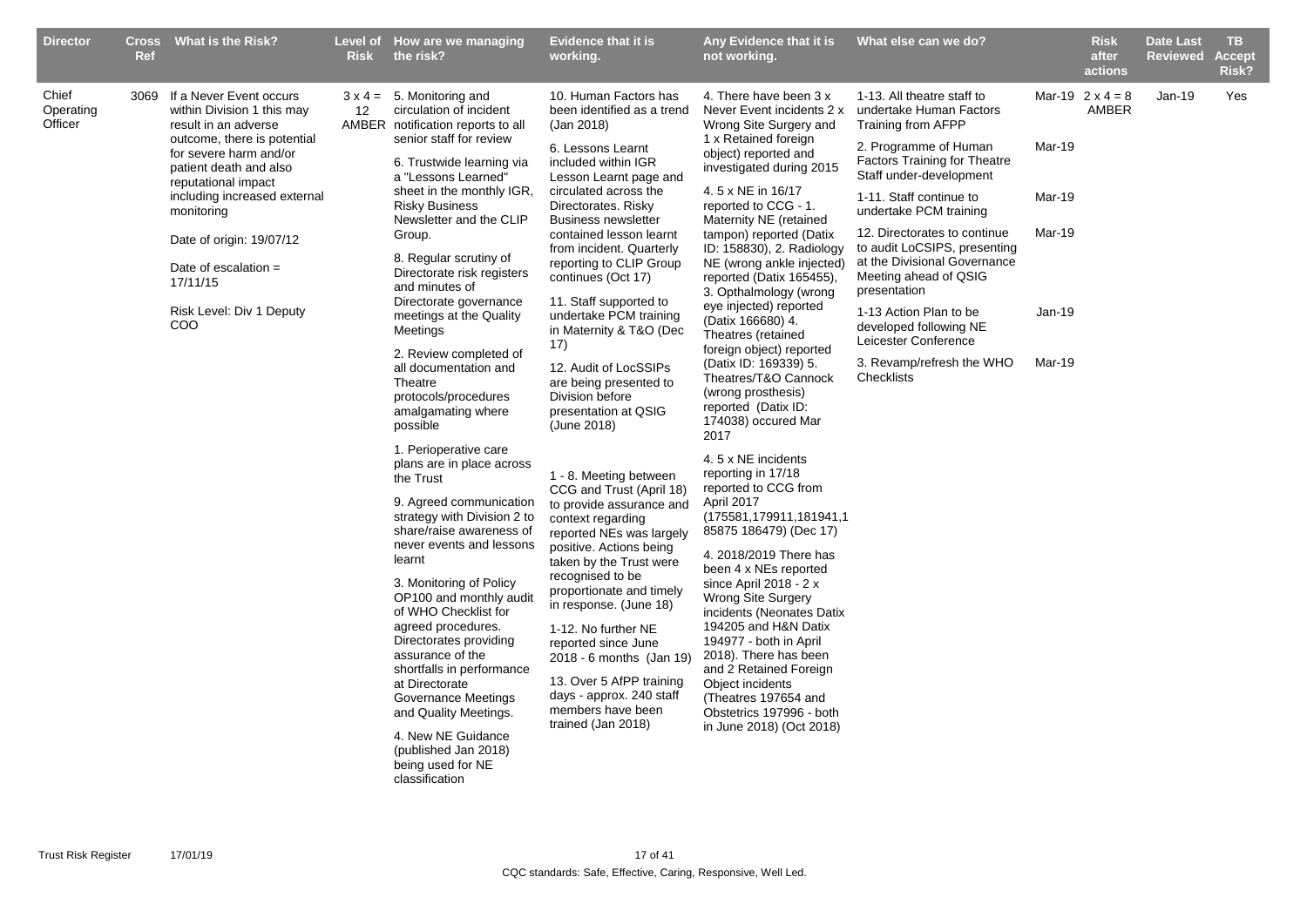| <b>Director</b> | <b>Cross</b><br><b>Ref</b> | What is the Risk? | <b>Risk</b> | Level of How are we managing<br>the risk?                                                                                                                                                                                                                                                                                                                                                                                                               | <b>Evidence that it is</b><br>working. | Any Evidence that it is<br>not working.                                                                                                                                                                                                                                                                        | What else can we do? | <b>Risk</b><br>after<br>actions | <b>Date Last</b><br>Reviewed | <b>TB</b><br>Accept<br>Risk? |
|-----------------|----------------------------|-------------------|-------------|---------------------------------------------------------------------------------------------------------------------------------------------------------------------------------------------------------------------------------------------------------------------------------------------------------------------------------------------------------------------------------------------------------------------------------------------------------|----------------------------------------|----------------------------------------------------------------------------------------------------------------------------------------------------------------------------------------------------------------------------------------------------------------------------------------------------------------|----------------------|---------------------------------|------------------------------|------------------------------|
|                 |                            |                   |             | 7. Policy for the<br>management of retained<br>swabs in place<br>10. New qualitative and<br>observational WHO<br>checklist being used in<br>Theatres (Oct 17)<br>11. Continue to support<br>the Sign up to Safety<br>campaign - T&O and<br>Maternity participation<br>(Oct 17)<br>12. LocSSIPs developed<br>by Directorates auditing<br>underway and presented<br>to Division and QSIG<br>(Jan 2018)<br>13. AFFP Peer Review<br>and Training undertaken |                                        | 3. Monthly monitoring<br>data of compliance with<br>WHO checklist and<br><b>Procedural Safety</b><br>Checklist - 89% for full<br>completion in Dec 18<br>(Jan 19)<br>3. Monthly monitoring<br>and compliance with<br>WHO checklist use -<br>There has been 80%<br>compliance achieved<br>during Dec18 (Jan 19) |                      |                                 |                              |                              |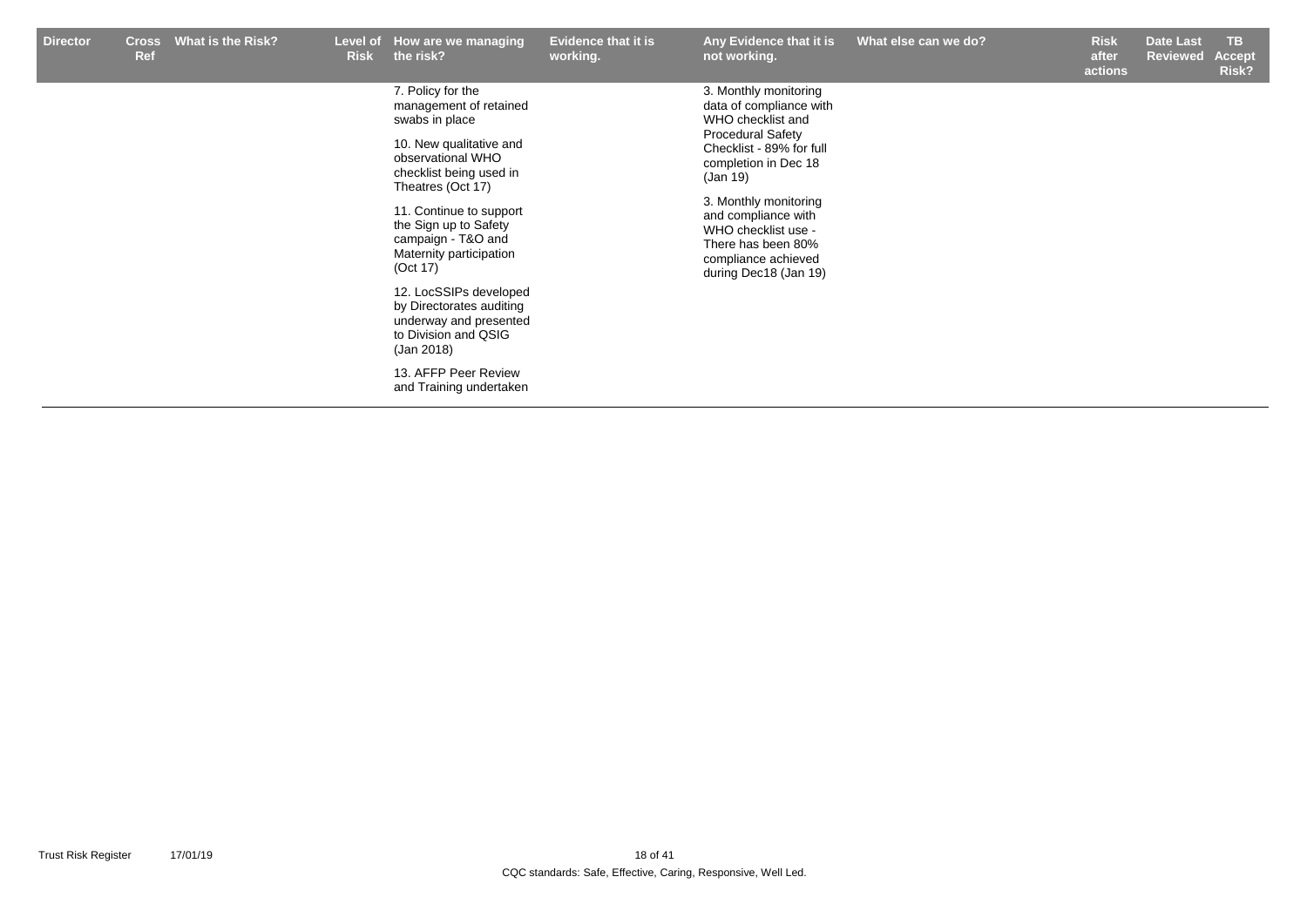| <b>Director</b>             | <b>Ref</b> | Cross What is the Risk?                                                                                                                                                                                                                                                                       | <b>Risk</b> | Level of How are we managing<br>the risk?                                                                                                                                                                                                                                                                                                                                                                                                                                                                                                                                                                                                                                                                                                                                                                                                                                                                                                                                                                                                                                                          | <b>Evidence that it is</b><br>working.                                                                                                                                                                                                                                                                                                                                                                                                                                                                                                                                                                                                                                                                                                                                                    | Any Evidence that it is<br>not working.                                                                                                                                                                                                                                                                                                                                                                                                                                                                                                                                                                                   | What else can we do?                                                                                                                                                 |                  | <b>Risk</b><br>after<br>actions          | <b>Date Last</b><br><b>Reviewed</b> | TB.<br><b>Accept</b><br>Risk? |
|-----------------------------|------------|-----------------------------------------------------------------------------------------------------------------------------------------------------------------------------------------------------------------------------------------------------------------------------------------------|-------------|----------------------------------------------------------------------------------------------------------------------------------------------------------------------------------------------------------------------------------------------------------------------------------------------------------------------------------------------------------------------------------------------------------------------------------------------------------------------------------------------------------------------------------------------------------------------------------------------------------------------------------------------------------------------------------------------------------------------------------------------------------------------------------------------------------------------------------------------------------------------------------------------------------------------------------------------------------------------------------------------------------------------------------------------------------------------------------------------------|-------------------------------------------------------------------------------------------------------------------------------------------------------------------------------------------------------------------------------------------------------------------------------------------------------------------------------------------------------------------------------------------------------------------------------------------------------------------------------------------------------------------------------------------------------------------------------------------------------------------------------------------------------------------------------------------------------------------------------------------------------------------------------------------|---------------------------------------------------------------------------------------------------------------------------------------------------------------------------------------------------------------------------------------------------------------------------------------------------------------------------------------------------------------------------------------------------------------------------------------------------------------------------------------------------------------------------------------------------------------------------------------------------------------------------|----------------------------------------------------------------------------------------------------------------------------------------------------------------------|------------------|------------------------------------------|-------------------------------------|-------------------------------|
| Chief<br>Nursing<br>Officer |            | 3644 If the Trust fails to make an<br>improvement in compliance<br>gaps with CQC standards<br>the rating of Good will not<br>be sustained and progress<br>will not be made towards<br>Outstanding.<br>Date of origin: 14/01/14<br>Date of escalation $=$<br>14/01/14<br>Risk Lead: Deputy CNO |             | $3 \times 3 = 9$ 2) Monitor recruitment<br>AMBER and retention via WODG<br>and Board monthly (Jan<br>19)<br>3) Monitor monthly<br>performance through the<br>nursing midwifery KPIs<br>for signs of deterioration<br>(Jan 19)<br>4) Environmental<br>Standards are monitored<br>via the environmental<br>group monthly (Jan 19)<br>6) Daily staffing is<br>monitored via the<br>Divisional QSIG ops<br>meetings (Jan 19)<br>8) Fundamental<br>standards are reviewed &<br>monitored by the<br>designated specialist<br>groups and bi annually by<br>the sponsor which then<br>reports to COG (Jan 19)<br>9) HON/M monitor quality<br>performance metrics on a<br>monthly basis for trends<br>and themes, these are<br>further analysed via<br>QSIG (Jan 19)<br>10) 2018 CQC Action<br>Plan is monitored via the<br><b>Divisional Performance</b><br>monitoring process and<br>relevant sub board<br>speciality groups<br>reporting to TMC on a<br>quarterly basis (Jan 19)<br>12) Mortality QI plan is<br>monitored via<br>Programme Board<br>monthly and learning<br>outcomes via MRG (Jan<br>19) | 5) Nursing and Midwifery<br>KPIs are on Health<br>Assure reporting and<br>emailed out to ward<br>sisters/matrons and<br>HoNs monthly. (Jan 19)<br>2) QRV process is now<br>embedded and refined,<br>plan formulated for<br>ongoing inspections<br>2019/20 (Jan 19)<br>7) CQC insight report<br>shared with Divisions for<br>information (Jan 19)<br>7) Biannual skill mix<br>review undertaken<br>annually and reported to<br>Board (Jan 19)<br>3) Lord Carter metrics<br>monitored monthly via<br><b>Divisional Performance</b><br>meetings (Jan 19)<br>6) Nursing vacancies are<br>at 34WTE with 85.71<br>WTE waiting to start. the<br>posiiton is maintained<br>compared to November<br>(Jan 19)<br>7) Divisions monitor<br>performance via monthly<br>Governance meetings<br>(Jan 19) | 3) Vacancy rates remain<br>high in some areas (Jan<br>19)<br>3) Phase 1 skill mix<br>review for Adult<br>inpatients shows a deficit<br>(Jan 19)<br>4) Safer staffing fill rates<br>remain transient<br>particularly for nights<br>(Jan 19)<br>9) Rising Mortality HSMR<br>and SHMI rates are being<br>reported in National data<br>sets (Jan 19)<br>10) Inpatient survey<br>results show an average<br>score of 76.7 which is a<br>deterioration from 2015.<br>Scoring is in the bottom<br>20% on 11 questions<br>(Jan 19)<br>2) Sickness absence has<br>seen an increase over<br>Summer 2018 in the<br>Nursing workforce | 6) Implement Safer Care<br>Software and roll out<br>4) Refurbishment and<br>expansion of existing<br>Discharge Lounge<br>5) Implementation and roll<br>out of NEWS 2 | Apr-19<br>Feb-19 | Feb-19 $2 \times 2 = 4$<br><b>YELLOW</b> | Jan-19                              | Yes                           |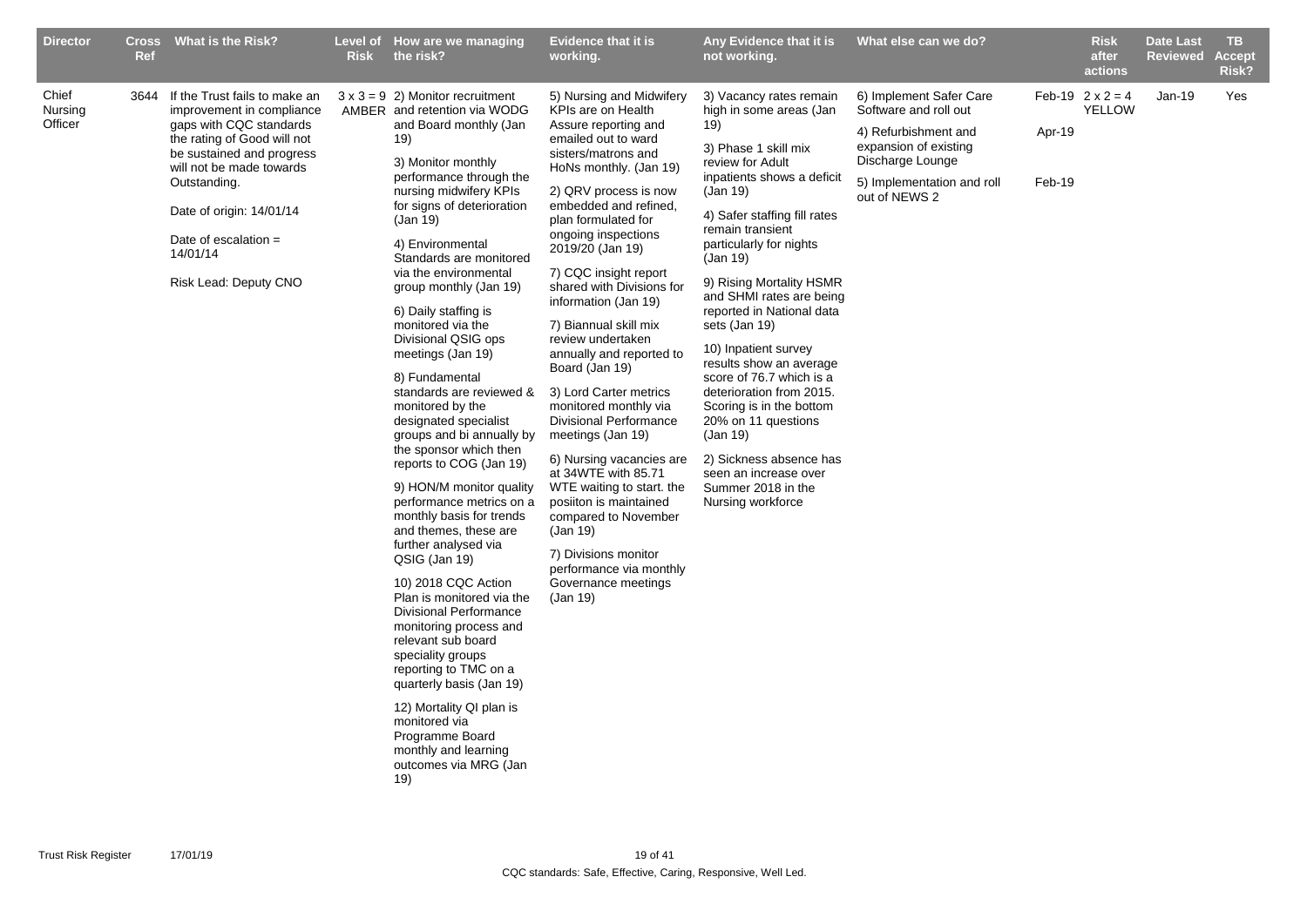r Cross What is the Risk? Level of How are we managing Evidence that it is Any Evidence that it is What else can we do? Risk Date Last TB **not working.**

**Risk after actions Date Last Reviewed Accept Risk?**

11) EOL strategy with TOR has been developed and milestones monitored via the EOL group monthly (Jan 19)

Monitoring of the Nursing System Framework monthly via TMC (Jan 19)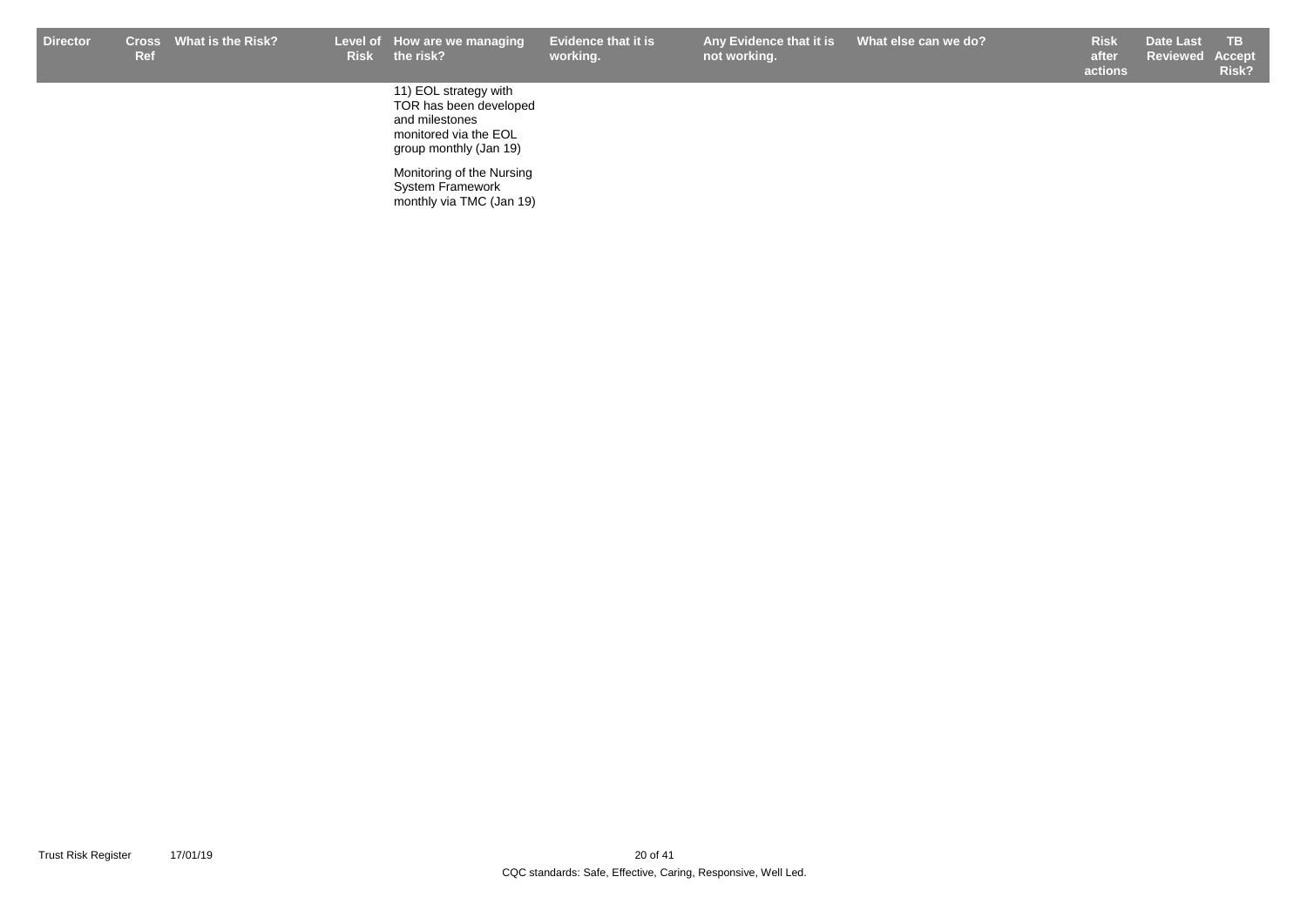| Chief<br>Mar-19 $2 \times 2 = 4$<br>4161<br>If there are reduced<br>$4 \times 3 = 1$ . Recruitment strategy in<br>1. Utilising bank where<br>5. Peak annual leave<br>1. Recruitment Calendar<br>$Jan-19$<br>Yes<br>Operating<br>qualified nursing staffing<br>possible and increasing<br>seasons will continue to<br><b>YELLOW</b><br>12<br>place<br>agreed re: events for the next<br>Officer<br>levels across Division 1<br>AMBER<br>HCA cover as necessary<br>be a challenge to cover<br>year<br>2. Developed a<br>then there is a risk to<br>(Jan 19)<br>1. Continue to recruit Clinical<br>Apr-19<br>7. Safer escalation -<br>programme for Band 7s<br>patient safety and quality of<br><b>Nurse Fellows</b><br>Areas are amber or<br>13. Most areas are<br>with a support<br>care.<br>programme wrapped<br>green. No area has been<br>working on amber levels<br>1. Continue to run specialist<br>Apr-19<br>around to assist with<br>(Jan 19)<br>red.<br>Date of origin: 13/05/15<br>adverts for high risk areas<br>attrition and development<br>such as ICCU and Theatres<br>2. Positive feedback<br>1+11. Wards A12, SEU,<br>Date of escalation $=$<br>4. Increasing Band 2<br>received from Band 7s<br>A23, A5 and A6 are<br>3. Plans being worked up to<br>Apr-19<br>18/11/15<br>support to manage<br>who have attended<br>under recruited (Jan 19)<br>utilise closed bay on Ward A6<br>qualified shortfall<br>programme<br>Risk Lead: Div 1 Deputy<br>COO<br>5. Scrutinising staffing<br>1. Continuing to support<br>levels daily and moving<br>offered applicants.<br>/re-deploying staff across<br>3.5 T&O beds on Ward<br>the Division as necessary<br>A5 have been opened<br>6. Friday morning<br>(Oct 2017)<br>meetings taking place for<br>14. Continuing to recruit<br>Matrons to check staffing<br>a new department every<br>across the Trust for the<br>quarter as a minimum to<br>weekend to assure safety<br>Shared Governance (Jan<br>7. There is now a<br>19)<br>trustwide transfer staffing<br>1. Division 1 participating<br>pool (aimed to retain<br>in the Corporate<br>staff) (Aug 2016)<br>Recruitment Plan (Oct 18)<br>8. Appointed to Nursing<br>1.43.67 WTE vacancies<br>Associate posts - to start<br>of which 32.57 have been<br>end of Jan 17 (Jan 2017)<br>offered and await start<br>dates. Leaving 11.10<br>9. Trained and untrained<br>vacancies reviewed by<br>WTE vacancies. Further<br>Head of Nursing and<br>business cases have<br>been approved for<br>reported back to Trust<br>additional staffing<br><b>Management Committee</b><br>(Oct 17)<br>resulting in more<br>positions to be recuited to<br>10. Regular workforce<br>(Jan 19)<br>reviews to ensure staffing<br>and service needs match<br>(Oct 2017)<br>11. Nursing posts being<br>reviewed to further retain<br>staff (Surgical Nurse<br>Practitioners, ACCPs,<br>ANPs) (Oct 2017) | <b>Director</b> | <b>Ref</b> | Cross What is the Risk? | <b>Risk</b> | Level of How are we managing<br>the risk? | <b>Evidence that it is</b><br>working. | Any Evidence that it is<br>not working. | What else can we do? | <b>Risk</b><br>after<br>actions | <b>Date Last</b><br><b>Reviewed</b> | TB.<br><b>Accept</b><br>Risk? |
|----------------------------------------------------------------------------------------------------------------------------------------------------------------------------------------------------------------------------------------------------------------------------------------------------------------------------------------------------------------------------------------------------------------------------------------------------------------------------------------------------------------------------------------------------------------------------------------------------------------------------------------------------------------------------------------------------------------------------------------------------------------------------------------------------------------------------------------------------------------------------------------------------------------------------------------------------------------------------------------------------------------------------------------------------------------------------------------------------------------------------------------------------------------------------------------------------------------------------------------------------------------------------------------------------------------------------------------------------------------------------------------------------------------------------------------------------------------------------------------------------------------------------------------------------------------------------------------------------------------------------------------------------------------------------------------------------------------------------------------------------------------------------------------------------------------------------------------------------------------------------------------------------------------------------------------------------------------------------------------------------------------------------------------------------------------------------------------------------------------------------------------------------------------------------------------------------------------------------------------------------------------------------------------------------------------------------------------------------------------------------------------------------------------------------------------------------------------------------------------------------------------------------------------------------------------------------------------------------------------------------------------------------------------------------------------------------------------------------------------------------------------------------------------------------------------------------------------------------------------------------------------------|-----------------|------------|-------------------------|-------------|-------------------------------------------|----------------------------------------|-----------------------------------------|----------------------|---------------------------------|-------------------------------------|-------------------------------|
|                                                                                                                                                                                                                                                                                                                                                                                                                                                                                                                                                                                                                                                                                                                                                                                                                                                                                                                                                                                                                                                                                                                                                                                                                                                                                                                                                                                                                                                                                                                                                                                                                                                                                                                                                                                                                                                                                                                                                                                                                                                                                                                                                                                                                                                                                                                                                                                                                                                                                                                                                                                                                                                                                                                                                                                                                                                                                              |                 |            |                         |             |                                           |                                        |                                         |                      |                                 |                                     |                               |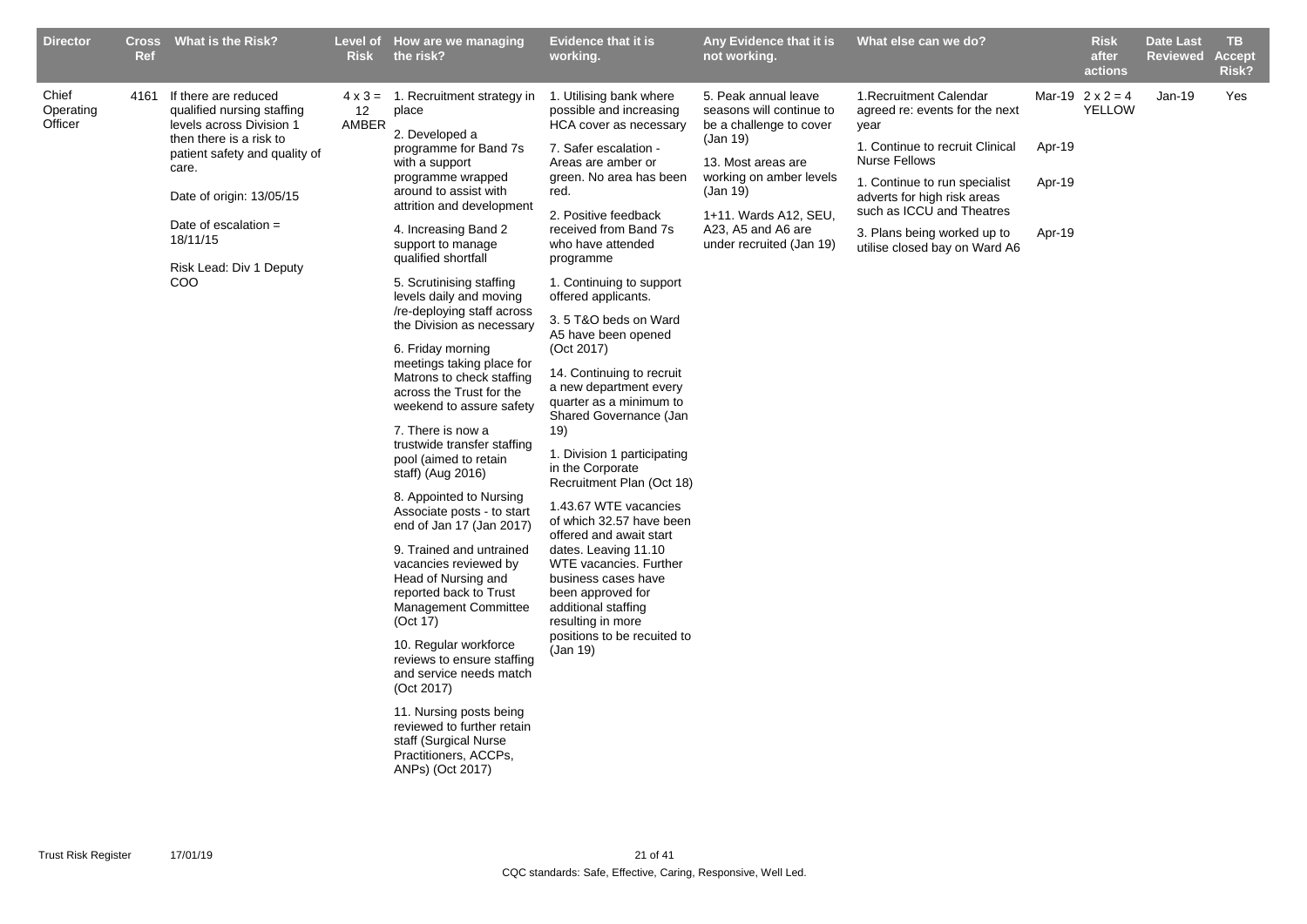| <b>Director</b> | <b>Cross</b><br><b>Ref</b> | What is the Risk? | <b>Risk</b> | Level of How are we managing<br>the risk?                                                                 | <b>Evidence that it is</b><br>working. | Any Evidence that it is<br>not working. | What else can we do? | <b>Risk</b><br>after<br>actions | <b>Date Last</b><br>Reviewed | TB.<br>Accept<br>Risk? |
|-----------------|----------------------------|-------------------|-------------|-----------------------------------------------------------------------------------------------------------|----------------------------------------|-----------------------------------------|----------------------|---------------------------------|------------------------------|------------------------|
|                 |                            |                   |             | 12. Action Plan to<br>remove all agency spend<br>in theatres completed<br>(Jan 18)                        |                                        |                                         |                      |                                 |                              |                        |
|                 |                            |                   |             | 3. Beds reconfigured on<br>Ward A5 and A6 and<br>Hilton Main (Oct 2017)                                   |                                        |                                         |                      |                                 |                              |                        |
|                 |                            |                   |             | 13. Continuing with<br>Weekly e-rosta meetings<br>to ensure scruitny of<br>unused by the ward (Jan<br>18) |                                        |                                         |                      |                                 |                              |                        |
|                 |                            |                   |             | 14. Shared Governance<br>being rolled out Trustwide<br>(Jan 19)                                           |                                        |                                         |                      |                                 |                              |                        |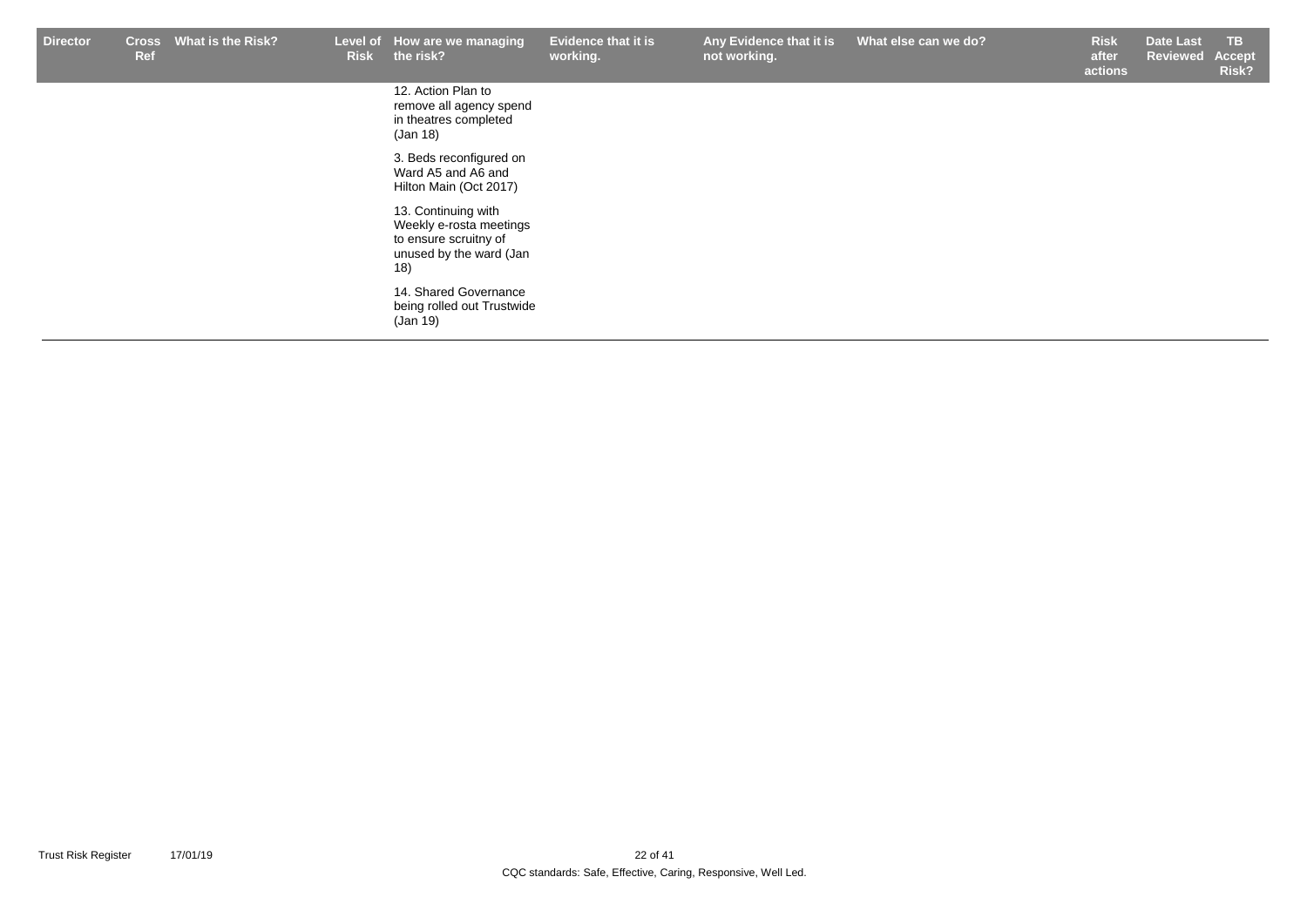| <b>Director</b>               | <b>Cross</b><br><b>Ref</b> | What is the Risk?                                                                                                                                                                                                                                                                                                                                                                                                                                    | <b>Risk</b> | Level of How are we managing<br>the risk?                                                                                                                                                                                                                                                                                                                                                                                                                                                                                                                                                                                                                                                   | <b>Evidence that it is</b><br>working.                                                                                                                                                                                                                                                                                                                                                                                                                                                                                                                                                                                                                              | Any Evidence that it is<br>not working.                                          | What else can we do?                                                                                                                                                                                                                      | <b>Risk</b><br>after<br>actions   | <b>Date Last</b><br><b>Reviewed</b> | TB.<br><b>Accept</b><br>Risk? |
|-------------------------------|----------------------------|------------------------------------------------------------------------------------------------------------------------------------------------------------------------------------------------------------------------------------------------------------------------------------------------------------------------------------------------------------------------------------------------------------------------------------------------------|-------------|---------------------------------------------------------------------------------------------------------------------------------------------------------------------------------------------------------------------------------------------------------------------------------------------------------------------------------------------------------------------------------------------------------------------------------------------------------------------------------------------------------------------------------------------------------------------------------------------------------------------------------------------------------------------------------------------|---------------------------------------------------------------------------------------------------------------------------------------------------------------------------------------------------------------------------------------------------------------------------------------------------------------------------------------------------------------------------------------------------------------------------------------------------------------------------------------------------------------------------------------------------------------------------------------------------------------------------------------------------------------------|----------------------------------------------------------------------------------|-------------------------------------------------------------------------------------------------------------------------------------------------------------------------------------------------------------------------------------------|-----------------------------------|-------------------------------------|-------------------------------|
| Chief<br>Operating<br>Officer | 4375                       | (NX87) Heart Centre - Fire<br>Safety:<br>As a consequence of<br>shortfalls in structural fire<br>protection (including<br>emergency lighting) and the<br>recent failure of external<br>ACM cladding, fire could<br>spread both externally and<br>internally throughout the<br>building, compromising life<br>safety.<br>Date of origin: July 2017<br>Date of escalation: Sep 17<br>Risk Lead: Estates and<br><b>Facilities Divisional</b><br>Manager | 12          | $3 \times 4 =$ Implementation of a 4<br><b>Stage Risk Mitigation</b><br>AMBER Plan: details include<br>1) Restricted parking of<br>vehicles to 6m<br>2) Management of waste<br>in the external compound<br>3) Increased security and<br>surveillance<br>4) Augmented Fire<br>Service reponse<br>5) Increased Trust Fire<br>Response<br>6) Additional Fire<br>Wardens trained<br>7) Additional fire<br>exercises and drills<br>8) Review of fire risk<br>assessments (15<br>completed, local risks<br>managed by Directorates)<br>9) Building &<br>Maintenance risks<br>managed by Estates via<br>Planet FM<br>10) Statutory fire alarm<br>testing (weekly), Fire<br>Damper Testing (Annual) | 10) 0 incidents relating to<br>Reportable Fire's within<br>December 2018<br>3) Additional Security<br>Fire Patrols undertaken<br>and recorded<br>9) Priority Planned<br>Preventative<br>Maintenance undertaken<br>2) Waste compound has<br>been relocated<br>7) Third Floor Fire<br>Evacuation Exercise on<br>31.05.18<br>9) Automatic Fire<br>Detection (AFD) in<br>identified areas has been<br>upgraded with Tri-State<br>Detectors, Areas<br>identified from UwFS<br>10) 0 unwanted fire<br>signals during December<br>2018<br>10) Break-glass over-ride<br>facility for 3rd floor<br>installed to enable lifts to<br>be used in the event of<br>an evacuation. | 9) Outstanding fire<br>stopping required<br>following<br>compartmentation survey | 7) Further Evacuation<br>Exercises to be completed<br>for Wards<br>1-10) Approval for ACM to be<br>removed from designated<br>areas. This will commence<br>January 2019 with a<br>prorgramme of works being<br>agreed by Trust Management | $2 \times 2 = 4$<br><b>YELLOW</b> | $Jan-19$                            |                               |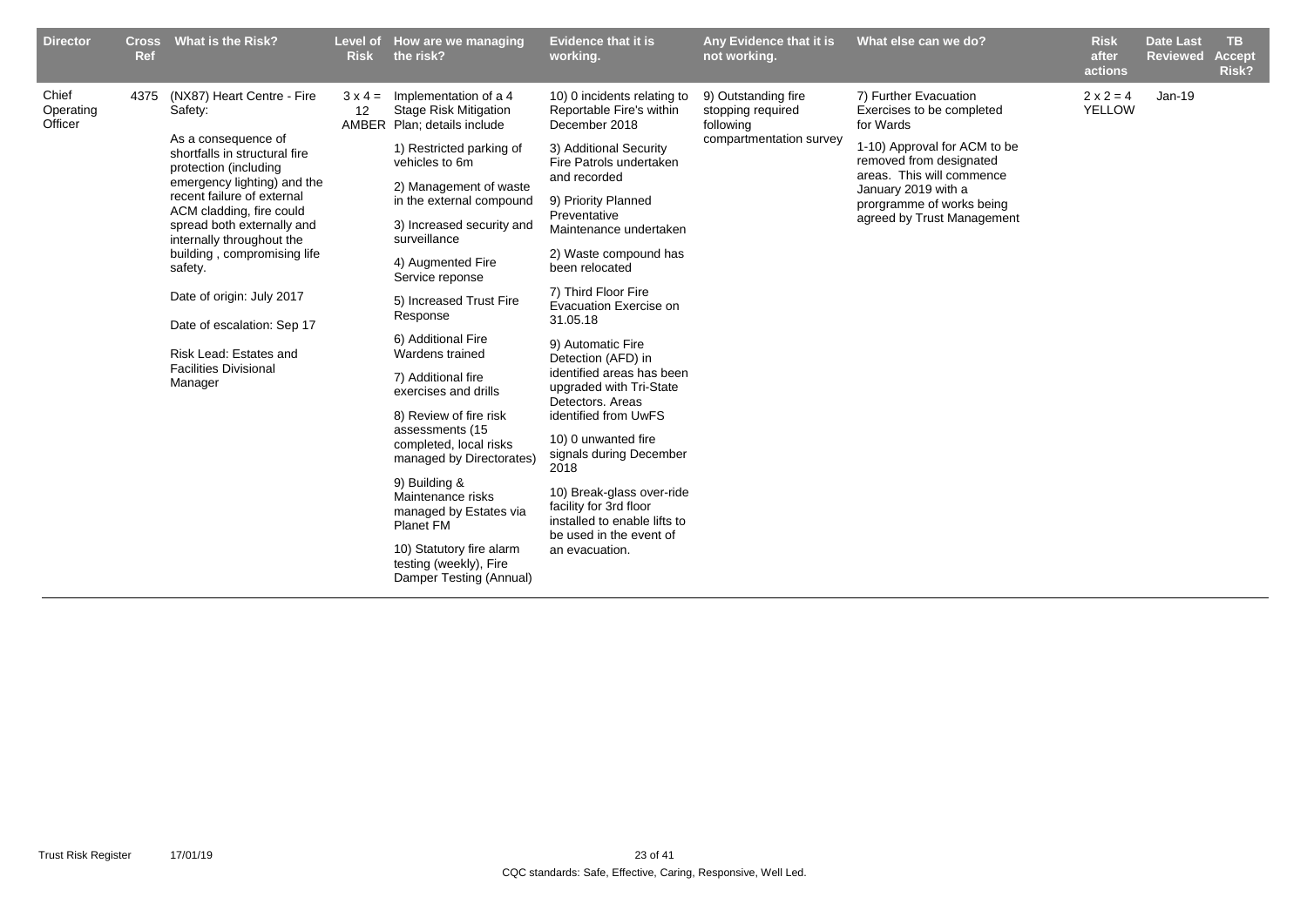| <b>Director</b>               | <b>Cross</b><br><b>Ref</b> | What is the Risk?                                                                                                                                                                                                                                                                                                                                                                                                                                                                                               | <b>Risk</b> | Level of How are we managing<br>the risk?                                                                                                                                                                                                                                                                                                                                                                                                                                                                                                                                                             | <b>Evidence that it is</b><br>working.                                                                                                                                                                                                                                                                                                                                                                                                                                                           | Any Evidence that it is<br>not working. | What else can we do?                                                                                                                                 | <b>Risk</b><br>after<br>actions   | <b>Date Last</b><br><b>Reviewed</b> | TB.<br><b>Accept</b><br>Risk? |
|-------------------------------|----------------------------|-----------------------------------------------------------------------------------------------------------------------------------------------------------------------------------------------------------------------------------------------------------------------------------------------------------------------------------------------------------------------------------------------------------------------------------------------------------------------------------------------------------------|-------------|-------------------------------------------------------------------------------------------------------------------------------------------------------------------------------------------------------------------------------------------------------------------------------------------------------------------------------------------------------------------------------------------------------------------------------------------------------------------------------------------------------------------------------------------------------------------------------------------------------|--------------------------------------------------------------------------------------------------------------------------------------------------------------------------------------------------------------------------------------------------------------------------------------------------------------------------------------------------------------------------------------------------------------------------------------------------------------------------------------------------|-----------------------------------------|------------------------------------------------------------------------------------------------------------------------------------------------------|-----------------------------------|-------------------------------------|-------------------------------|
| Chief<br>Operating<br>Officer | 4411                       | (NX08/09) McHale - Fire<br>Safety:<br>As a consequence of<br>shortfalls in structural fire<br>protection and the<br>identification of polystyrene<br>foam insulation installed<br>between metal cladding, fire<br>could spread uncontrolled<br>throughout the building<br>effecting critical operational<br>services that could<br>compromise hospital<br>business continuity.<br>Date of origin: 14/02/2018<br>Date of escalation: Sep 17<br>Risk Lead: Estates and<br><b>Facilities Divisional</b><br>Manager | 12<br>AMBER | $3x 4 = 1$ . Statutory fire alarm<br>testing (weekly)<br>2. Departmental Fire Risk<br>Assessments undertaken<br>3. Statutory Planned<br>Preventative<br>Maintenance<br>4. Waste Management<br>6. Fire Evacuation Drill<br>due 13th June 2018<br>5. Departmental Fire<br><b>Warden Daily Checks</b><br>undertaken<br>7. Tugway Safety &<br><b>Environmental Group</b><br>commenced May 2018<br>4. Implementation of<br>robust waste<br>management controls to<br>reduce the risk of a fire<br>occurring.<br>7. Basement area<br>(Tugway) now being<br>monitored following the<br>Installation of CCTV. | 1.0 Unwanted Fire<br>Signals within December<br>2018<br>1. 0 incidents relating to<br>Reportable Fire's within<br>December 2018<br>2. Combustible items<br>located in the Tugway<br>have been removed. The<br>area is being monitored<br>by Estates Department<br>via the Tugway Group<br>7. Structural fire safety<br>repairs carried out to<br>minimise risk fire spread<br>from the Basement<br>(Tugway) into the building<br>above.<br>7. Implementation of<br>robust management<br>controls |                                         | 2. Departmental Business<br>Continuity Plans need to be<br>updated<br>4. Tugway Safety<br><b>Environmental Audit Group</b><br>monitoring action plan | $2 \times 2 = 4$<br><b>YELLOW</b> | $Jan-19$                            |                               |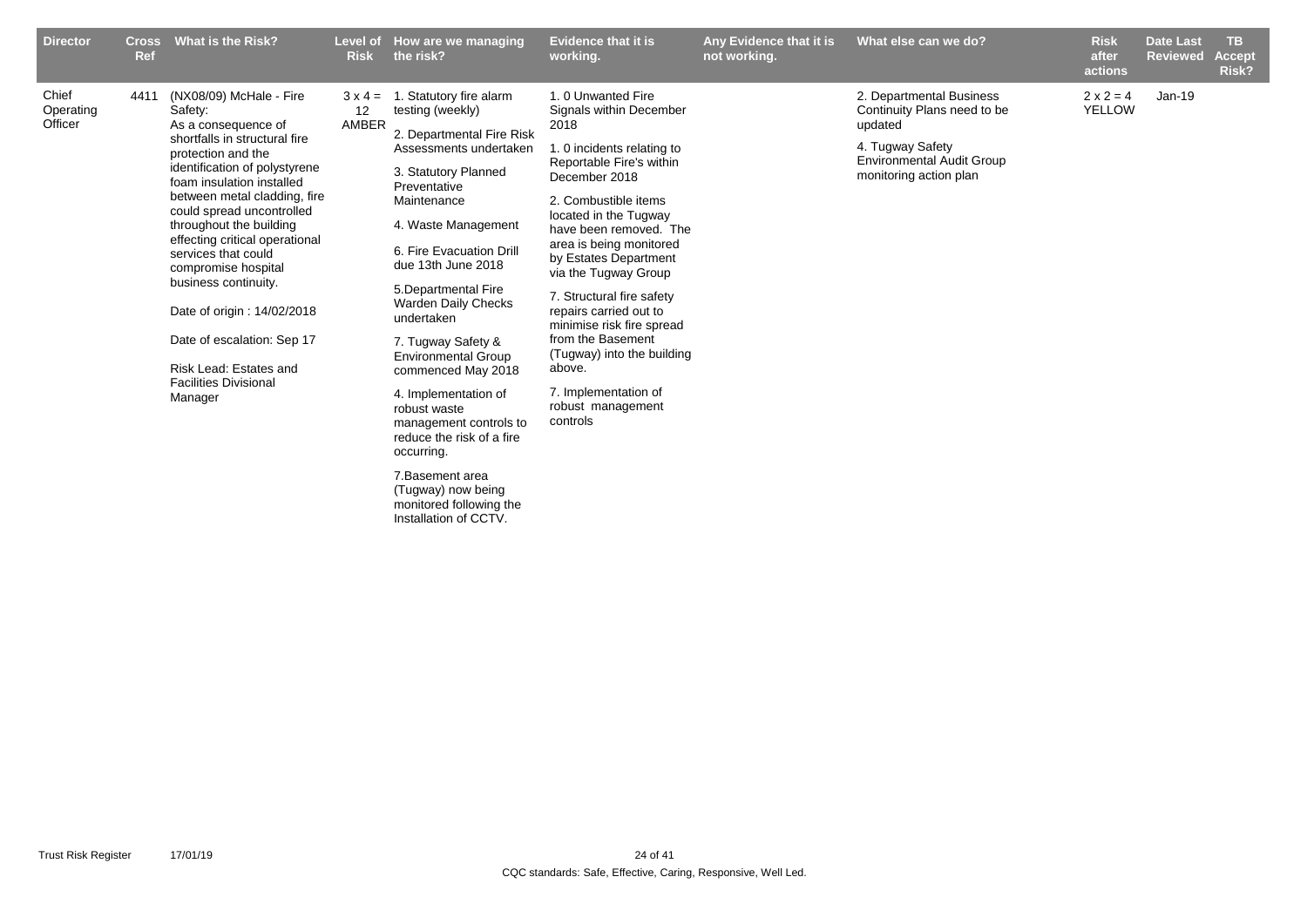| <b>Director</b>               | Ref | Cross What is the Risk?                                                                                                                                                                                                                                                                                                                               | <b>Risk</b> | Level of How are we managing<br>the risk?                                                                                                                                                                                                                                                                                                                                                                                                                                                                                                                                                                                                                                  | <b>Evidence that it is</b><br>working.                                                                                                                                                                                                                                                                                                                                                                                                                                                                      | Any Evidence that it is<br>not working.                                                                                                                                                                                                                                                                                                     | What else can we do?                                                                                                                                                                                                                                                                                                                                               |                                   | <b>Risk</b><br>after<br>actions          | <b>Date Last</b><br><b>Reviewed</b> | TB.<br><b>Accept</b><br>Risk? |
|-------------------------------|-----|-------------------------------------------------------------------------------------------------------------------------------------------------------------------------------------------------------------------------------------------------------------------------------------------------------------------------------------------------------|-------------|----------------------------------------------------------------------------------------------------------------------------------------------------------------------------------------------------------------------------------------------------------------------------------------------------------------------------------------------------------------------------------------------------------------------------------------------------------------------------------------------------------------------------------------------------------------------------------------------------------------------------------------------------------------------------|-------------------------------------------------------------------------------------------------------------------------------------------------------------------------------------------------------------------------------------------------------------------------------------------------------------------------------------------------------------------------------------------------------------------------------------------------------------------------------------------------------------|---------------------------------------------------------------------------------------------------------------------------------------------------------------------------------------------------------------------------------------------------------------------------------------------------------------------------------------------|--------------------------------------------------------------------------------------------------------------------------------------------------------------------------------------------------------------------------------------------------------------------------------------------------------------------------------------------------------------------|-----------------------------------|------------------------------------------|-------------------------------------|-------------------------------|
| Chief<br>Operating<br>Officer |     | 4472 If patients wait over 2 hours<br>for assessment in cubicles<br>in the Emergency<br>Department and wait over<br>15 minutes for triage, then<br>an urgent clinical need may<br>not be identified within<br>appropriate timescale's,<br>which could compromise<br>patient care.<br>Date of Origin: 24/02/2016<br>Date of escalation $=$<br>15/04/16 |             | $4 \times 4 = 1$ ) National guidance in<br>16 RED place (15 minutes for<br>triage & 2 hours for<br>assessment) (12/18)<br>2) Use of MSS to monitor<br>times for triage and<br>assessment (12/18)<br>4) Reallocation of doctors<br>to areas with high waiting<br>times if appropriate<br>(12/18)<br>5) Reallocation of nurse<br>to support triage nurse                                                                                                                                                                                                                                                                                                                     | 8) Acute Physician<br>support continues to work<br>well (12/18)<br>15) New starters are<br>familiar with the<br>department and its<br>processes/ policies when<br>they start $(12/18)$<br>4-5) Reallocation of staff<br>working well to help<br>reduce wait times during<br>pressured times (12/18)<br>7,17) Reduced reliiance                                                                                                                                                                              | 1, 2) Inability to achieve 2<br>hour assessment and 15<br>minute triage consistently<br>(12/18)<br>4,5) Staff not always<br>available to be<br>reallocated (12/18)<br>6) Delays in ED linked to<br>bed availability (12/18)<br>7) Medical and nursing<br>vacancies and sickness/<br>annual leave resulting in<br>gaps in rota. Link to risk | 7) Continue with recruitment<br>of medical staff - ECIP tool<br>has identified need for more<br>staff in the morning<br>1) Scoping exercise by<br>industry staff to review<br>systems to improve<br>timeliness of reviews<br>1) Further work to be<br>undertaken with Industry staff<br>with view to reducing non<br>admitted breaches<br>1) GIRFT Visit completed | Feb-19<br>Feb-19<br><b>Jul-19</b> | Feb-19 $1 \times 4 = 4$<br><b>YELLOW</b> | Jan-19                              | Yes                           |
|                               |     | Risk Lead: Emergency<br>Department Group Manager                                                                                                                                                                                                                                                                                                      |             | (12/18)<br>6) Bed meetings held 3<br>times a day everyday<br>where status of<br><b>Emergency Department</b><br>is discussed with<br>representatives of both<br>Divisions to facilitate flow<br>(12/18)<br>7) Monitoring staffing<br>ratios and man-power<br>plans regularly reviewed<br>(12/18)<br>8) Acute Physician team<br>available to support<br>department from 10am<br>until 21.30 every day<br>(12/18)<br>9) UCC opened on 1st<br>April 2016 and joint<br>triage model in place.<br>(12/18)<br>10) Powerpoint<br>presentation around<br>National ED standards<br>included in new starters<br>induction and within<br>annual mandatory<br>training sessions (12/18) | on agency staff. Locums<br>used are long term<br>locums (12/18)<br>16) Urgent treatment<br>doctor is making an<br>improvement to patients<br>recieving appropiate<br>emergency treatment<br>(12/18)<br>18) Additional triage<br>room has helped reduce<br>triage wait times (12/18)<br>4) ACP's now included on<br>the medical rota and<br>trialled weekly (1/19)<br>1) Industry expert has<br>undertaken intial scoping<br>exercise (12/18)<br>8) Consultants work on<br>busiest days - in place<br>(1/19) | 4496 and 2374 (12/18)<br>8) Consistently at 2 hour<br>wait by evening (12/18)<br>9) UCC not impacting on<br>pt numbers and delays in<br>assessments (12/18)                                                                                                                                                                                 | September 2018. Report<br>received, Group Manager<br>reviewing report (Winter<br>pressures July completion<br>date)                                                                                                                                                                                                                                                |                                   |                                          |                                     |                               |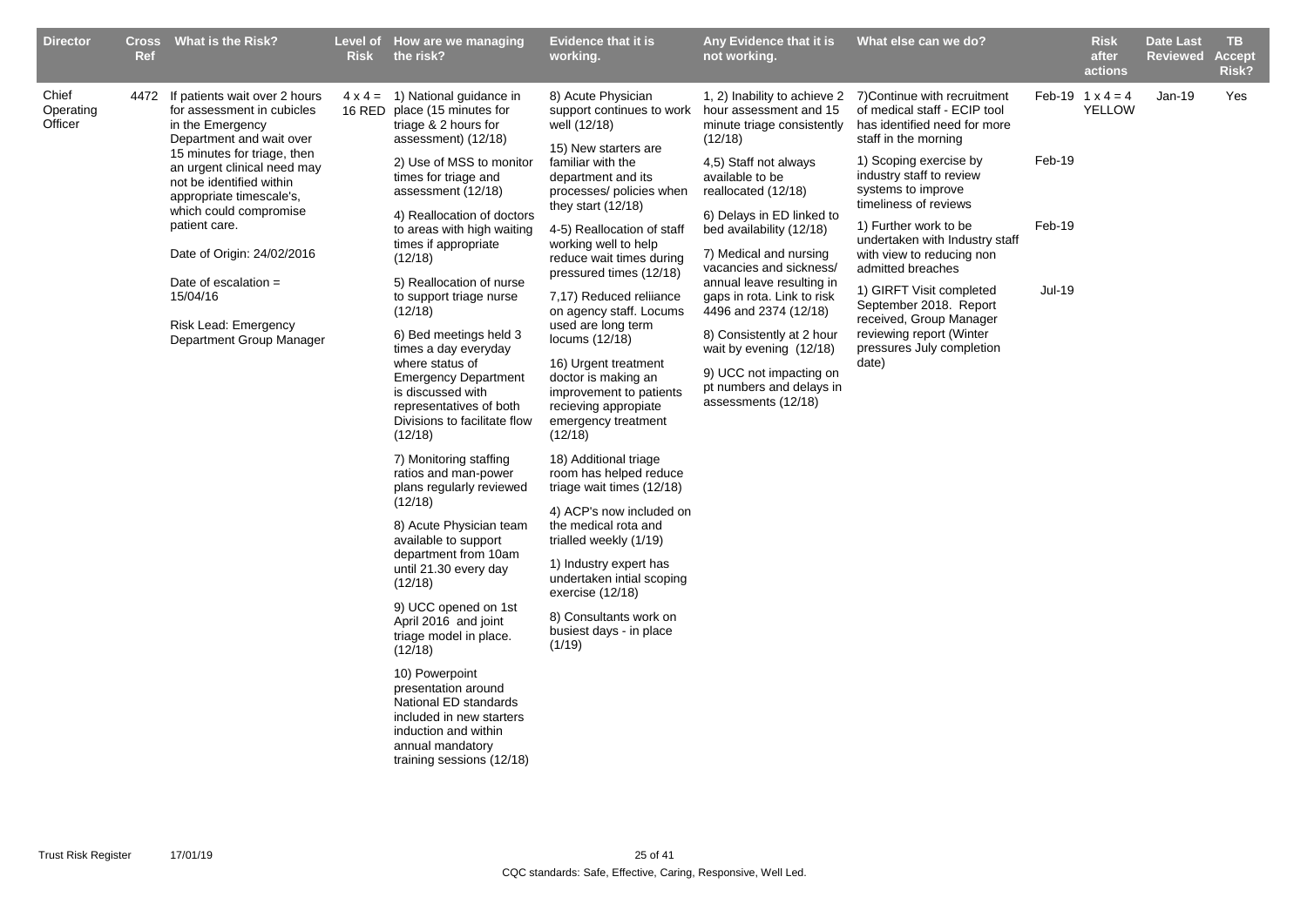11) Human factors review completed and resulted

**Any Evidence that it is not working.**

**Risk after What else can we do? Box Black Elect Elect Property Risk Date Last** 

**actions ReviewedAccept Risk?**

in department restructure. All staff provided with human factors training and rapid improvement events  $[12/18]$ 13) Medical and nurse staffing managed via the risk regsiter (risk 2374 & 4496) [12/18] 14) Nurse led RAT and SOP ratified and in place (12/18) 15) Where possible, newly qualified starters have their last student placement transferred to RWT ED [12/18] 16) System in place to ensure that Cat 2 patients are shown red at 15 minutes. Urgent treatment Doctor role developed to see cat 2 patients [12/18] 17) Use of internal bank rather than locum agencies where possible [12/18] 18) Extra Triage room and escalation process in place [12/18] 19) Escalation tool developed and identifies pressure points with agreed action [12/18] 7) Appointed Specialty Doctor in November 18 (11/18) 1) GIRFT Visit to be reviewed by end of July (7/19)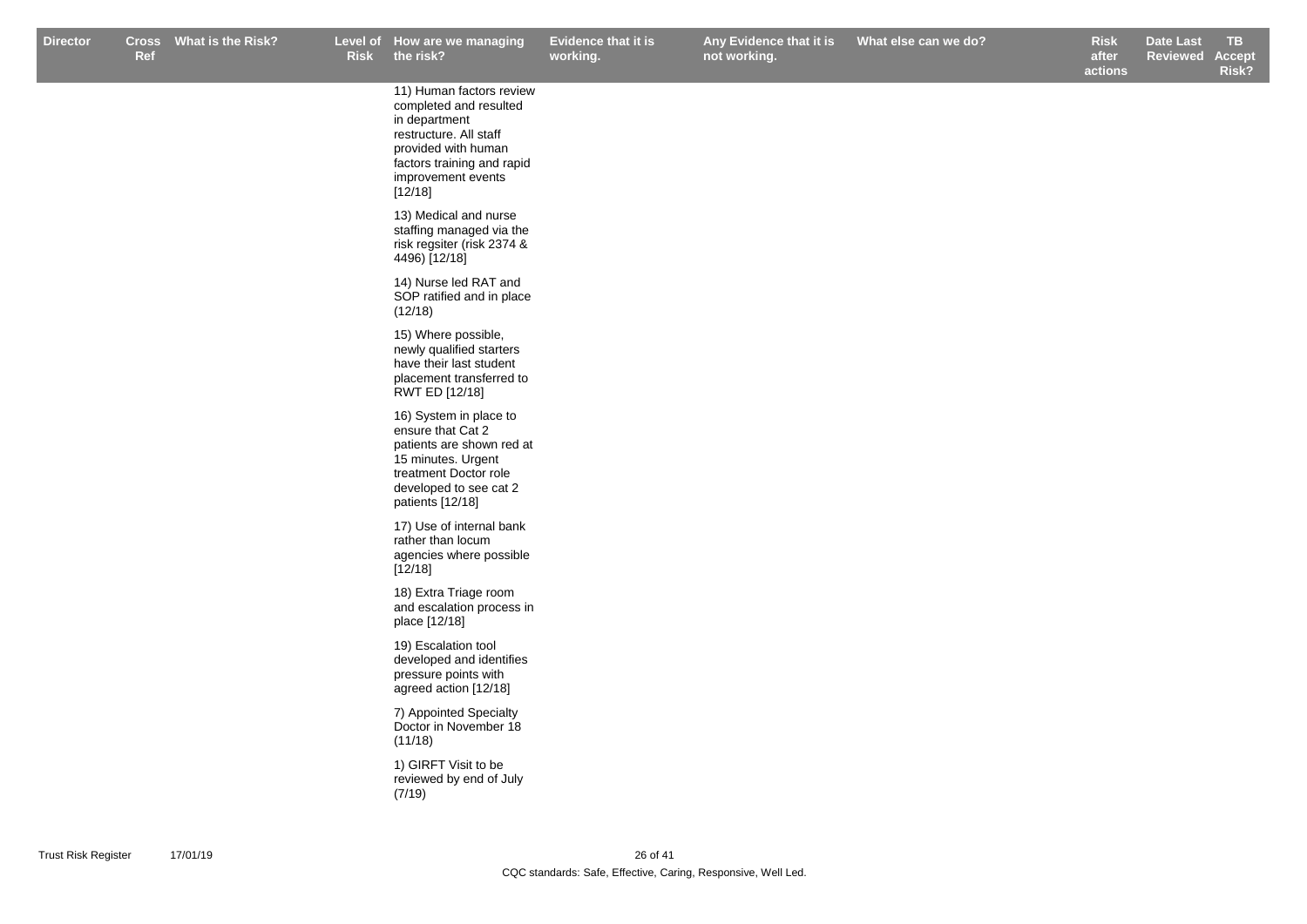| <b>Director</b><br><b>Cross</b><br>Ref | <b>What is the Risk?</b>                                                                                                                                                                                                                                                                                                                                                                                                                                                                                                                                                                 | Level of<br><b>Risk</b> | How are we managing<br>the risk?                                                                                                                                                                                                                                       | <b>Evidence that it is</b><br>working.          | Any Evidence that it is<br>not working.                                                                                                                                                                                                                                                                                                                                                                                                                                                                                                                                                                                                                                                                           | What else can we do?                                                                                                                                              |          | <b>Risk</b><br>after<br>actions   | <b>Date Last</b><br><b>Reviewed</b> | TB.<br><b>Accept</b><br>Risk? |
|----------------------------------------|------------------------------------------------------------------------------------------------------------------------------------------------------------------------------------------------------------------------------------------------------------------------------------------------------------------------------------------------------------------------------------------------------------------------------------------------------------------------------------------------------------------------------------------------------------------------------------------|-------------------------|------------------------------------------------------------------------------------------------------------------------------------------------------------------------------------------------------------------------------------------------------------------------|-------------------------------------------------|-------------------------------------------------------------------------------------------------------------------------------------------------------------------------------------------------------------------------------------------------------------------------------------------------------------------------------------------------------------------------------------------------------------------------------------------------------------------------------------------------------------------------------------------------------------------------------------------------------------------------------------------------------------------------------------------------------------------|-------------------------------------------------------------------------------------------------------------------------------------------------------------------|----------|-----------------------------------|-------------------------------------|-------------------------------|
|                                        |                                                                                                                                                                                                                                                                                                                                                                                                                                                                                                                                                                                          |                         | 1) A management<br>consultant from Industry<br>will be coming at the<br>beginning of February to<br>look at flow in Minors<br>(1/19)                                                                                                                                   |                                                 |                                                                                                                                                                                                                                                                                                                                                                                                                                                                                                                                                                                                                                                                                                                   |                                                                                                                                                                   |          |                                   |                                     |                               |
| Chief<br>4528<br>Operating<br>Officer  | If Clinical Web Portal does<br>not contain full copies of<br>patient's notes/health<br>records if seen before 2013<br>as well as all Paediatric<br>admissions then incomplete<br>health records may be the<br>only record available for<br>inpatient and outpatient<br>encounters. Lack of a<br>comprehensive record may<br>impact on the accuracy<br>and/or timeliness of clinical<br>decision making. NHSI link<br>NE's to lack of complete<br>clinical records in ODP<br>clinics.<br>Date of origin: 29/04/16<br>Date of escalation $=$<br>17/05/16<br>Risk Lead: Div 1 Deputy<br>COO | 12<br>AMBER             | $4 \times 3 = 1$ . Ability to request paper<br>notes (May 2016)<br>2. Process for both<br>access to patient records<br>aswell as the process for<br>when there is a need to<br>have a complete patient<br>scanned has been<br>circulated by Patient<br>Access (Dec 16) | 1) No continuous Datix<br>incidents (July 2018) | 1. Datix Incident<br>reported - 185209 non-<br>STEIS: awaiting<br>Directorate level<br>approval. There has been<br>identification that the<br>information included in<br>hospital notes not<br>available via clinical web-<br>portal (Nov 2018)<br>1. Records are not<br>always available for<br>elective clinics, even if<br>they are available this<br>creates a time lag within<br>the clinic (Oct 2018)<br>1. Further incident<br>identified re: 186645 -<br>Unexpected<br>Injury/Extravasation injury<br>to neonate - removed<br>from STEIS (Apr 2018)<br>1. Inability to access<br>medical records is also<br>impacting upon the Legal<br>Services Dept, slowing<br>down legal services work<br>(June 2018) | 1-2. Monitor ongoing incidents<br>1-2. Non-STEIS investigation<br>being undertaken Datix:<br>185209 - approval process<br>commenced/awaiting<br>finalised report. | $Jan-19$ | Mar-19 $2 \times 2 = 4$<br>YELLOW | $Jan-19$                            | Yes                           |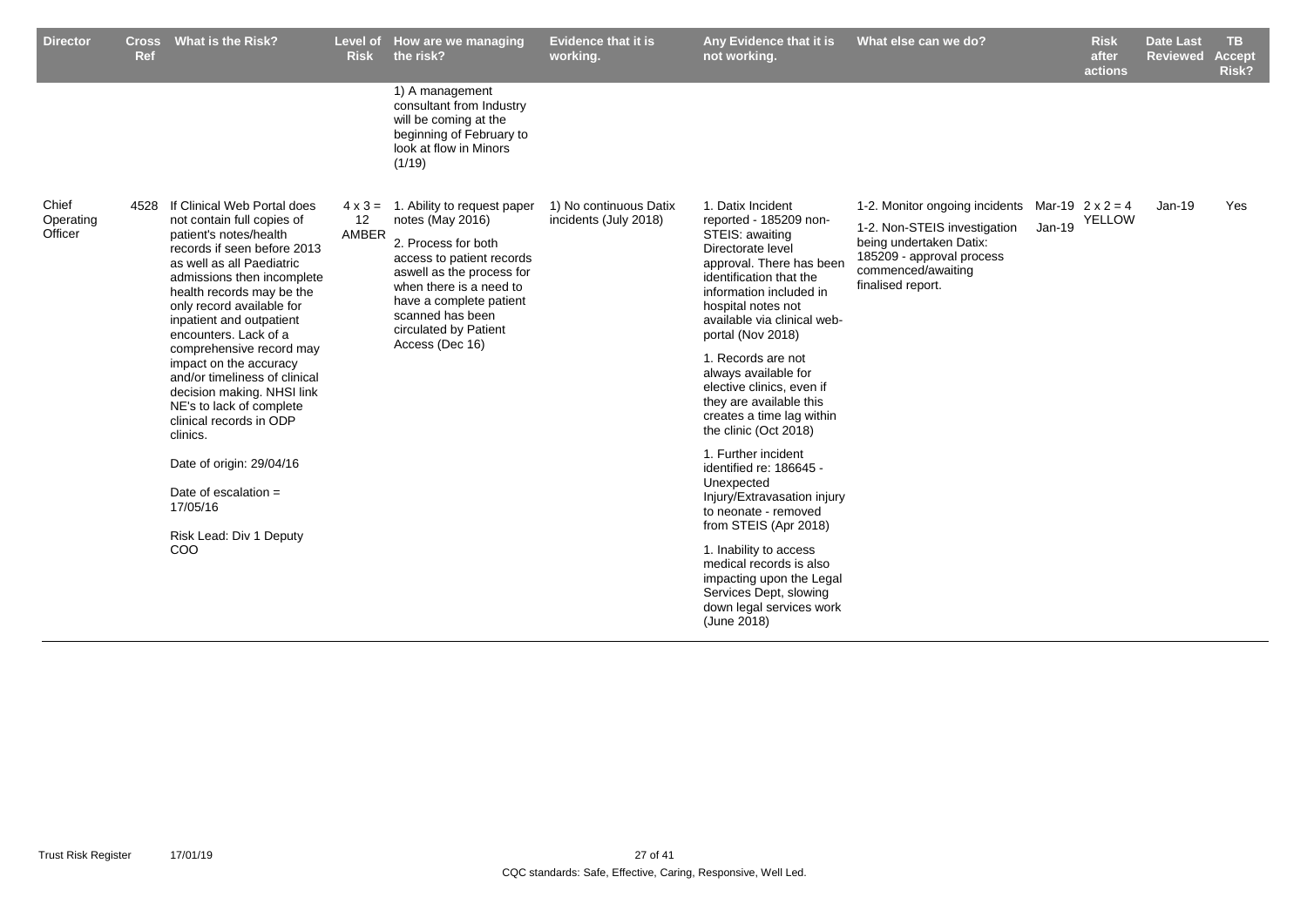| <b>Director</b>               | <b>Ref</b> | Cross What is the Risk?                                                                                                                                                                                                                                                                                                                       | <b>Risk</b> | Level of How are we managing<br>the risk?                                                                                                                                                                                                                                                                                                                                                                                                                                                                                                                                                                                                                                                                                                                                                                                                                                                                                                                                                                                               | <b>Evidence that it is</b><br>working.                                                                                                                                                                                                            | Any Evidence that it is<br>not working.                                                                                                                                                                                                                                                                                                                                                                                                                                                                                                                                                                                                                                                                                                                                                                                                                                                          | What else can we do?                                                                                                                                                                                |        | <b>Risk</b><br>after<br>actions         | <b>Date Last</b><br><b>Reviewed</b> | <b>TB</b><br><b>Accept</b><br><b>Risk?</b> |
|-------------------------------|------------|-----------------------------------------------------------------------------------------------------------------------------------------------------------------------------------------------------------------------------------------------------------------------------------------------------------------------------------------------|-------------|-----------------------------------------------------------------------------------------------------------------------------------------------------------------------------------------------------------------------------------------------------------------------------------------------------------------------------------------------------------------------------------------------------------------------------------------------------------------------------------------------------------------------------------------------------------------------------------------------------------------------------------------------------------------------------------------------------------------------------------------------------------------------------------------------------------------------------------------------------------------------------------------------------------------------------------------------------------------------------------------------------------------------------------------|---------------------------------------------------------------------------------------------------------------------------------------------------------------------------------------------------------------------------------------------------|--------------------------------------------------------------------------------------------------------------------------------------------------------------------------------------------------------------------------------------------------------------------------------------------------------------------------------------------------------------------------------------------------------------------------------------------------------------------------------------------------------------------------------------------------------------------------------------------------------------------------------------------------------------------------------------------------------------------------------------------------------------------------------------------------------------------------------------------------------------------------------------------------|-----------------------------------------------------------------------------------------------------------------------------------------------------------------------------------------------------|--------|-----------------------------------------|-------------------------------------|--------------------------------------------|
| Chief<br>Operating<br>Officer | 4547       | If patients attending the<br><b>Emergency Department</b><br>with potential safeguarding<br>issues are not identified and<br>escalated/referred in a<br>timely manner then this<br>may result in further harm<br>to patients<br>Date of origin: 1 June 2016<br>Date of escalation: 17/07/18<br>Risk Lead: Emegency<br>Department Group Manager | 12          | $4 \times 3 = 2$ ) Agreed process for<br>notification in place<br>AMBER [12/18]<br>1) Incidents reported and<br>monitored through Datix.<br>Datix emailed to<br>appropiate leads and<br>reviewed [12/18]<br>3) Referrals currently<br>printed, completed and<br>scanned in to be sent to<br>secure email address<br>[12/18]<br>4) One PC has been set<br>up in base B for<br>safeguarding referrals<br>[12/18]<br>5) Safeguarding attend<br>the department daily to<br>identify any referrals<br>overnight/ not<br>communicated yet.<br>Named Safeguarding<br>support identified to<br>support ED [12/18]<br>6) Senior sister/clinical<br>governance lead and<br>matron are point of<br>contacts for safeguarding<br>investigations/ incidents.<br>There is a breach report<br>that flags children<br>attended before known to<br>social services/LAC<br>[12/18]<br>7) ED Safeguarding<br>champions x 5 in place<br>[12/18]<br>8) Monthly operational<br>safeguarding meeting in<br>place. Attended by<br>champions + Matron<br>[12/18] | 1-18) Safeguarding<br>incidents have decreased<br>[01/19]<br>14) Electronic system in<br>place for Paeds (01/19)<br>16) CPIS system now<br>rolled out to Cannock<br>(01/19).<br>1-18) Safeguarding<br>referral form reduced to 5<br>pages (01/19) | 3) Scanned documents<br>are of a poor quality and<br>information is not easy to<br>read [01/19]<br>11) Paediatric and adults<br>audit results have<br>highlighted poor<br>documentation [01/19]<br>9) Training records show<br>that not all staff have<br>received training (medical<br>staffing are the major<br>concern and clinical lead<br>aware) [01/19]<br>14) No electronic system<br>in place for adult<br>safeguarding or DV<br>referrals. There is one for<br>Paeds but it is not fully<br>electronic [01/19]<br>16) CPIS identifies under<br>18 who are on a plan<br>however w-ton council<br>are not currently live with<br>this process [01/19]<br>11) Q2 audit results for<br>safeguarding scored<br>poorly for adults 50%.<br>$[01/19]$<br>1-18) Wolverhampton<br>Council have advised the<br>e-referral system will not<br>be in place for at least<br>another 12 mths $(01/19)$ | 1-18) waiting for<br>wolverhampton Council to set<br>up live e-referrals. Original<br>timeframe delayed<br>significantly<br>1-18) HoN Div 2 to meet with<br>Chief Nurse to discuss other<br>options | Feb-19 | Dec-19 $1 \times 2 = 2$<br><b>GREEN</b> | $Jan-19$                            |                                            |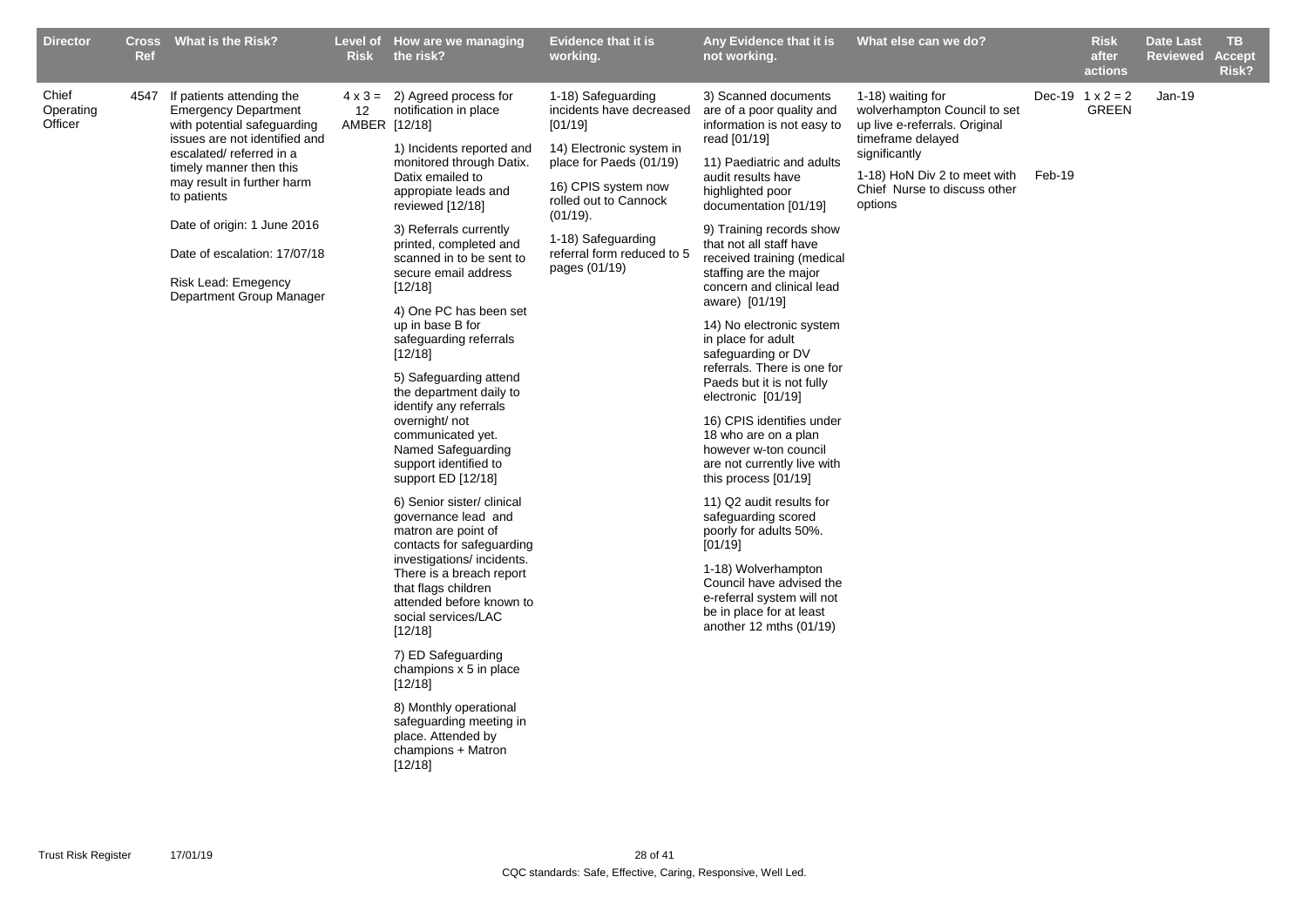**Any Evidence that it is not working.**

r Cross What is the Risk? Level of How are we managing Evidence that it is Any Evidence that it is What else can we do? Risk Date Last TB **Risk after What else can we do? Date Last <b>Risk Date Last** 

**actions Reviewed Accept Risk?**

11) Safeguarding audits undertaken by gov lead as part of quarterly documentation audit [12/18] 12) Letters are being sent

to the individuals involved in missed safeguarding incidents [12/18]

14) See and treat sheet includes paeds safeguarding proforma used for patients coming through see and treat  $[12/18]$ 

15) New training programme for new starters implemented [12/18]

16) CPIS system in place  $[12/18]$ 

17) Medical staff training reviewed and now includes level 3 [08/18]

18) Safeguarding training included at induction and more dates available for staff [08/18]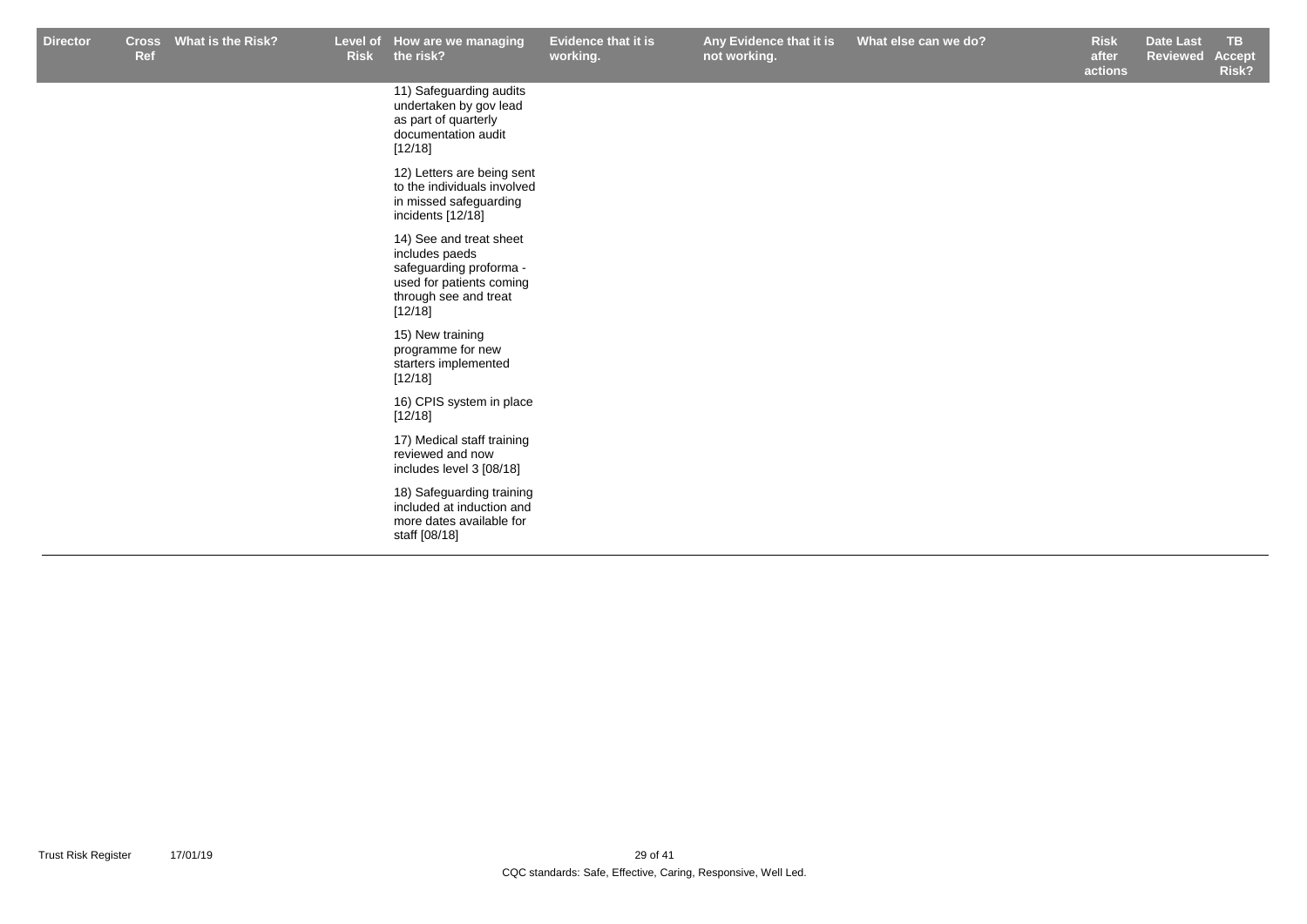| <b>Director</b>               | Ref  | Cross What is the Risk?                                                                                                                                                                                                                                                                                                                                                                                                                                                                                                         | <b>Risk</b> | Level of How are we managing<br>the risk?                                                                                                                                                                                                                                                                                                                                                                                                                                                                                                                                                                                                                                                                                                                                                                                                                                                                                                                                                                                                                                                                             | <b>Evidence that it is</b><br>working.                                                                                                                                                                                                                                   | Any Evidence that it is<br>not working.                                                                                                             | What else can we do?                                                                                                                                                                                                                                                                                                                                                                                                                                          |                                                | <b>Risk</b><br>after<br>actions          | <b>Date Last</b><br><b>Reviewed</b> | TB.<br><b>Accept</b><br>Risk? |
|-------------------------------|------|---------------------------------------------------------------------------------------------------------------------------------------------------------------------------------------------------------------------------------------------------------------------------------------------------------------------------------------------------------------------------------------------------------------------------------------------------------------------------------------------------------------------------------|-------------|-----------------------------------------------------------------------------------------------------------------------------------------------------------------------------------------------------------------------------------------------------------------------------------------------------------------------------------------------------------------------------------------------------------------------------------------------------------------------------------------------------------------------------------------------------------------------------------------------------------------------------------------------------------------------------------------------------------------------------------------------------------------------------------------------------------------------------------------------------------------------------------------------------------------------------------------------------------------------------------------------------------------------------------------------------------------------------------------------------------------------|--------------------------------------------------------------------------------------------------------------------------------------------------------------------------------------------------------------------------------------------------------------------------|-----------------------------------------------------------------------------------------------------------------------------------------------------|---------------------------------------------------------------------------------------------------------------------------------------------------------------------------------------------------------------------------------------------------------------------------------------------------------------------------------------------------------------------------------------------------------------------------------------------------------------|------------------------------------------------|------------------------------------------|-------------------------------------|-------------------------------|
| Chief<br>Operating<br>Officer | 4565 | If the use of Agency staffing<br>continues across the<br>Division 1 (due to having<br>insufficient supply of staff at<br>the correct seniority and<br>experience) then there is<br>potential for an impact upon<br>the continuity of patient<br>care and service being<br>delivered. Also, as staffing<br>is dependent on the market<br>place this may also result in<br>an unavoidable breach in<br>the agency cap levels.<br>Date of origin: 22/06/16<br>Date of escalation $=$<br>28/07/16<br>Risk Lead: Div 1 Deputy<br>COO | 12<br>AMBER | $4 \times 3 = 2$ ) Utilisation of fellowship<br>programme (Sept 18)<br>3) Recruitment Strategy<br>in place for consultant +<br>middle grade post (Sept<br>2018)<br>1) Agency spend<br>reviewed monthly at<br>Directorate/Divisional<br>Meetings (Dec 18)<br>4) Establishment of<br>workforce group to<br>review/monitor use of<br>medical locums/agency<br>(Oct 16) Revised TOR<br>Jan 19<br>5) Overseas recruitment<br>continuing via Clinicans<br>Connected membership<br>(June 2018)<br>7) The Trust is working<br>collaboratively with other<br>Trusts in the region as<br>part of a Regional<br>Agency Cluster Group to<br>standardise rates of pay<br>and reduce agency<br>spend. This became<br>effective on 30th October<br>2017 (Nov 2017)<br>8) Challenge for<br>Bank/Agency requests<br>and more effective<br>use/administration of<br>workforce shift through e-<br>roster (Dec 2018)<br>6) Use of agency<br>reported at Ops Finance<br>+ Finance + Performance<br>meeting + directorates<br>via the dashboard (Dec<br>2018)<br>9) Business cases being<br>developed for overseas<br>recuitment (Sept 18) | 1-9) Significant decrease<br>in Locum expenditure<br>overall (Dec 18)<br>1-9) There has been no<br>agency used in nursing<br>for the last 13 months<br>(Jan 19)<br>1-9) Achieved forecasted<br>year end agency cap for<br>April 18, new cap set for<br>April 19 (Dec 18) | 1-9) Locum expenditure<br>has increased for some<br>specialties (Dec 18)<br>6) Orthotist and 2 x<br>Cardiac Investigations<br>HCP in place (Dec 18) | 2. Continue to implement<br><b>Recruitment Strategy</b><br>2+3. Request further support<br>nationally - collaborative<br>working with other<br>organisations<br>1. Focus on reducing agency<br>spend in non-clinical areas<br>initially<br>2. Continue scrutiny of CPD<br>to use academic fellowship<br>programme<br>7. Review of CVs with<br><b>Clinicans Connect</b><br>1. Possible use of Agency to<br>cover post in Clinical<br><b>Chemistry Services</b> | Mar-19<br>Mar-19<br>Mar-19<br>Mar-19<br>Mar-19 | Mar-19 $2 \times 2 = 4$<br><b>YELLOW</b> | Jan-19                              | Yes                           |
|                               |      |                                                                                                                                                                                                                                                                                                                                                                                                                                                                                                                                 |             |                                                                                                                                                                                                                                                                                                                                                                                                                                                                                                                                                                                                                                                                                                                                                                                                                                                                                                                                                                                                                                                                                                                       |                                                                                                                                                                                                                                                                          |                                                                                                                                                     |                                                                                                                                                                                                                                                                                                                                                                                                                                                               |                                                |                                          |                                     |                               |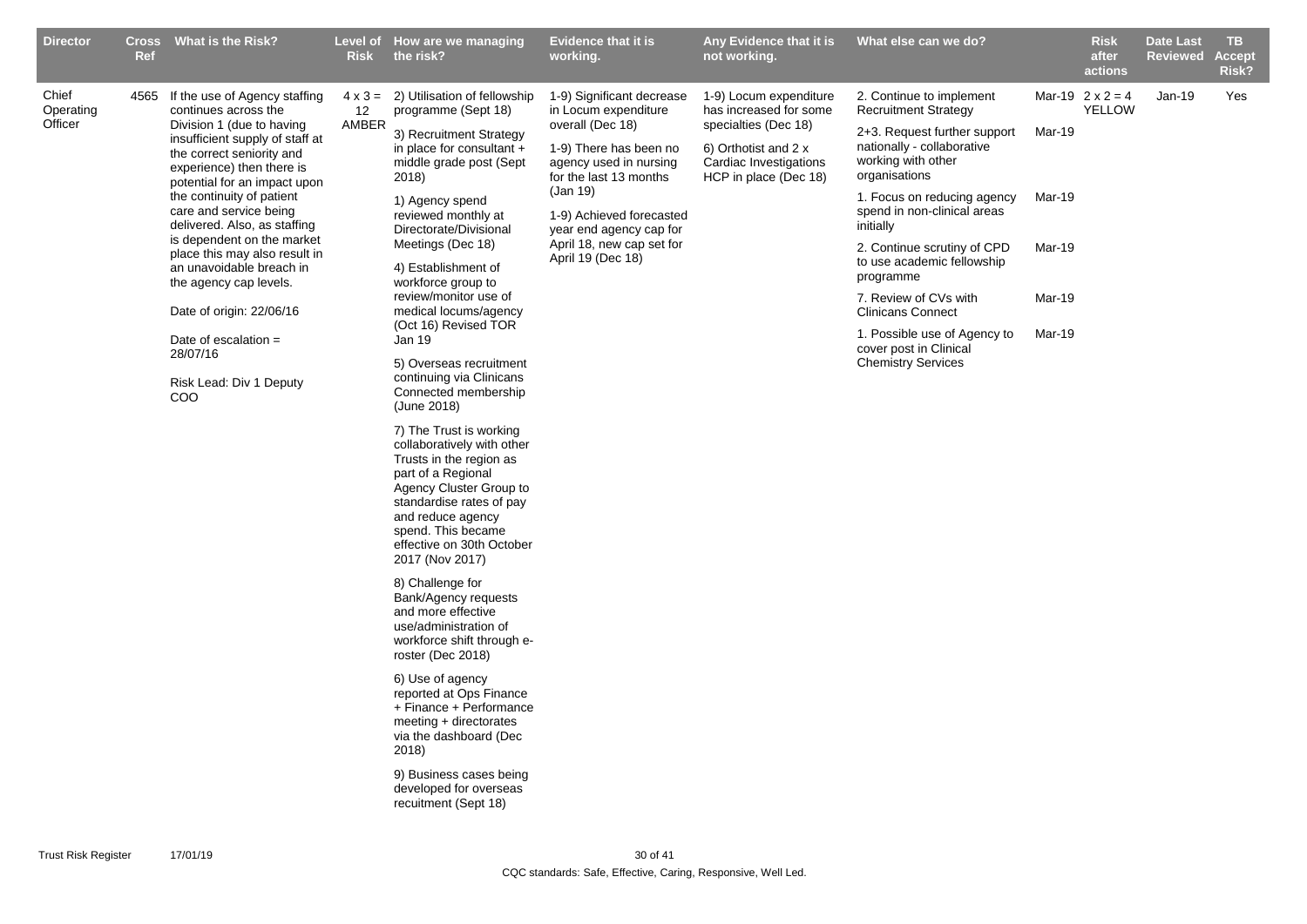| <b>Director</b>     | Ref  | Cross What is the Risk?                                                                                                                                                                                                                                                                                                                                                                                                                                                                      | <b>Risk</b> | Level of How are we managing<br>the risk?                                                                                                                                                                                                                                                                                                                                                                                                                                                                                                                                                      | <b>Evidence that it is</b><br>working.                                                                                                                                                                                                                                                                                                                                                                                                                                                                                                                                                                                                                                                                             | Any Evidence that it is<br>not working.                                                                                                                                                                                                                                                                                                                                                                                                                                                                                                                                                 | What else can we do?                                                                                                                                                                                                                                                                                                                                                                                                                                                                                                                                                                                                                                |                                                | <b>Risk</b><br>after<br>actions | <b>Date Last</b><br><b>Reviewed</b> | TB.<br><b>Accept</b><br>Risk? |
|---------------------|------|----------------------------------------------------------------------------------------------------------------------------------------------------------------------------------------------------------------------------------------------------------------------------------------------------------------------------------------------------------------------------------------------------------------------------------------------------------------------------------------------|-------------|------------------------------------------------------------------------------------------------------------------------------------------------------------------------------------------------------------------------------------------------------------------------------------------------------------------------------------------------------------------------------------------------------------------------------------------------------------------------------------------------------------------------------------------------------------------------------------------------|--------------------------------------------------------------------------------------------------------------------------------------------------------------------------------------------------------------------------------------------------------------------------------------------------------------------------------------------------------------------------------------------------------------------------------------------------------------------------------------------------------------------------------------------------------------------------------------------------------------------------------------------------------------------------------------------------------------------|-----------------------------------------------------------------------------------------------------------------------------------------------------------------------------------------------------------------------------------------------------------------------------------------------------------------------------------------------------------------------------------------------------------------------------------------------------------------------------------------------------------------------------------------------------------------------------------------|-----------------------------------------------------------------------------------------------------------------------------------------------------------------------------------------------------------------------------------------------------------------------------------------------------------------------------------------------------------------------------------------------------------------------------------------------------------------------------------------------------------------------------------------------------------------------------------------------------------------------------------------------------|------------------------------------------------|---------------------------------|-------------------------------------|-------------------------------|
|                     |      |                                                                                                                                                                                                                                                                                                                                                                                                                                                                                              |             | 9) Meeting with staff to<br>explore exisiting links<br>with medical recource in<br>Greece (Sept 18)                                                                                                                                                                                                                                                                                                                                                                                                                                                                                            |                                                                                                                                                                                                                                                                                                                                                                                                                                                                                                                                                                                                                                                                                                                    |                                                                                                                                                                                                                                                                                                                                                                                                                                                                                                                                                                                         |                                                                                                                                                                                                                                                                                                                                                                                                                                                                                                                                                                                                                                                     |                                                |                                 |                                     |                               |
| Medical<br>Director | 4661 | Lack of robust effective<br>system for the<br>communication of high risk<br>or abnormal/ unexpected<br>investigation results, and<br>evidence of receipt, review<br>and actions taken by<br>clinicians. Risk of delayed<br>or missed opportunities for<br>diagnoses and appropriate<br>treatment for patients,<br>which could result in<br>Serious Incidents, litigation<br>and complaints.<br>Date of origin: 17/11/16<br>Date of escalation $=$<br>17/11/16<br>Risk Lead: Medical Director |             | $4 \times 4 = 5$ ) Monitoring via incident<br>16 RED reporting<br>4) Directorate/ specialty<br>local 'safety net'<br>procedures to ensure<br>results are received and<br>reviewed<br>3) Pathology local<br>procedure(s) for the<br>escalation of abnormal<br>results<br>2) Radiology local<br>procedure(s)<br>"Communication of<br>Critical and/or<br>Unexpected Findings to<br><b>Referring Doctors"</b><br>1) Trust wide Policy<br>CP50 for the<br>Management of Risks<br>Associated with Clinical<br>Diagnostic Tests and<br>Screening<br>6) ICE system is now<br>fully functional from 1st | 5) Small proportion of<br>incidents to number of<br>investigations undertaken<br>2) There is a policy for<br>urgent and critical<br>findings (June 2017)<br>2) A flag is also added to<br>the report which will send<br>in the subject matter of<br>the e-mailed report<br>***Urgent Findings*** or<br><b>Unexpected Significant</b><br>Findings, this will alert<br>the referring consultant<br>(June 2017)<br>2) There is now also a<br>Cancer Suspicious flag<br>which can also be<br>attached (June 2017)<br>3) There are a list of tests<br>that fall into the urgent<br>action category, the<br>clinicans are telephoned<br>about these. Other less<br>urgent abnormal results<br>are highlighted as such in | 1-4) Audit of local safety<br>net procedures<br>demonstrated significant<br>gaps (Nov 16)<br>2) Size of Radiology<br>reports is significant<br>resulting in inbox limits<br>being frequently<br>exceeded (Nov 16)<br>5) Incidents continue to<br>be reported where the<br>reviewing if abnormal<br>results has been delayed<br>with significant<br>consequences to patient<br>outcome (May 17)<br>3) No further action can<br>be taken by Pathology<br>until ICE is implemented<br>(June 2017)<br>6) In both August and<br>September 2018, 80% of<br>reports were not<br>filed.(Oct 18) | 1-4) Implement the ICE<br>system, ensuring it<br>addresses the current gaps in<br>review of reports (ongoing)<br>1-4) ICE audits to commence<br>with a starting period of June<br>18 onward, 1st report to be<br>obtained for Oct update<br>1-4) Instruction on the<br>electronic filing of OPD<br>results to be communicated<br>as this would enable an audit<br>from the ICE system<br>1-4) Local SOPs for results<br>reporting required from all<br>areas<br>6) To ensure local SOP's are<br>in place across all<br>Directorates with mandatory<br>reviewing and filing of results<br>with audit of compliance by<br>Directorate and Consultant. | Nov-17<br>Oct-18<br>Oct-18<br>Dec-18<br>Dec-18 | $x =$                           | $Jan-19$                            | Yes                           |
|                     |      |                                                                                                                                                                                                                                                                                                                                                                                                                                                                                              |             | April 2018 and reviewing<br>filing of Pathology results<br>and Radiology reports is<br>available and auditable.                                                                                                                                                                                                                                                                                                                                                                                                                                                                                | TD Web when they are<br>reviewed (June 2017)<br>6) In both August and<br>September 2018, 20% of<br>Pathology and Radiology<br>reports were filed. (Oct 18)                                                                                                                                                                                                                                                                                                                                                                                                                                                                                                                                                         |                                                                                                                                                                                                                                                                                                                                                                                                                                                                                                                                                                                         |                                                                                                                                                                                                                                                                                                                                                                                                                                                                                                                                                                                                                                                     |                                                |                                 |                                     |                               |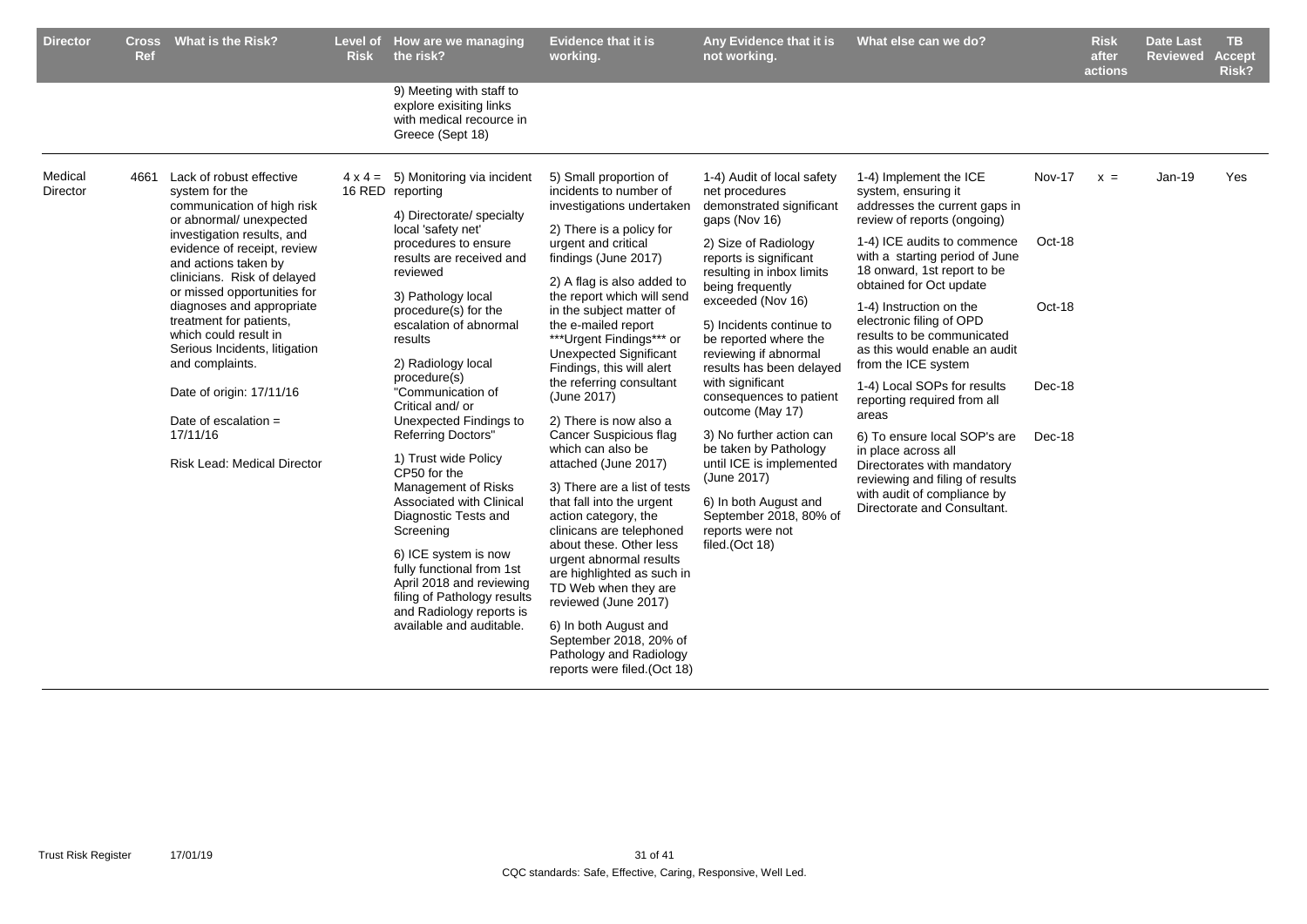| <b>Director</b>               | <b>Cross</b><br>Ref | What is the Risk?                                                                                                                                                                                                                                                                                                                                                                                                                                                                                                                                                                                                                                                               | Level of<br><b>Risk</b>       | How are we managing<br>the risk?                                                                                                                                                                                                                        | <b>Evidence that it is</b><br>working.                                                                                                                                                                                                                                                                                                                                                                                                  | Any Evidence that it is<br>not working.                                                                                                                                                                                                                                                                                                                                        | What else can we do?                                                                                                  |        | <b>Risk</b><br>after<br>actions          | <b>Date Last</b><br><b>Reviewed</b> | <b>TB</b><br><b>Accept</b><br>Risk? |
|-------------------------------|---------------------|---------------------------------------------------------------------------------------------------------------------------------------------------------------------------------------------------------------------------------------------------------------------------------------------------------------------------------------------------------------------------------------------------------------------------------------------------------------------------------------------------------------------------------------------------------------------------------------------------------------------------------------------------------------------------------|-------------------------------|---------------------------------------------------------------------------------------------------------------------------------------------------------------------------------------------------------------------------------------------------------|-----------------------------------------------------------------------------------------------------------------------------------------------------------------------------------------------------------------------------------------------------------------------------------------------------------------------------------------------------------------------------------------------------------------------------------------|--------------------------------------------------------------------------------------------------------------------------------------------------------------------------------------------------------------------------------------------------------------------------------------------------------------------------------------------------------------------------------|-----------------------------------------------------------------------------------------------------------------------|--------|------------------------------------------|-------------------------------------|-------------------------------------|
| Chief<br>Operating<br>Officer | 4665                | If the X-ray and CR<br>processing equipment at<br>Cannock Hospital (which is<br>over 13 years old) is not<br>replaced within the Capital<br>Programme then due to the<br>age of the equipment there<br>is an increased possibility<br>that there will be equipment<br>breakdowns/failures which<br>could then directly impact<br>the service offered. Also.<br>patients are currently not in<br>receipt of the advances in<br>technology which a new<br>machine could offer them<br>i.e. lower doses of radiation<br>and a speedier/quicker<br>service.<br>Date of origin: 17<br>November 2016<br>Date of escalation: 26 April<br>2017<br>Risk Lead: Radiology Group<br>Manager | $3 \times 4 =$<br>12<br>AMBER | 1) Maintenance Contract<br>in place $(E19,000$ per<br>annum) (Jul 2018)<br>2) Access to Mobile<br>Imaging (if required) (Oct<br>2016)<br>3) Parts still available for<br>repair. Good rapport with<br>service team so there is<br>a rapid response (Oct | 1) Breakdowns are<br>usually fixed under a 'fix<br>as you go' contract. (Jan<br>2019)<br>2) There is a mobile X-<br>ray unit at CCH which<br>can be brought down to<br>the X-ray room and used<br>to continue the X-ray<br>service for patients. (Jan<br>2019<br>1) & 2) Equipment<br>replacement confirmed<br>on capital replacement<br>programme 18-19 (Jan<br>2019)<br>1) Equipment is due for<br>replacement Q4 18-19<br>(Jan 2019) | 1) Any breakdown<br>causes disruption to the<br>service offered to<br>patients. Breakdowns<br>encountered with CR<br>readers 2; X-ray<br>equipment 3 (Jan 2019)<br>2) No focus choice on<br>mobile X-ray unit and<br>reliance on ageing CR<br>processing equipment<br>(Jan 2019)<br>2) X-ray service will not<br>be available if CR<br>processing facilites fail<br>(Jan 2019) | 1) & 2) To continue to<br>monitor any equipment<br>breakdown<br>1) & 2) Replacement of<br>equipment planned for 18/19 | Apr-19 | Mar-19 $2 \times 2 = 4$<br><b>YELLOW</b> | $Jan-19$                            | Yes                                 |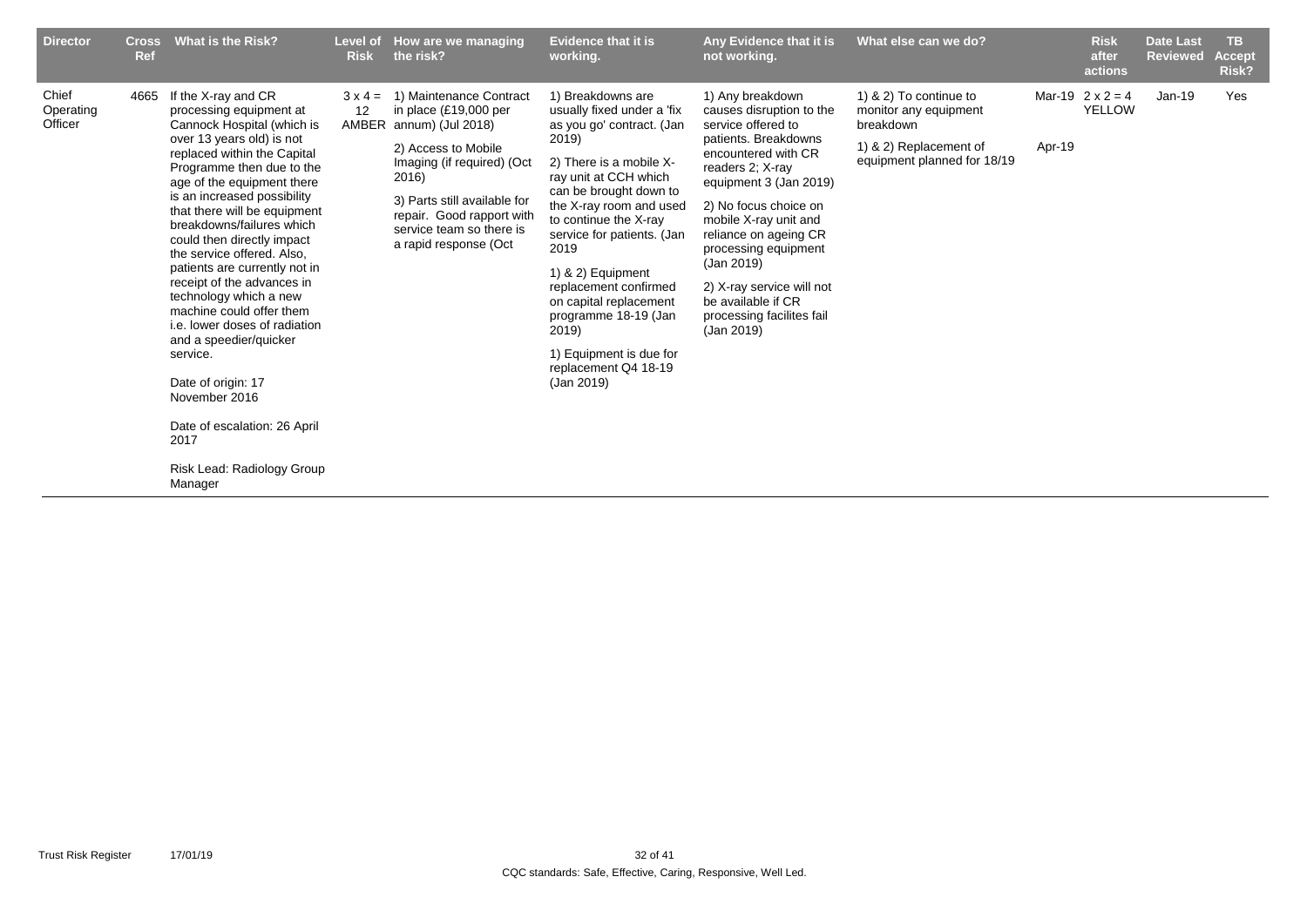| <b>Director</b>               | <b>Cross</b><br><b>Ref</b> | What is the Risk?                                                                                                                                                                                                                                                                                                                                                                                                                                                                                | Level of<br><b>Risk</b>       | How are we managing<br>the risk?                                                                                                                                                                                                                                                                                                                                 | <b>Evidence that it is</b><br>working.                                                                                                                                                                                                                                                                                                                   | Any Evidence that it is<br>not working.                                                                                                                                                                                                                                                                                                                                                                                                                                                  | What else can we do?                                                                                                                                                                                                                                                                                                                                                            |                  | <b>Risk</b><br>after<br>actions  | <b>Date Last</b><br><b>Reviewed</b> | <b>TB</b><br>Accept<br>Risk? |
|-------------------------------|----------------------------|--------------------------------------------------------------------------------------------------------------------------------------------------------------------------------------------------------------------------------------------------------------------------------------------------------------------------------------------------------------------------------------------------------------------------------------------------------------------------------------------------|-------------------------------|------------------------------------------------------------------------------------------------------------------------------------------------------------------------------------------------------------------------------------------------------------------------------------------------------------------------------------------------------------------|----------------------------------------------------------------------------------------------------------------------------------------------------------------------------------------------------------------------------------------------------------------------------------------------------------------------------------------------------------|------------------------------------------------------------------------------------------------------------------------------------------------------------------------------------------------------------------------------------------------------------------------------------------------------------------------------------------------------------------------------------------------------------------------------------------------------------------------------------------|---------------------------------------------------------------------------------------------------------------------------------------------------------------------------------------------------------------------------------------------------------------------------------------------------------------------------------------------------------------------------------|------------------|----------------------------------|-------------------------------------|------------------------------|
| Chief<br>Operating<br>Officer | 4696                       | If non-urgent imaging<br>studies are not reported<br>within the timescale of $3 - 6$<br>weeks, delays may have an<br>impact on timely patient<br>management. Ideally,<br>imaging should be reported<br>as soon as they are<br>undertaken but this is not<br>possible given the national<br>shortage of staff.<br>Date of origin: 5 January<br>2017<br>Approved by Division: 28<br>December 2016<br>Accepted onto Trust Risk<br>Register: 5 January 2017<br>Risk Lead: Radiology Group<br>Manager | $3 \times 4 =$<br>12<br>AMBER | 1) Monitoring of<br>unreported<br>scans/imaging studies on<br>a weekly basis (Jan 2017)<br>3) Clinical Fellows are<br>being employed (Jan<br>2017)<br>4) Regular meetings<br>between Clinical Director<br>and Group Manager (Jan<br>2017)<br>5) Waiting list initiatives<br>for Trust Radiologists on<br>going (Jan 2017)<br>6) Use of outsourcing<br>(Oct 2018) | 3) Clinical Fellows have<br>been appointed (3 in<br>place) (Jan 2019)<br>4) Review meetings are<br>happening fortnightly<br>(Jan 2019)<br>1) Backlog has reduced<br>from 7332 May 2017 to<br>less than 3389 in Dec<br>2018 (Jan 2019)<br>3) Office space sourced<br>(Jan 2019)<br>1) The backlog is actively<br>monitored by Group<br>Manager (Jan 2019) | 1) Approximately 3386<br>non-urgent imaging<br>studies unreported Dec<br>2018 (inclusive of 373 CT<br>scans and 1080 MRI<br>scans). Over 20 days<br>there are 965 in total<br>(inclusive of 131 CT<br>scans and 359 MRI<br>scans) (Jan 2019)<br>1) Poor patient<br>experience if patients and<br>doctors are unsure when<br>their scans are reported<br>(Jan 2019)<br>3), 4) & 5) Demand for<br>reporting imaging studies<br>is higher than expanded<br>reporting capacity (Jan<br>2019) | 1,3,4 & 5) Offer opportunities<br>to Radiologists from other<br>localities to work in our Trust.<br>Radiology will liaise with HR<br>about the possibility of head<br>hunting Radiologists from<br>other Trusts<br>1,3,4 & 5) Monitor<br>outsourcing work and assess<br>impact on reducing<br>outstanding numbers<br>1,3,4 & 5) Continue to utilise<br>waiting list initiatives | Feb-19<br>Feb-19 | Mar-19 $2 \times 4 = 8$<br>AMBER | Jan-19                              | Yes                          |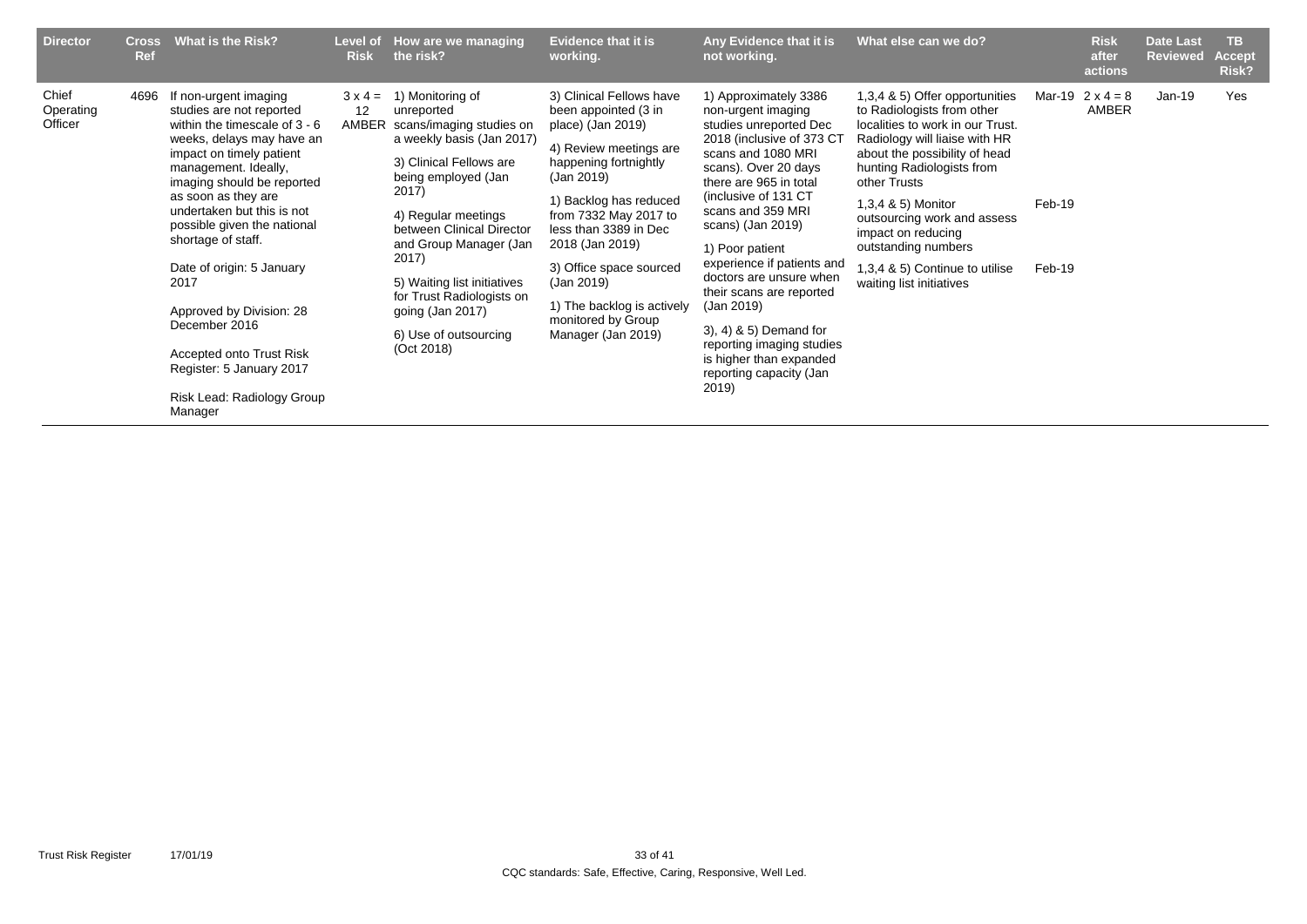| <b>Director</b>               | <b>Cross</b><br>Ref | <b>What is the Risk?</b>                                                                                                                                                                                                                                                                                                                                                                                                                                                                                                                                                                                                                                                                                                                                                                                                                                | <b>Risk</b> | Level of How are we managing<br>the risk?                                                                                                                                                                                                                                                                                                                                  | <b>Evidence that it is</b><br>working.                                                                                                                                                                                                                                        | Any Evidence that it is<br>not working.                                                                                                                                                                                                                                                                                                                                                                                                                                                                                                                                                                                                                                                                                                                                                                                                                                                                                                                                                                                                                 | What else can we do?                                                                                                                                                         |        | <b>Risk</b><br>after<br>actions         | <b>Date Last</b><br><b>Reviewed</b> | TB.<br><b>Accept</b><br>Risk? |
|-------------------------------|---------------------|---------------------------------------------------------------------------------------------------------------------------------------------------------------------------------------------------------------------------------------------------------------------------------------------------------------------------------------------------------------------------------------------------------------------------------------------------------------------------------------------------------------------------------------------------------------------------------------------------------------------------------------------------------------------------------------------------------------------------------------------------------------------------------------------------------------------------------------------------------|-------------|----------------------------------------------------------------------------------------------------------------------------------------------------------------------------------------------------------------------------------------------------------------------------------------------------------------------------------------------------------------------------|-------------------------------------------------------------------------------------------------------------------------------------------------------------------------------------------------------------------------------------------------------------------------------|---------------------------------------------------------------------------------------------------------------------------------------------------------------------------------------------------------------------------------------------------------------------------------------------------------------------------------------------------------------------------------------------------------------------------------------------------------------------------------------------------------------------------------------------------------------------------------------------------------------------------------------------------------------------------------------------------------------------------------------------------------------------------------------------------------------------------------------------------------------------------------------------------------------------------------------------------------------------------------------------------------------------------------------------------------|------------------------------------------------------------------------------------------------------------------------------------------------------------------------------|--------|-----------------------------------------|-------------------------------------|-------------------------------|
| Chief<br>Operating<br>Officer | 4706                | Longstanding maintenance<br>challenge around<br>infrastructure/environment<br>in Nucleus Theatres, which<br>includes:<br>1. Sewage Ingress - re-<br>opened 08/10/18 following<br>incident<br>2. Drainage system -<br>addressed<br>2. Electrical infrastructure -<br>3. Fire safety<br>4. Operating lights -<br>addressed<br>5. Air-flow/ventilation -<br>addressed<br>6. Storage<br>7. Infestations - 08/10/18<br>reopened - 2 incidents<br>since 01/06/18<br>Could lead to a risk of<br>patient and staff safety<br>being compromised, non-<br>compliance with external<br>regulations and/or internal<br>standard/ audits and also<br>adverse media publicity and<br>increasing number of<br>raising concerns via local<br>policy.<br>Date of origin: Feb 17<br>Date of escalation: Sep 17<br><b>Risk Lead: Critical Care</b><br><b>Group Manager</b> | 12          | $4 \times 3 = 1$ . Existing programme of<br>theatre works in place (1<br>AMBER per year) - (Feb 17)<br>2. All incidents reported<br>to management are<br>escalated to Hotel<br>Services - (Sept 17)<br>3. Theatre 5 has<br>remained closed since<br>25th April 2017 (Apr 18)<br>08/10/18 - Now updated<br>and opened.<br>4. Moving work to<br>Cannock Theatres (Apr<br>18) | 1+2. Programme of<br>works underway (Mar 18)<br>4. Lack of cancellations<br>on site due to estate<br>issues (Apr 18)<br>3. Ceiling space above<br>Theatre 5 has been<br>surveyed regarding the<br>sewage leaks (Mar 18)<br>3. Theatre 5 is now fully<br>refurbished (July 18) | 1+2. There have been 2<br>incidents (Datix 192843 -<br>10/03/2018, Datix<br>202440 - 13/09/18) of<br>sewage ingress into<br>Theatres (Oct 18)<br>1+2. In 2017 there were<br>9 incidents were<br>reported, two during<br>operations, one where<br>sewage dripped onto the<br>scrub nurse, there are<br>also no known<br>consequences for the<br>patients (Sept 17)<br>1+2. From June - Oct<br>2018 there were 2<br>incidents reported on<br>Datix of insects in<br>Theatres, both during<br>operations with no known<br>patient consequences<br>(Oct 18)<br>1+2 From Jan-April 2018<br>there have been 4<br>incidents reported on<br>Datix of insects in<br><b>NucleusTheatres (April)</b><br>18)<br>1+2 12/07/18 since<br>10/03/18 - 4x incidents of<br>brown fluid coming from<br>ceilings in A15 last one<br>05/07, 1 of the<br>temperature controls<br>failing in Theatre1 (09/07)<br>and 4 of flies in theatres<br>1 and 2 (13 x flies) last<br>incident of flies was<br>01/06/18 - Incident<br>report has been attached<br>to this risk assessment | 1. Reconfiguration of the<br>Reception Storage being<br>planned by the Estates Dept<br>1. Work to commence this<br>financial year for fire stopping<br>in non-clinical areas | Mar-19 | Sep-19 $2 \times 1 = 2$<br><b>GREEN</b> | $Jan-19$                            |                               |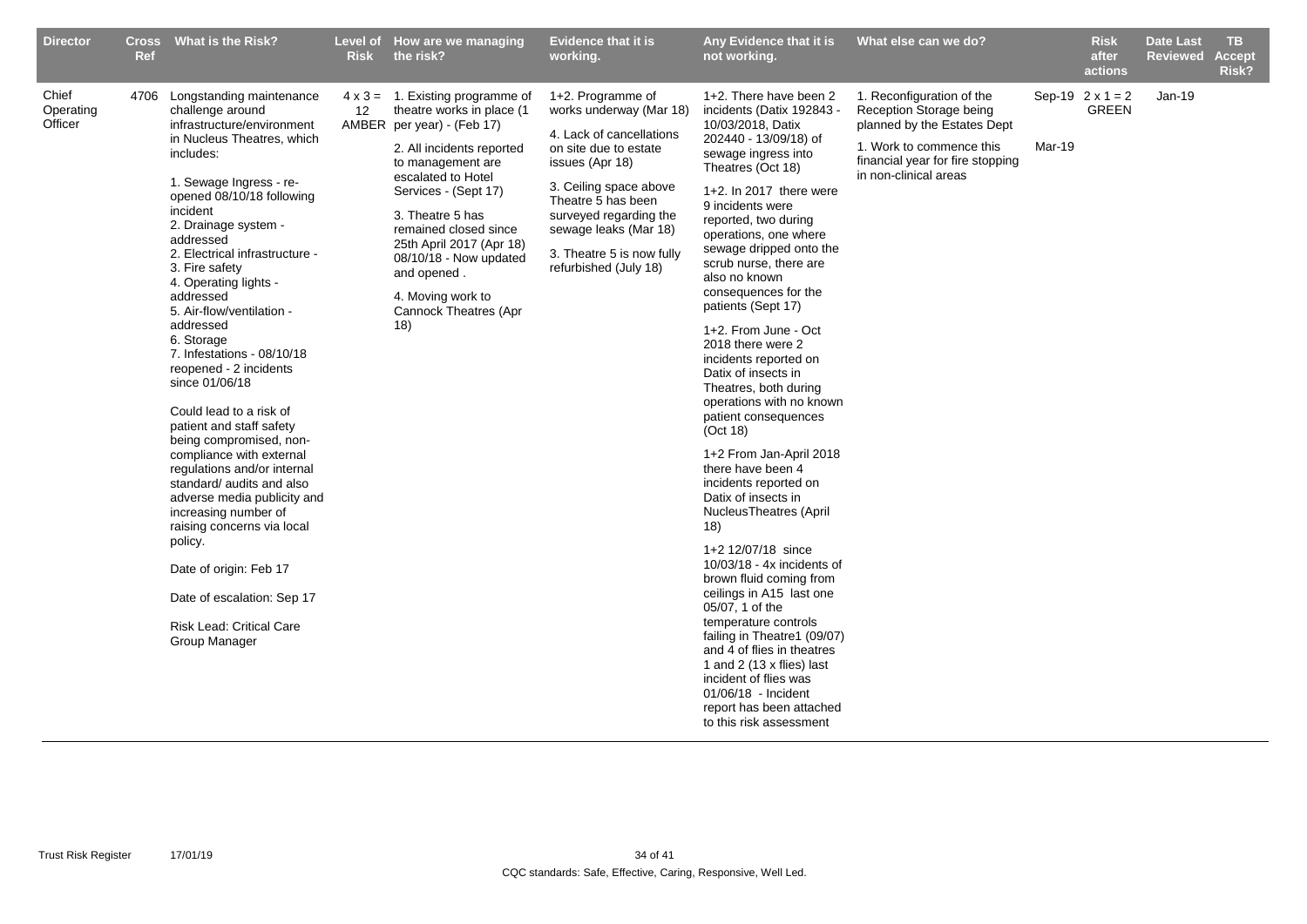| <b>Director</b>               | <b>Cross</b><br>Ref | What is the Risk?                                                                                                                                                                                                                                                                                                                                                                                                                                                                                                                                                                                                                                                                                                                                                                                        | Level of<br><b>Risk</b> | How are we managing<br>the risk?                                                                                                                                                                                                                                                                                                                                                                             | <b>Evidence that it is</b><br>working.                                                                                                                                                                                                                                                                                                                                                                                                                                                    | Any Evidence that it is<br>not working.                                                                                                                                   | What else can we do?                                                                                                                                                                                                                                                                                                                           |                            | <b>Risk</b><br>after<br>actions    | <b>Date Last</b><br><b>Reviewed</b> | <b>TB</b><br><b>Accept</b><br>Risk? |
|-------------------------------|---------------------|----------------------------------------------------------------------------------------------------------------------------------------------------------------------------------------------------------------------------------------------------------------------------------------------------------------------------------------------------------------------------------------------------------------------------------------------------------------------------------------------------------------------------------------------------------------------------------------------------------------------------------------------------------------------------------------------------------------------------------------------------------------------------------------------------------|-------------------------|--------------------------------------------------------------------------------------------------------------------------------------------------------------------------------------------------------------------------------------------------------------------------------------------------------------------------------------------------------------------------------------------------------------|-------------------------------------------------------------------------------------------------------------------------------------------------------------------------------------------------------------------------------------------------------------------------------------------------------------------------------------------------------------------------------------------------------------------------------------------------------------------------------------------|---------------------------------------------------------------------------------------------------------------------------------------------------------------------------|------------------------------------------------------------------------------------------------------------------------------------------------------------------------------------------------------------------------------------------------------------------------------------------------------------------------------------------------|----------------------------|------------------------------------|-------------------------------------|-------------------------------------|
| Chief<br>Operating<br>Officer | 4756                | If the activity continues<br>above 5000 births then the<br>increased activity could<br>potentially lead to<br>increasing challenges for<br>staff to provide safe<br>midwifery and medical care.<br>This could also potentially<br>result in increased maternal<br>morbidity and/or mortality.<br>Poor patient experience<br>may also occur due to care<br>being compromised as a<br>result of delays which<br>include medical reviews.<br>treatment/procedures,<br>seeing new admissions,<br>admissions for induction of<br>labour, starting the<br>induction of labour process,<br>transfers to Delivery Suite<br>and/or theatre and delay in<br>antenatal and postnatal<br>transfers to the ward.<br>Date of origin: Apr 17<br>Date of escalation: May 17<br>Risk Lead: Obs and Gynae<br>Group Manager | $3 \times 4 =$<br>12    | 1) Number of women<br>having Mid Trimester<br>AMBER scans giving EDD data is<br>being monitored and<br>indicates predicted<br>monthly activity in<br>relation to births (Dec 18)<br>2) The number of women<br>booking at RWT is being<br>monitored by Antenatal<br><b>Payment By Results</b><br>(PBR) Dec 18<br>3) 13/11/2017 Birth<br>Activity capped (24/1/18)<br>and reviewed Oct 18.<br>Remain in place. | 1) Predicted<br>births/booking are<br>recorded on the Maternity<br>Dashboard, RAG-rated<br>and discussed at monthly<br>Governance & Risk<br>Management meeting<br>(5.12.18)<br>2) Close observation of<br>activity in relation to<br>number of predicted<br>births (5.12.18)<br>3) HOM raised at the last<br>governance risk<br>management directorate<br>meeting held on 23/5/18<br>that from reviewing the<br>dashboard figures the<br>cap is starting to become<br>effective (5/12/18) | 1,2) Activity levels are<br>variable and<br>uncontrollable due to<br>births occurring at<br>varying gestations and<br>women transferring in<br>from other units (5.12.18) | 1,2) Liaise with Neonatal<br>Services to utilise/staff to full<br>capacity on the TC Ward<br>1,2) Recruitment of Midwives<br>to fill vacancies and achieve<br>1:27 Birthrate Plus ratio<br>1,2) Continue to monitor<br>activity via dashboard<br>3) Continue to monitor birth<br>activity as a result and<br>decline inappropriate<br>bookings | Mar-19<br>Mar-19<br>Mar-19 | Mar-19 $3x^2 = 6$<br><b>YELLOW</b> | $Jan-19$                            | Yes                                 |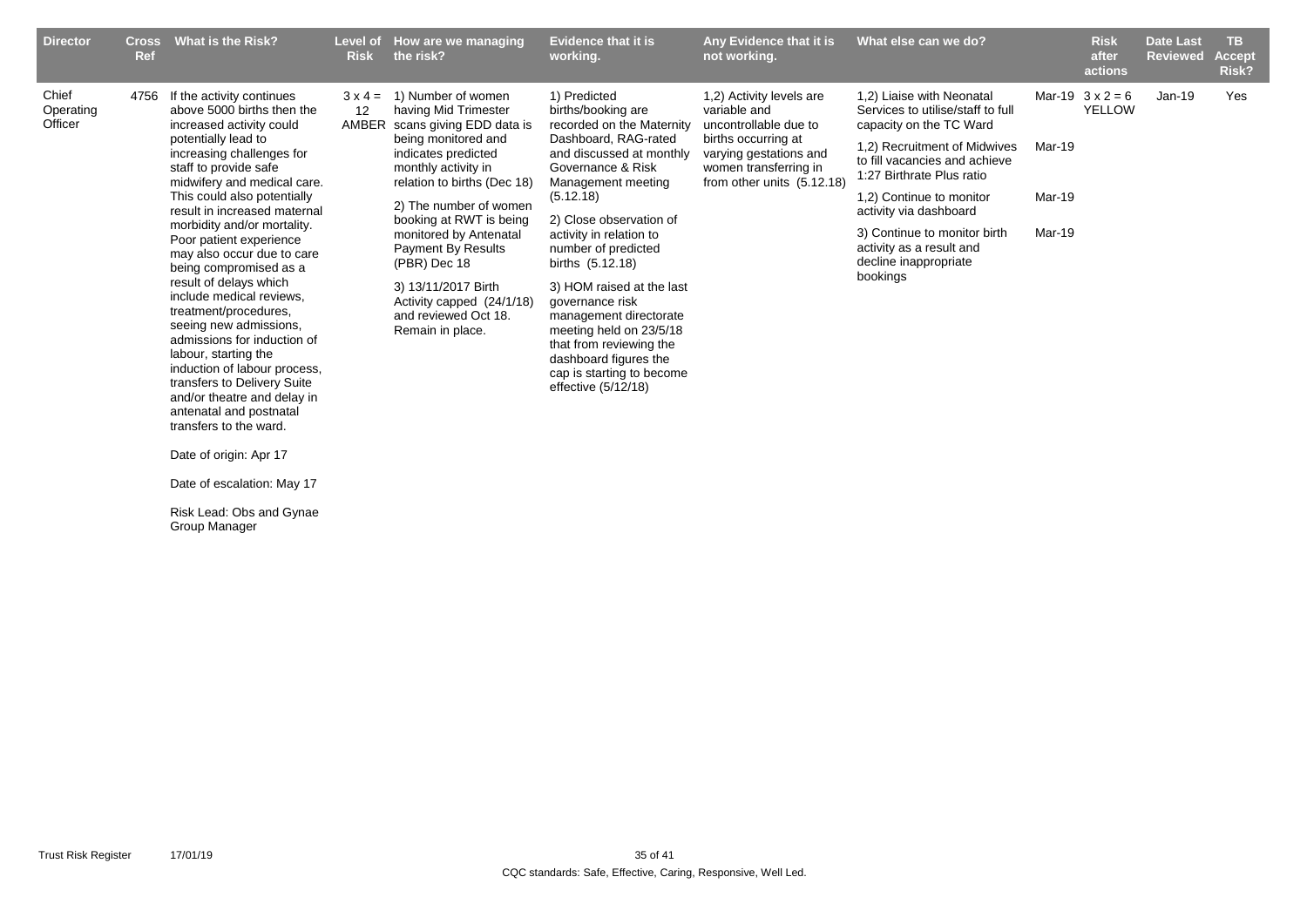| <b>Director</b>               | <b>Cross</b><br>Ref | What is the Risk?                                                                                                                                                                                                                                                                                                                                                                                                                                                                                                                                                                                                                                                                                                                                                                                                                                                                                                                                                                                                                                                                                                                                                                                                                   | <b>Risk</b> | Level of How are we managing<br>the risk?                                                                                                                                                                                                                                                                                                                                                                                                                                                                                                                                                                                                                                                                                                                                                                                                                                                                                                                                                                                                                                                                                                                   | <b>Evidence that it is</b><br>working.                                                                                                                                                                                                                                                                                                                                                                                                                                                                                                                                                                                                                                                                                                                                                                                                                                                                                                                                                                                                         | Any Evidence that it is<br>not working.                                                                                                                                                                                                                                                                                                                                                                                                                                                                                                                                                                                                                                                                                                                                                                                                                                                                                                                                                                                                                                 | What else can we do?                                                                                                                                                                                     |                            | <b>Risk</b><br>after<br><b>actions</b>  | <b>Date Last</b><br><b>Reviewed</b> | TB.<br><b>Accept</b><br>Risk? |
|-------------------------------|---------------------|-------------------------------------------------------------------------------------------------------------------------------------------------------------------------------------------------------------------------------------------------------------------------------------------------------------------------------------------------------------------------------------------------------------------------------------------------------------------------------------------------------------------------------------------------------------------------------------------------------------------------------------------------------------------------------------------------------------------------------------------------------------------------------------------------------------------------------------------------------------------------------------------------------------------------------------------------------------------------------------------------------------------------------------------------------------------------------------------------------------------------------------------------------------------------------------------------------------------------------------|-------------|-------------------------------------------------------------------------------------------------------------------------------------------------------------------------------------------------------------------------------------------------------------------------------------------------------------------------------------------------------------------------------------------------------------------------------------------------------------------------------------------------------------------------------------------------------------------------------------------------------------------------------------------------------------------------------------------------------------------------------------------------------------------------------------------------------------------------------------------------------------------------------------------------------------------------------------------------------------------------------------------------------------------------------------------------------------------------------------------------------------------------------------------------------------|------------------------------------------------------------------------------------------------------------------------------------------------------------------------------------------------------------------------------------------------------------------------------------------------------------------------------------------------------------------------------------------------------------------------------------------------------------------------------------------------------------------------------------------------------------------------------------------------------------------------------------------------------------------------------------------------------------------------------------------------------------------------------------------------------------------------------------------------------------------------------------------------------------------------------------------------------------------------------------------------------------------------------------------------|-------------------------------------------------------------------------------------------------------------------------------------------------------------------------------------------------------------------------------------------------------------------------------------------------------------------------------------------------------------------------------------------------------------------------------------------------------------------------------------------------------------------------------------------------------------------------------------------------------------------------------------------------------------------------------------------------------------------------------------------------------------------------------------------------------------------------------------------------------------------------------------------------------------------------------------------------------------------------------------------------------------------------------------------------------------------------|----------------------------------------------------------------------------------------------------------------------------------------------------------------------------------------------------------|----------------------------|-----------------------------------------|-------------------------------------|-------------------------------|
| Chief<br>Operating<br>Officer |                     | 5031 If sub-optimal staffing<br>(reduction in 39%)<br>continues within the<br>ultrasound scan department<br>then it will impact on<br>required compliance with<br>national screening<br>standards - this includes<br>submitting required data<br>and proving quality of work<br>is assessed continually for<br>obstetric patients. Neonatal<br>Hip and cranial scans also<br>need to comply with<br>national standards and this<br>may be affected. Training<br>will also be impeded<br>affecting the future of<br>service provision. There<br>may be a rise in litigation<br>cases and disability.<br>Delayed access to<br>emergency gynae<br>assessment unit / Fast<br>Track clinics may lead to<br>misdiagnosis of urgent care<br>/ life threatening conditions<br>such as ectopic pregnancy<br>and gynae cancers, and<br>failure to meet national 2<br>week targets.<br>There is potential for late<br>discharges or treatments for<br>obstetric, gynae and<br>paediatric patients.<br>Delayed access to<br>ultrasound scans such as in<br>August increases the risk of<br>misdiagnosis of some high<br>risk obstetric patients.<br>Date of origin: 17/05/18<br>Date of escalation: 04/10/18<br>Risk Lead: Head of<br>Midwifery | 12          | $3 \times 4 = 1$ ) Dating and Fetal<br>Anomaly scans are given<br>AMBER priority over Gynaecology<br>scans to ensure women<br>have their scan<br>performed in accordance<br>with the national<br>programme standards.<br>17/5/18<br>2) Community Midwives<br>have the facility to<br>telephone the Maternity<br>Unit and organise an<br>urgent priority scan if a<br>woman is thought to have<br>booked late (17/5/18)<br>3) Midwife Sonographers<br>in fetal medicine (FMU)<br>are being asked to assist<br>with scanning both<br>obstetric and gynae<br>scans in the main scan<br>department when staffing<br>in FMU allows (17/5/18)<br>4) Staff in maternity scan<br>dept.are continually<br>reviewing their staffing<br>levels to escalate their<br>concerns appropriately<br>(17/5/18)<br>5) Agreement for<br>Sonographers to<br>volunteer to run weekend<br>clinics and exteneded<br>days to increase<br>available scanning slots.<br>(03/08/2018)<br>6) Current adhoc support<br>from Midwife<br>sonographers enables<br>the sonographers to<br>undertake hip, cranial<br>and emergency gynae<br>scans which have been<br>prioritised. (03/08/2018) | 1-4) There are no<br>reported incidents<br>whereby a woman has<br>missed the opportunity to<br>have her dating or<br>anomaly scan as a direct<br>result of sub standard<br>staffing within main scan<br>(21/09/18)<br>1-3) The Antenatal<br><b>Screening Coordinator</b><br>(Midwife) has not<br>received any notifications<br>from any community<br>midwives to inform of a<br>delay in scan (21/09/18)<br>1-14) Prioritisation of<br>urgent patients e.g<br>ectopics from ward and<br>EPAU (21/09/2018)<br>1-14) Patients may be<br>admitted to ward if<br>unable to perform scan<br>and confirm diagnosis<br>(21/09/2018)<br>1-14) Currently, due to<br>the prioritisation of work,<br>sonographers are<br>attempting to perform<br>scans within standards<br>stipulated for babies and<br>mothers.(21/09/2018)<br>11) Staff have worked<br>additional hours on the<br>enhanced rate (21/9/18)<br>1-14) Currently all<br>Obstetric patients still<br>being offered screening<br>and Anomaly scans<br>within the time standard<br>(09/10/18) | 1-4) Datix incident reports 1) Increase staffing of<br>have been received<br>concerning staff<br>shortages resulting in no<br>scan service in the EPAU<br>(21/09/2018)<br>1-14) Delayed<br>diagnosis/treatment for<br>patients and risk of mis-<br>diagnosis $(21/9/18)$<br>1-14) Scans are currently<br>being done out of<br>standard for babies and<br>mothers, as seen by the<br>DATIX incidents. Hip<br>Scans are out standard<br>currently and done at 7<br>weeks plus - 11 babies<br>just over 6 weeks<br>screening standard<br>(09/10/2018)<br>11) Whilst staff have<br>worked some additional<br>hours on the enhanced<br>rate of pay there are still<br>significant gaps within the<br>scan service (21/9/18)<br>1-14) There have been<br>50 cancelled EGAU slots<br>since mid November<br>(Dec 2018)<br>1-14) 6 EPAU clinics<br>currently cancelled for<br>October (impact -<br>delayed diagnosis of<br>ectopics and miscarriage<br>and increase of ward<br>referrals) (09/10/18)<br>1-14) 9 Gynae Fast Track<br>appointments still<br>outstanding (09/10/18) | sonographers in main scan<br>2) Resolve HR issues<br>3) Training for X2 Midwife<br>sonographers 0.4WTE 3rd<br>Trinester scans<br>1. Out to advert for a bank<br>sonographer and permanent<br>sonographer | Jan-19<br>Oct-19<br>Feb-19 | Feb-19 $1 \times 3 = 3$<br><b>GREEN</b> | Jan-19                              |                               |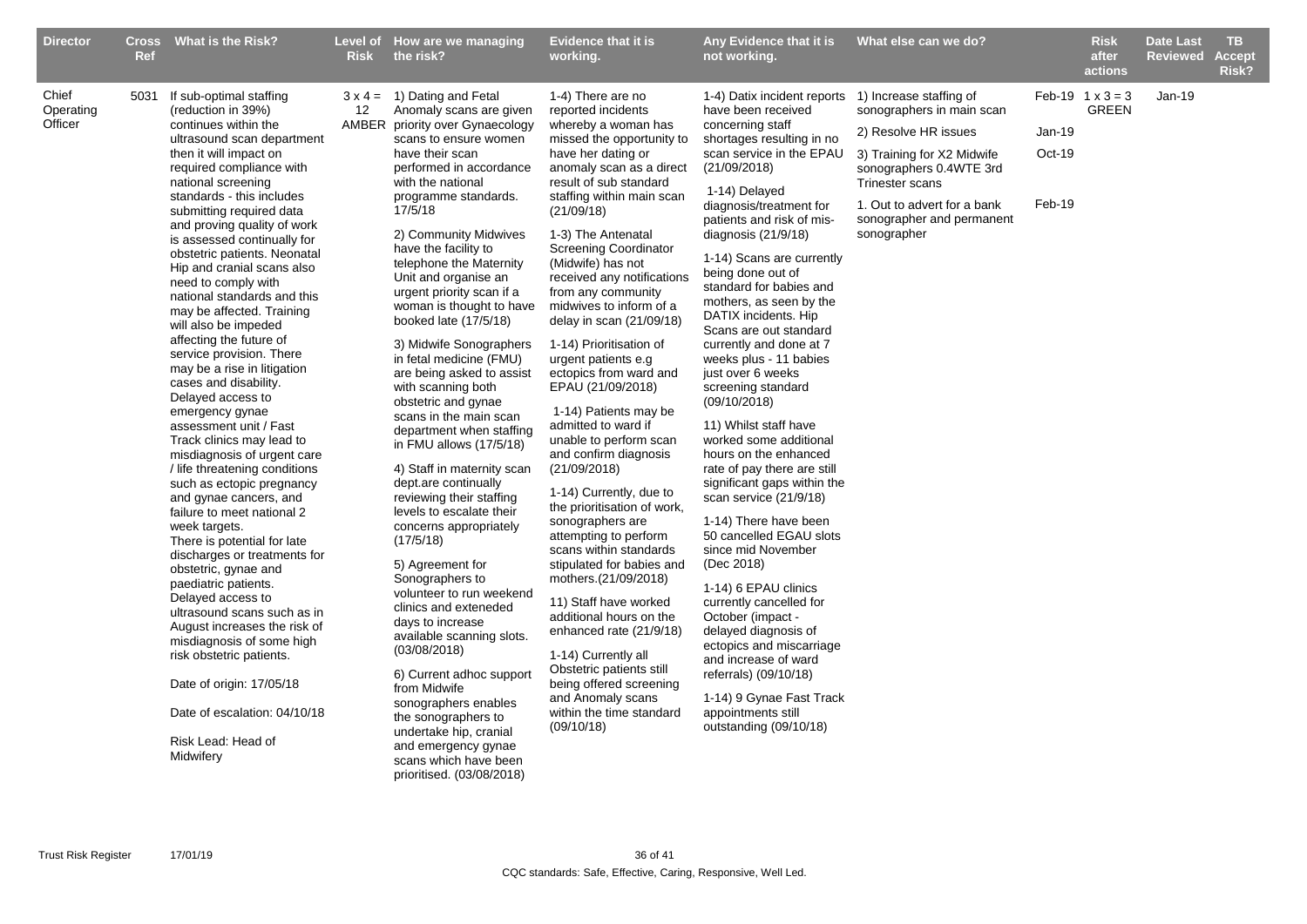| <b>Director</b> | <b>Cross</b><br><b>Ref</b> | <b>What is the Risk?</b> | <b>Risk</b> | Level of How are we managing<br>the risk?                                                                                                                                                                                                                                                                                                                                                                                                                                                                                                                                                                                                                                                                                                                                                                      | <b>Evidence that it is</b><br>working.                                                                                                                                                                                                                                                                                                                                                                                                                                                                                                                                                                                                                                                                                                                                     | Any Evidence that it is<br>not working.                                                                                                                                                                                                                                                                                                                                                                                                                                                                                                                                                                                                                                                                                                                                                                                                                                                                                                                                                     | What else can we do? | <b>Risk</b><br>after<br>actions | <b>Date Last</b><br><b>Reviewed</b> | <b>TB</b><br><b>Accept</b><br>Risk? |
|-----------------|----------------------------|--------------------------|-------------|----------------------------------------------------------------------------------------------------------------------------------------------------------------------------------------------------------------------------------------------------------------------------------------------------------------------------------------------------------------------------------------------------------------------------------------------------------------------------------------------------------------------------------------------------------------------------------------------------------------------------------------------------------------------------------------------------------------------------------------------------------------------------------------------------------------|----------------------------------------------------------------------------------------------------------------------------------------------------------------------------------------------------------------------------------------------------------------------------------------------------------------------------------------------------------------------------------------------------------------------------------------------------------------------------------------------------------------------------------------------------------------------------------------------------------------------------------------------------------------------------------------------------------------------------------------------------------------------------|---------------------------------------------------------------------------------------------------------------------------------------------------------------------------------------------------------------------------------------------------------------------------------------------------------------------------------------------------------------------------------------------------------------------------------------------------------------------------------------------------------------------------------------------------------------------------------------------------------------------------------------------------------------------------------------------------------------------------------------------------------------------------------------------------------------------------------------------------------------------------------------------------------------------------------------------------------------------------------------------|----------------------|---------------------------------|-------------------------------------|-------------------------------------|
|                 |                            |                          |             | 7) Selected Low Risk<br>Gynae patients have<br>been referred to<br>Radiology (06/08/2018)<br>8) Doctors training<br>cancelled as a temporary<br>measure in women and<br>children's to maximise<br>the patients being<br>scanned in a list.<br>(07/08/2018)<br>9) x2 Sonographers<br>employed via the bank -<br>booked if they are<br>available (07/08/2018)<br>10) x2 members of staff<br>have increased their<br>hours on a permanent<br>basis (07/08/2018)<br>11) Enhanced Bank<br>Rates £45/hr are being<br>offered for any part time<br>current staff (09/10/2018)<br>12) Plans to train a nurse<br>from EGAU to do<br>scanning (Dec 2018)<br>13) Training 2 midwives<br>to scan 3rd trimester<br>scans (Dec 18)<br>14) Health & Safety<br>assessment from<br>Occupational Health<br>undertaken (Dec 2018) | 1-14) One agency<br>sonographer who can<br>only do 4 days<br>throughout January and a<br>second possible agency<br>sonographer starting in<br>January (Dec 18)<br>1-14) Still working<br>weekend sessions to<br>keep hip scans within 6<br>weeks (02.11.18)<br>1-14) Currently all<br>Obstetric patients are<br>being offered screening<br>and Anomaly scans<br>within the screening<br>standard and no<br>incidents have been<br>reported (02/11/18)<br>1-14) Still covering<br>Saturday clinics for hips<br>and gynae scans but with<br>the limited lists over<br>Christmas and staff<br>sickness and holiday<br>(Dec 2018)<br>13) Midwives training<br>should complete this in<br>June 2019 (Dec 2018)<br>12) Nurse starts<br>University in February<br>2019 (Dec 2018) | 1-14) There has been no<br>sonographer cover for 8<br>Emergency gynae clinics<br>(impact - delayed<br>diagnosis of ectopic and<br>miscarriage and increase<br>of ward referrals).<br>(02/11/18)<br>1-14) There are no slots<br>available for routine<br>gynae before December<br>and the few slots we<br>have left in November will<br>have to be prioritised for<br>Fast Track and<br><b>Obstetrics or Paediatrics</b><br>(02/11/18)<br>1-14) One of the long<br>term sonographers has<br>started a graduated<br>return to work on a<br>limited basis, but<br>another full time<br>sonographer has gone off<br>long term sick (Dec 2018)<br>1-14) No suitable<br>applicants for the<br>permanent and bank<br>sonographer adverts<br>(Dec 2018)<br>1-14) Currently have no<br>available slots until the<br>10th January for urgent<br>patients (Dec 2018)<br>1-14) Currently have 225<br>patients waiting for gynae<br>scans in January (Dec<br>2018)<br>14) H&S Report awaited<br>(Dec 18) |                      |                                 |                                     |                                     |
|                 |                            |                          |             |                                                                                                                                                                                                                                                                                                                                                                                                                                                                                                                                                                                                                                                                                                                                                                                                                |                                                                                                                                                                                                                                                                                                                                                                                                                                                                                                                                                                                                                                                                                                                                                                            |                                                                                                                                                                                                                                                                                                                                                                                                                                                                                                                                                                                                                                                                                                                                                                                                                                                                                                                                                                                             |                      |                                 |                                     |                                     |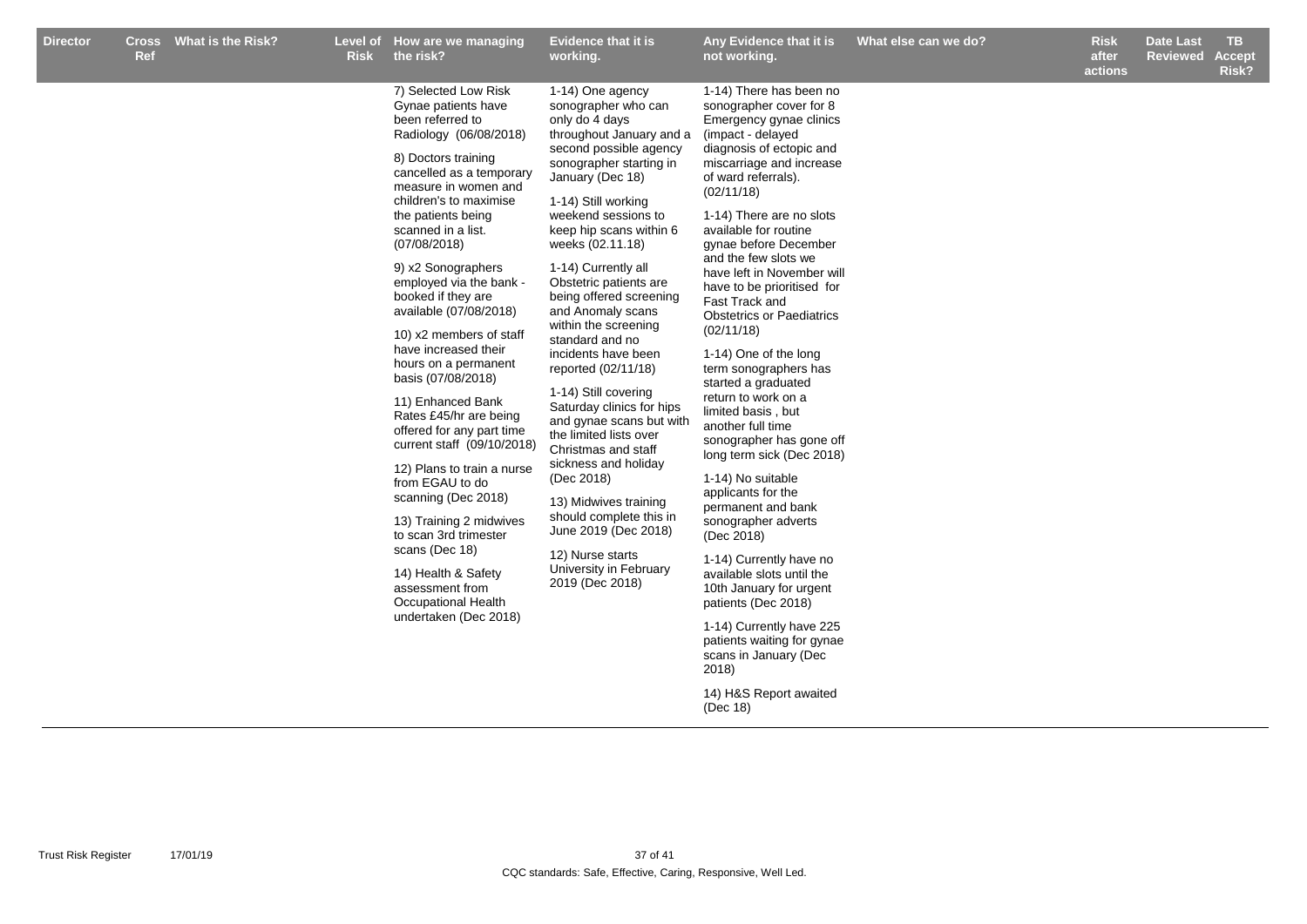| <b>Director</b>     | <b>Cross</b><br>Ref | <b>What is the Risk?</b>                                                                                                                                                                                                                                                                                                                                                                                                                                | Level of<br><b>Risk</b> | How are we managing<br>the risk?                                                                                                                                                                                                                                                                                                                                                                                                                                                                                                                                                                                                                                                                                                                    | <b>Evidence that it is</b><br>working.                                                                                                                                                                                                                                                                                                                                                                                                                                                                                                                                                                                                                                                                                                                                                                                                                                                                                        | Any Evidence that it is<br>not working.                                                                                                | What else can we do?                                                                                                         |                  | <b>Risk</b><br>after<br>actions | <b>Date Last</b><br><b>Reviewed</b> | TB.<br><b>Accept</b><br>Risk? |
|---------------------|---------------------|---------------------------------------------------------------------------------------------------------------------------------------------------------------------------------------------------------------------------------------------------------------------------------------------------------------------------------------------------------------------------------------------------------------------------------------------------------|-------------------------|-----------------------------------------------------------------------------------------------------------------------------------------------------------------------------------------------------------------------------------------------------------------------------------------------------------------------------------------------------------------------------------------------------------------------------------------------------------------------------------------------------------------------------------------------------------------------------------------------------------------------------------------------------------------------------------------------------------------------------------------------------|-------------------------------------------------------------------------------------------------------------------------------------------------------------------------------------------------------------------------------------------------------------------------------------------------------------------------------------------------------------------------------------------------------------------------------------------------------------------------------------------------------------------------------------------------------------------------------------------------------------------------------------------------------------------------------------------------------------------------------------------------------------------------------------------------------------------------------------------------------------------------------------------------------------------------------|----------------------------------------------------------------------------------------------------------------------------------------|------------------------------------------------------------------------------------------------------------------------------|------------------|---------------------------------|-------------------------------------|-------------------------------|
| Medical<br>Director | 5045                | Sepsis and severe infection<br>are perhaps the most<br>common reasons for<br>admission to hospital and<br>cause of inpatient<br>deterioration.<br>If patients do not receive<br>high quality and timely<br>sepsis care through<br>detection, recognition and<br>management of the<br>deteriorating patient then<br>patient harm or death could<br>result.<br>Date of origin: Jun 18<br>Date of escalation: Jun 18<br><b>Risk Lead: Medical Director</b> | 12                      | $4 \times 3 = 4$ ) Training staff in the<br>recognition and<br>AMBER management of sepsis -<br>ongoing monitoring.<br>2) Early warning systems<br>for paediatric, maternal<br>and adult patients assist<br>in the detection of<br>deteriorating patients -<br>many of whom will have<br>sepsis.<br>3) Sepsis screening tools<br>exist for paediatric.<br>maternal and adult<br>patients who deteriorate<br>and may have sepsis.<br>Optimal utilisation of<br>these tools help reduce<br>the mortality and<br>morbidity from sepsis.<br>1) A trust antimicrobial<br>guideline has been<br>developed to advise<br>appropriate antibiotics for<br>given indications. This is<br>available as an app and<br>on the intranet and is<br>subject to audit. | 4) Mandatory training<br>compliance in IP and<br>Sepsis is monitored at<br>directorate governance<br>2) Early Warning Score<br>audit compliance.<br>Auditing medical records<br>to ensure the processes<br>of detection, recognition<br>and management of<br>deteriorating patients is<br>robust with feedback of<br>performance to<br>directorates and the<br>development of action<br>plans to achieve<br>compliance<br>3) Compliance with<br>sepsis screening and<br>sepsis 6 delivery.<br>Auditing the use of the<br>sepsis screening tool and<br>delivery of the sepsis 6<br>with feedback of<br>performance to<br>directorates and the<br>development of action<br>plans to achieve<br>compliance<br>1) Antimicrobial<br>prescribing compliance.<br>To ensure that<br>antimicrobial prescribing<br>is compliant with trust<br>guidance and that<br>antimicrobials are<br>reviewed to reduce<br>antimicrobial resistance | 4) Mandatory training<br>performance report.<br>2) Non-Compliance with<br>EWS audit.<br>1) Non-compliance with<br>Antimicrobial audit. | 1-4) Testing and roll out of<br>electronic NEWs solution<br>commencing Jan 19<br>Advertise and recruit two<br>Sepsis nurses. | Mar-19<br>Dec-18 | $x =$                           | $Jan-19$                            |                               |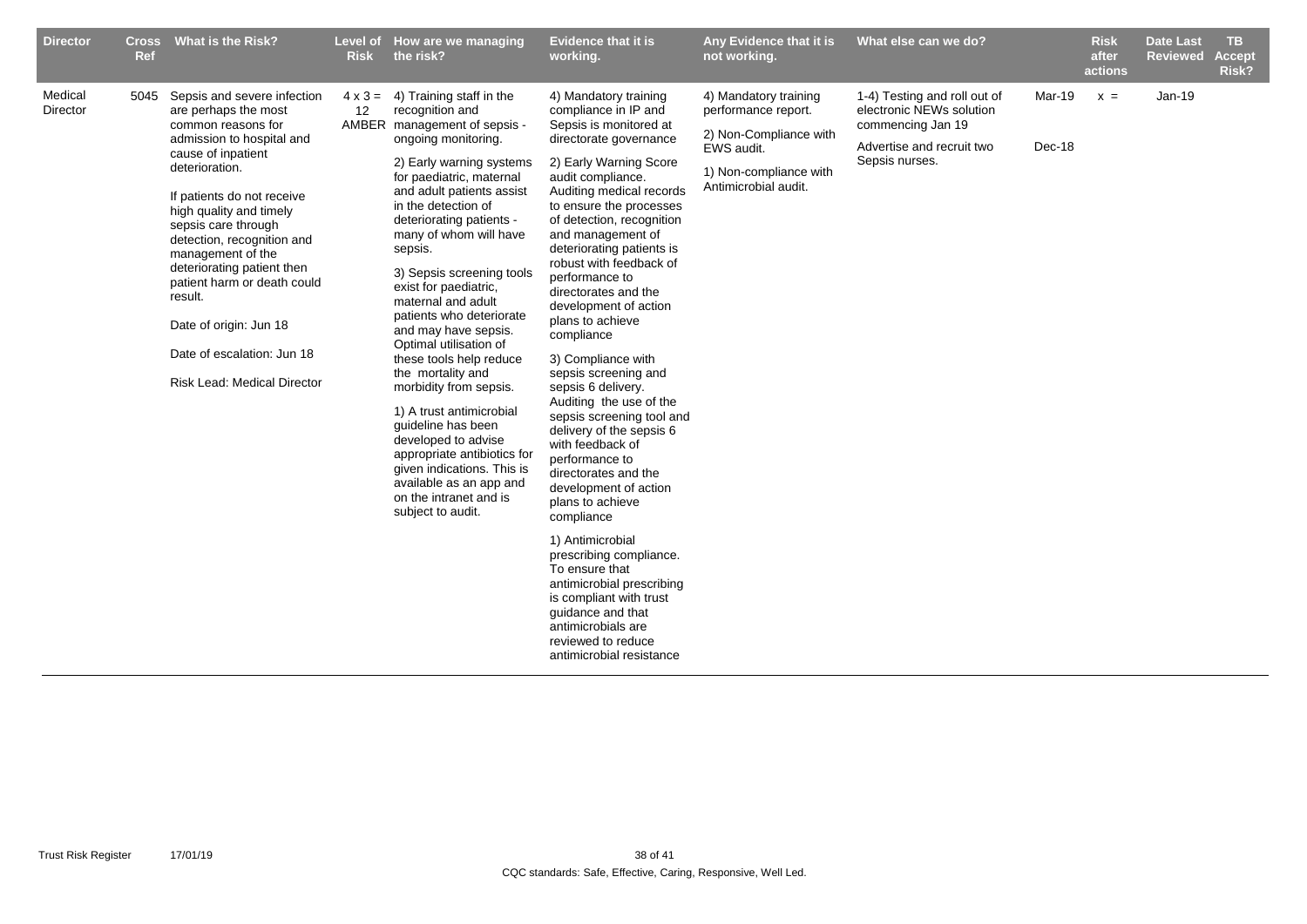| <b>Director</b>               | <b>Ref</b> | Cross What is the Risk?                                                                                                                                                                                                                                                                                                                                                                                         | <b>Risk</b> | Level of How are we managing<br>the risk?                                                                                                                                                                                                                                                                                                                                                                                                                                                                                                                                                                                                                                                                                                                                                                                                                                                                                                                                                                                                                                                                                                | <b>Evidence that it is</b><br>working.                                                                                                                                                                                                                                                                                                                                                                                                                                                                                                                                                                                                                                                                                                 | Any Evidence that it is<br>not working.                                                               | What else can we do?                                                                                                      |        | <b>Risk</b><br>after<br>actions          | <b>Date Last</b><br>Reviewed | TB.<br><b>Accept</b><br>Risk? |
|-------------------------------|------------|-----------------------------------------------------------------------------------------------------------------------------------------------------------------------------------------------------------------------------------------------------------------------------------------------------------------------------------------------------------------------------------------------------------------|-------------|------------------------------------------------------------------------------------------------------------------------------------------------------------------------------------------------------------------------------------------------------------------------------------------------------------------------------------------------------------------------------------------------------------------------------------------------------------------------------------------------------------------------------------------------------------------------------------------------------------------------------------------------------------------------------------------------------------------------------------------------------------------------------------------------------------------------------------------------------------------------------------------------------------------------------------------------------------------------------------------------------------------------------------------------------------------------------------------------------------------------------------------|----------------------------------------------------------------------------------------------------------------------------------------------------------------------------------------------------------------------------------------------------------------------------------------------------------------------------------------------------------------------------------------------------------------------------------------------------------------------------------------------------------------------------------------------------------------------------------------------------------------------------------------------------------------------------------------------------------------------------------------|-------------------------------------------------------------------------------------------------------|---------------------------------------------------------------------------------------------------------------------------|--------|------------------------------------------|------------------------------|-------------------------------|
| Chief<br>Operating<br>Officer |            | 5112 If the 13% inexperienced<br>staff on ICCU do not<br>receive adequate support<br>and educational input then<br>they will not gain the<br>experience to work<br>unsupervised resulting in<br>increased stress and<br>sickness within the<br>experienced staff population<br>and potential patient harm.<br>Date of Origin: Oct 18<br>Date of escalation: Dec 18<br>Risk Lead: Critical Care<br>Group Manager | 12          | $3 \times 4 = 1 - 08/10/18$ Band 8a<br><b>Operational Nurse</b><br>AMBER Manager in place<br>2-08/10/18 All new<br>starters have a<br>supernumerary period of<br>up to 6 weeks, adjusted<br>to meet their individual<br>needs<br>3-08/10/18 All<br>inexperienced ICCU staff<br>have a 6 week intensive<br>programme of clinical<br>study days, supported by<br>the PDN Team<br>4-08/10/18 All<br>inexperienced ICCU staff<br>have a weekly<br>documented review, with<br>the PDN Team, to ensure<br>that training needs are<br>being achieved<br>5-08/10/18 Each new<br>member of staff is<br>allocated to 2<br>experienced ICCU nurses<br>for support during their<br>supernumerary period<br>6-08/10/18 Each new<br>member of staff works<br>75% of their shifts on<br>Monday-Friday days for 4<br>months to allow<br>continued educational<br>support<br>7-08/10/18 Admin and<br><b>Education Support post</b><br>has been agreed to allow<br>PDN team to focus on<br>delivering clinical<br>education and support<br>8-08/10/18 All leavers<br>have an exit interview -<br>feedback from this is<br>used to retain existing<br>staff | 1-08/10/18 Band 8a<br><b>Operational Nurse</b><br>Manager in place has<br>overall responsibility for<br>the service<br>2, 3, 4, 5, 6-08/10/18<br>PDN documentation and<br>e-roster which prevents<br>inexperienced staff being<br>unsupported in patient<br>care<br>6, 11, 12, 16, 17, 18 -<br>08/10/18 e-Roster<br>resulting in a decrease in<br>staff disatissfaction with<br>their rostering<br>8, 10, 13, 14, 15 -<br>08/10/18 Meeting notes<br>and minutes , Datix<br>reports have indicated<br>that staff are aware that<br>they are being listened to<br>and their suggestions<br>concisdered<br>7 - Education team have<br>changed their training<br>delivery method - this is<br>now undertaken at the<br>bedspace (Dec 2018) | 9 - 07/12/18 - Some<br>vacancies remain<br>unfilled - further<br>interviews scheduled for<br>17/12/18 | 9-08/10/18 Recruit to Band 6<br>and 7 posts<br>14-08/10/18 Monitor Datix<br>reports concerning shortages<br>and skill mix | Oct-19 | Jan-19 $2 \times 3 = 6$<br><b>YELLOW</b> | $Jan-19$                     |                               |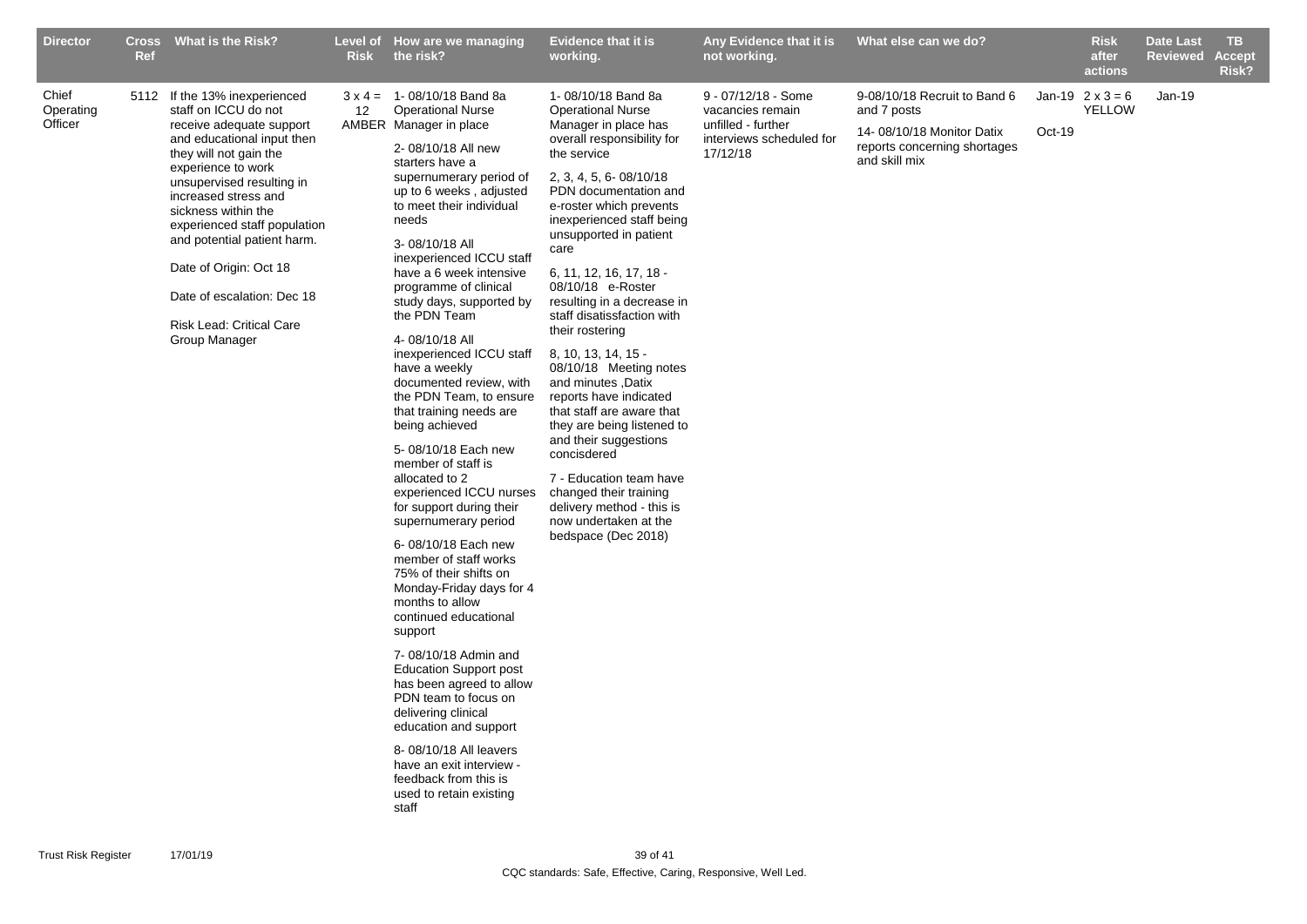r Cross What is the Risk? Level of How are we managing Evidence that it is Any Evidence that it is What else can we do? Risk Date Last TB **Any Evidence that it is not working.**

**Risk after actions What else can we do? Box Black Elect Elect Property Risk Date Last ReviewedAccept Risk?**

9- 08/10/18 All staff vacancies are advertised and being recruited to

10- 08/10/18 Staff Feedback is encouraged via a 'You said, We did' Wall is in place

11- 08/10/18 Staff have individual rotation plans for CICCU and ICCU experience

12- 08/10/18 E-rostering is in place

13- 08/10/18 Divisional Management Team is aware of the current situation

14- 08/10/18 All staff are encouraged to raise concerns and complete Datix reports

15- 08/10/18 Staff meetings are held at all staff levels

16- 08/10/18 New staff are allocated across the unit to prevent any area being oversaturated with inexperienced staff

17- 08/10/18 Staff with less than 12 months experience have their own Team on e-roster

18- 08/10/18 A SOP is in place to ensure patient safety and accuracy when a request is made to a floor leader to move staff to another clinical area.